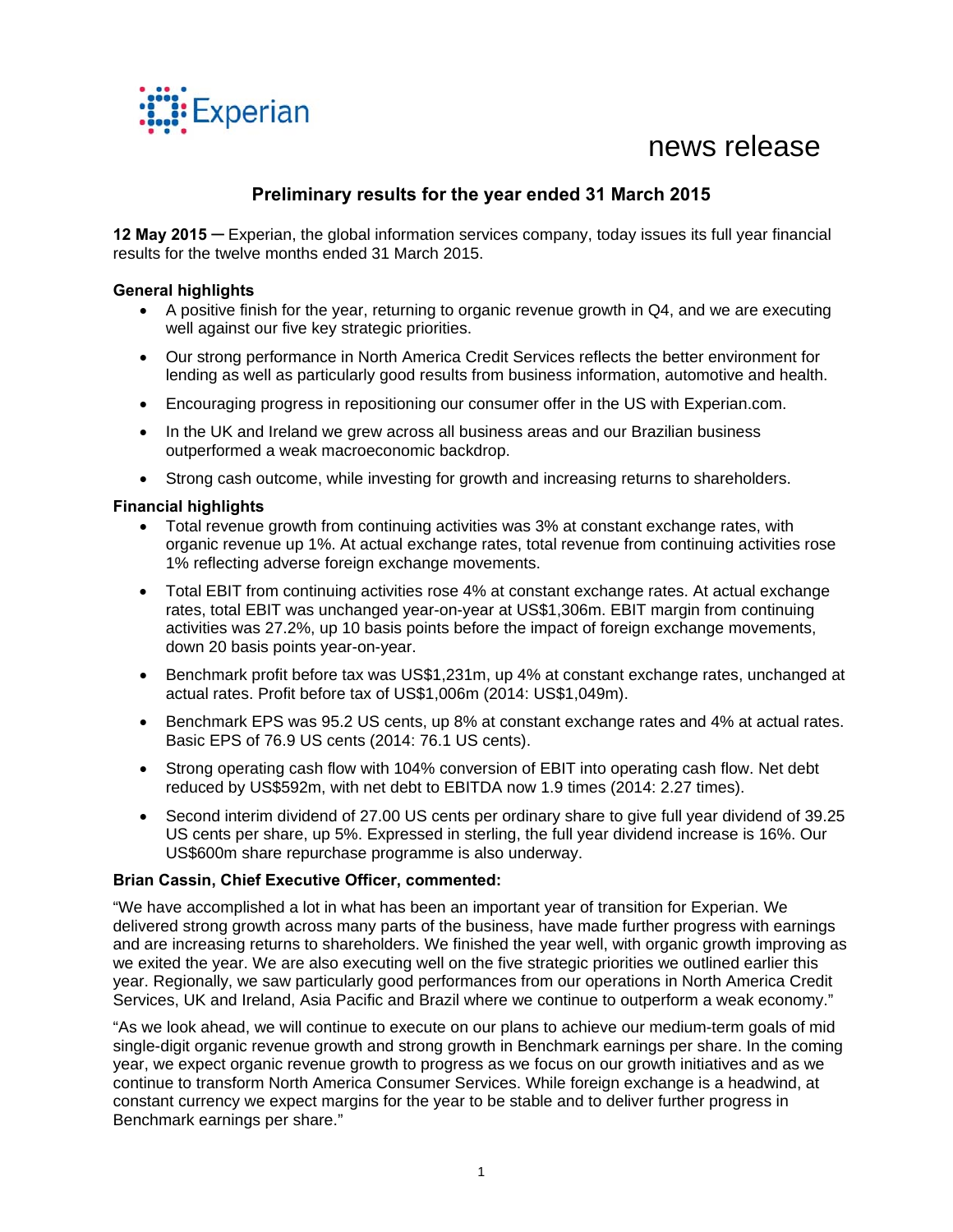# Ireland, with operational headquarters in Nottingham, UK; California, US; and São Paulo, Brazil.

Experian plc is listed on the London Stock Exchange (EXPN) and is a constituent of the FTSE 100 index. Total revenue for the year ended March 31, 2015, was US\$4.8 billion.

To find out more about our company, please visit http://www.experianplc.com or watch our documentary, 'Inside Experian'.

clients around the world. We help businesses to manage credit risk, prevent fraud, target marketing offers and automate decision making. We also help people to check their credit report and credit score, and protect against identity theft. In 2014, we were named by *Forbes* magazine as one of the 'World's Most Innovative Companies'. We employ approximately 17,000 people in 39 countries and our corporate headquarters are in Dublin,

Neither the content of the Company's website, nor the content of any website accessible from hyperlinks on the Company's website (or any other website), is incorporated into, or forms part of, this announcement.

We are the leading global information services company, providing data and analytical tools to our

**Company website** 

**About Experian**

**Forward looking statements**  Certain statements made in this announcement are forward looking statements. Such statements are based on current expectations and are subject to a number of risks and uncertainties that could cause actual events or results to differ materially from any expected future events or results referred to in these forward looking statements. See page 15 and note 26 to the financial statements for information on risks and uncertainties facing Experian.

# **Roundings**

Certain financial data have been rounded within this announcement. As a result of this rounding, the

totals of data presented may vary slightly from the actual arithmetic totals of such data.

America Merrill Lynch Financial Centre, 2 King Edward Street, London, EC1A 1HQ. The presentation can be viewed live via the link from the Experian website at www.experianplc.com and can also be accessed live via a dial-in facility on +44 (0)20 3037 9164. The supporting slides and an indexed replay will be available on the website later in the day.

Experian will update on first quarter trading on 16 July 2015.

# **See Appendix 1 and note 4 to the financial statements for definitions of non-GAAP measures**

**used throughout this announcement.** 

# There will be a presentation today at 9.30am (UK time) to analysts and investors at the Bank of

Jenny Davey

**Finsbury** 

Brian Cassin **Chief Executive Officer** +44 (0)20 3042 4215 Nadia Ridout-Jamieson Director of Investor Relations James Russell Director of Corporate Communications

# **Contacts**

# **Experian**

Lloyd Pitchford Chief Financial Officer

Rollo Head +44 (0)20 7251 3801

2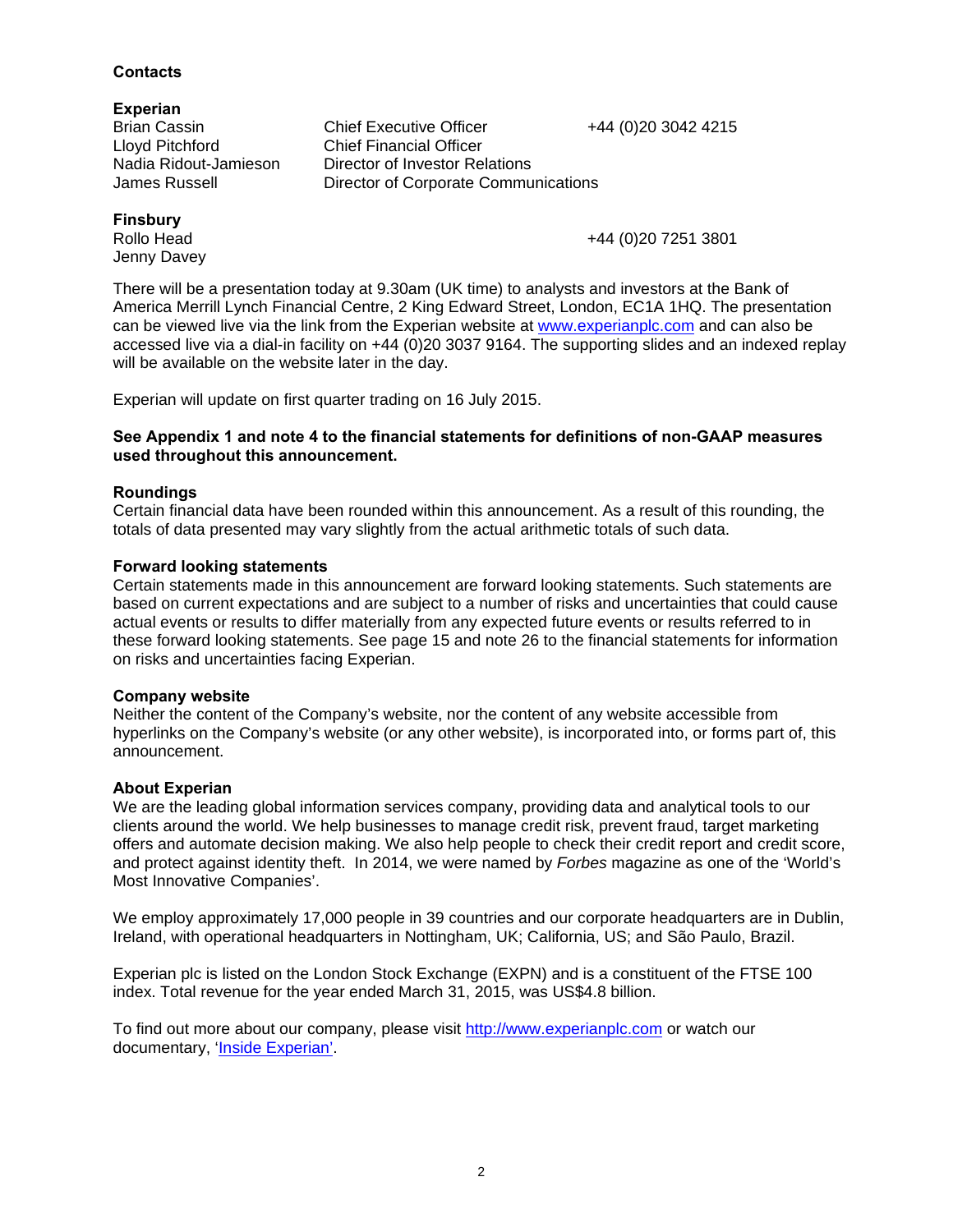# **Chief Executive Officer's review**

I am pleased to report that we achieved a positive outcome during a year of transition for Experian. Earlier this year, we laid out five key strategic priorities to position the Group for sustained growth and we're executing well against the key elements of our plan. For the year ended 31 March 2015:

- As expected, organic revenue improved as we exited the year. For the year, total revenue growth from continuing activities was 1% at actual rates, 3% at constant exchange rates, and organic revenue growth was 1%. This represented flat organic revenue in the first three quarters of the year and 3% in Q4, with the uplift coming mainly from improved performances in North America Consumer Services and Decision Analytics.
- We saw strong growth during the year from North America Credit Services, the UK and Ireland, and across Asia Pacific. Latin America showed good progress despite the subdued economy in Brazil, and whilst North America Consumer Services was a headwind, we've made further progress towards transforming our consumer proposition and leveraging the Experian.com brand.
- We generated significant cash flow during the year, enabling us to support our growth ambitions, announce increasing returns to shareholders and reduce net debt. We grew Benchmark EPS by 8%, at constant exchange rates and 4% at actual rates, increased equity dividends by 5%, and reduced net debt by US\$592m, while continuing to invest for growth.

# **Regional highlights**

# *North America*

In North America, we made further progress across Credit Services and Decision Analytics; Marketing Services was stable and we've taken a number of important steps to reposition Consumer Services.

Our core consumer bureau continued to perform well as the environment for lending improved with steady expansion in volumes. Performance was further boosted by strong growth across the nonconsumer bureau component, now accounting for around 40% of Credit Services revenue in North America. Business information recovered well, following the actions we've taken to strengthen and refocus our activities. Automotive had another outstanding year as we increase market penetration with dealers, manufacturers and auto-lenders, and I'm delighted with the progress we've made in health, where Passport has exceeded our expectations. The integration of Passport has gone smoothly and we're seeing significant growth in both bookings and implementations as we expand our position with existing hospital and physician clients and add new ones. We're also laying foundations to expand our product range, to address new healthcare segments in the future. Decision Analytics had another solid year, fuelled by significant software deals, and we're making considerable progress in analytics, as lending activity picks up and clients seek tools to refine their decision-making and ability to segment the market effectively. In Marketing Services, we saw strong growth in cross-channel marketing offset by some attrition on legacy email products. We're making steady progress in cross-channel, with a good pipeline of prospects which we'll seek to convert over the coming year.

We're encouraged by progress in North America Consumer Services. Whilst uncertainty remains and we continue to invest in the brand and products to move the business forward, we believe we have passed the peak rate of decline. Our strategy is focused on transforming our consumer offering by differentiating ourselves as a data owner and providing a compelling consumer experience, while also using our firepower in consumer marketing to make Experian.com the principal brand for consumers. Key milestones in the year included making FICO scores available to consumers through Experian.com, which we launched in December 2014. Response rates since have been favourable, with an increase in membership revenue for Experian.com of 14% year-on-year in Q4. A further development took place in March when we successfully migrated freecreditreport.com customers to Experian.com. This was an important step as we seek to simplify our platforms and to generate operational efficiencies. Over the coming year we expect to introduce additional functionality in order to further enhance the consumer experience, and with this we expect the transition to make further steady progress throughout FY16 in North America Consumer Services.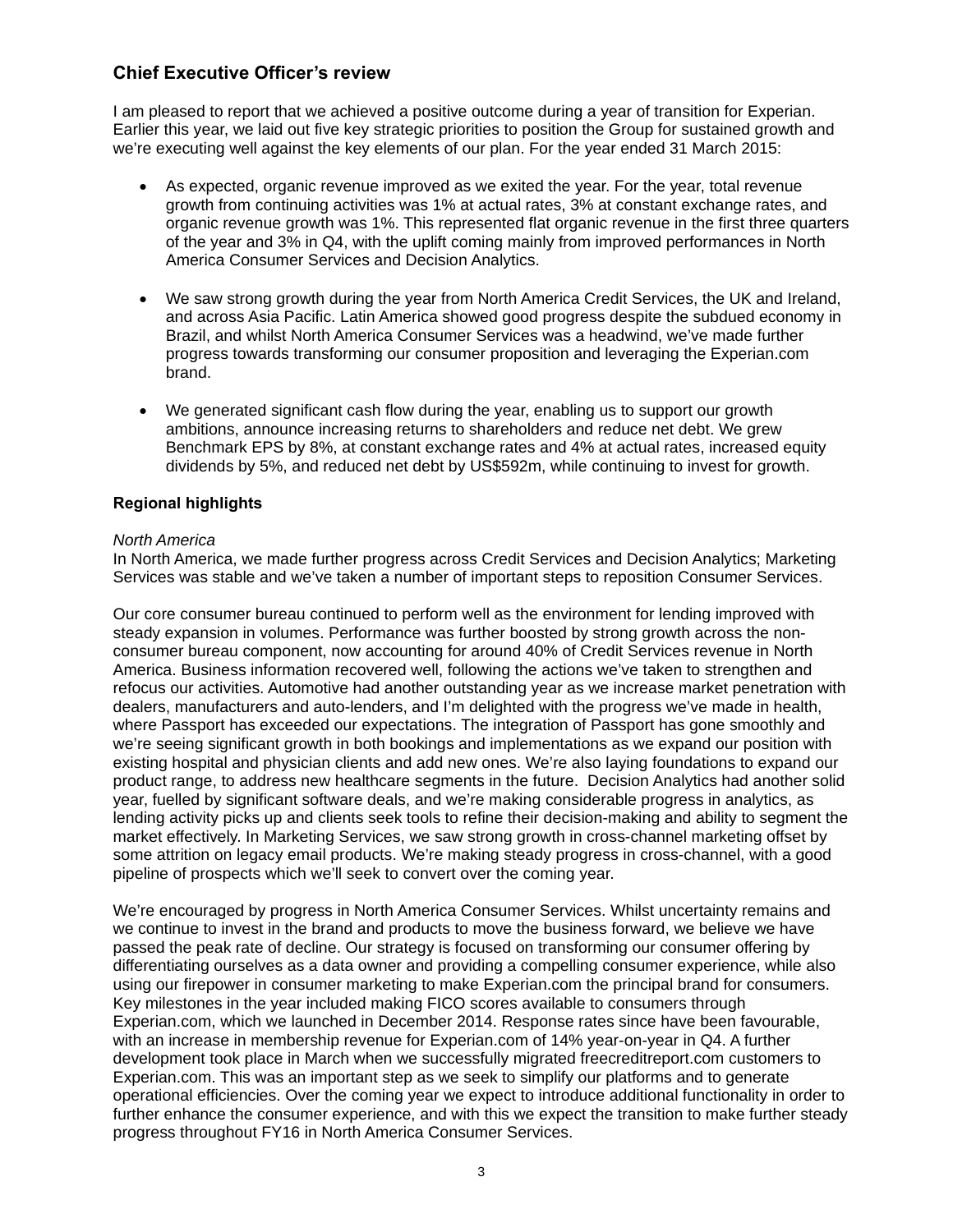# *Latin America*

In Latin America, growth was driven largely by our own efforts as the macroeconomic backdrop continues to be weak, particularly in Brazil. During the year we implemented a series of measures in Brazil to direct our efforts at market segments where growth is available. This helped sustain momentum in business information where we've seen good growth through the introduction of new features and scores which help to enhance the value of our offers. We also continue to develop services for consumers, through products such as Limpa Nome (Clean My Name) which, while still small in terms of revenue contribution, are establishing our credentials as a provider of services to consumers in Brazil. We're also investing in talent and propositions to address emerging growth opportunities in areas like data quality and fraud prevention. These efforts, together with strong growth in our other Latin American markets, helped us withstand softer conditions in the Brazilian retail lending sector, where clients are focusing more on risk mitigation strategies than on originating new loans. We have also done a lot to enhance operational efficiency, which will help us address new growth markets more effectively while keeping a tight control on costs.

# *UK and Ireland*

In the UK and Ireland we delivered growth across all business lines and strong progression in EBIT margins. After a period of significant investment in Credit Services, we're seeing good levels of growth in both business and consumer information. Business information is benefiting as we expand in the small and medium enterprise channel, and as we increase the sophistication of our product set for larger customers. We see further potential for growth from the provision of international data, as we leverage our new platform, called the Global Data Network. These measures, coupled with the success we've met with in newer areas such as credit pre-qualification in consumer information, have contributed to a good outcome for the year and bode well for the future. The UK was a promising market for 41st Parameter deployments (part of our fraud detection suite), where we've had a number client wins, several of which are now starting to go live, and our pipeline of prospects is building. There were also encouraging signs in Marketing Services, where our cross-channel marketing platform saw good rates of adoption, and Consumer Services delivered further growth in memberships, even as it compared against an exceptionally strong performance in the previous year.

# *EMEA/Asia Pacific*

We've made good progress in EMEA/Asia Pacific. We saw a much improved performance in Asia Pacific, which returned to double-digit organic revenue growth. We also delivered steady underlying progress in EMEA, masked by the one-off item that we've previously referenced. Momentum is building across some of our key product lines. We had a very strong year for cross-channel marketing new business wins and saw continuing momentum for PowerCurve, our flagship credit decisioning platform.

# *EBIT margins*

We faced a number of margin headwinds this year, specifically from higher legal and regulatory costs, the dilutive effect of recent acquisitions and the reduction in revenue in North America Consumer Services. Even so, at constant exchange rates we sustained margins due to the strength of performance in the UK and Ireland, an improving outcome in EMEA/Asia Pacific and a focus on cost containment across the Group. At constant currency, EBIT margins were up 10 basis points to 27.5%. Foreign exchange translation had an adverse effect on reported margins and at actual rates EBIT margins reduced by 20 basis points to 27.2%, mainly due to the weakening of the Brazilian real relative to the US dollar, and the depreciation of the euro relative to the US dollar.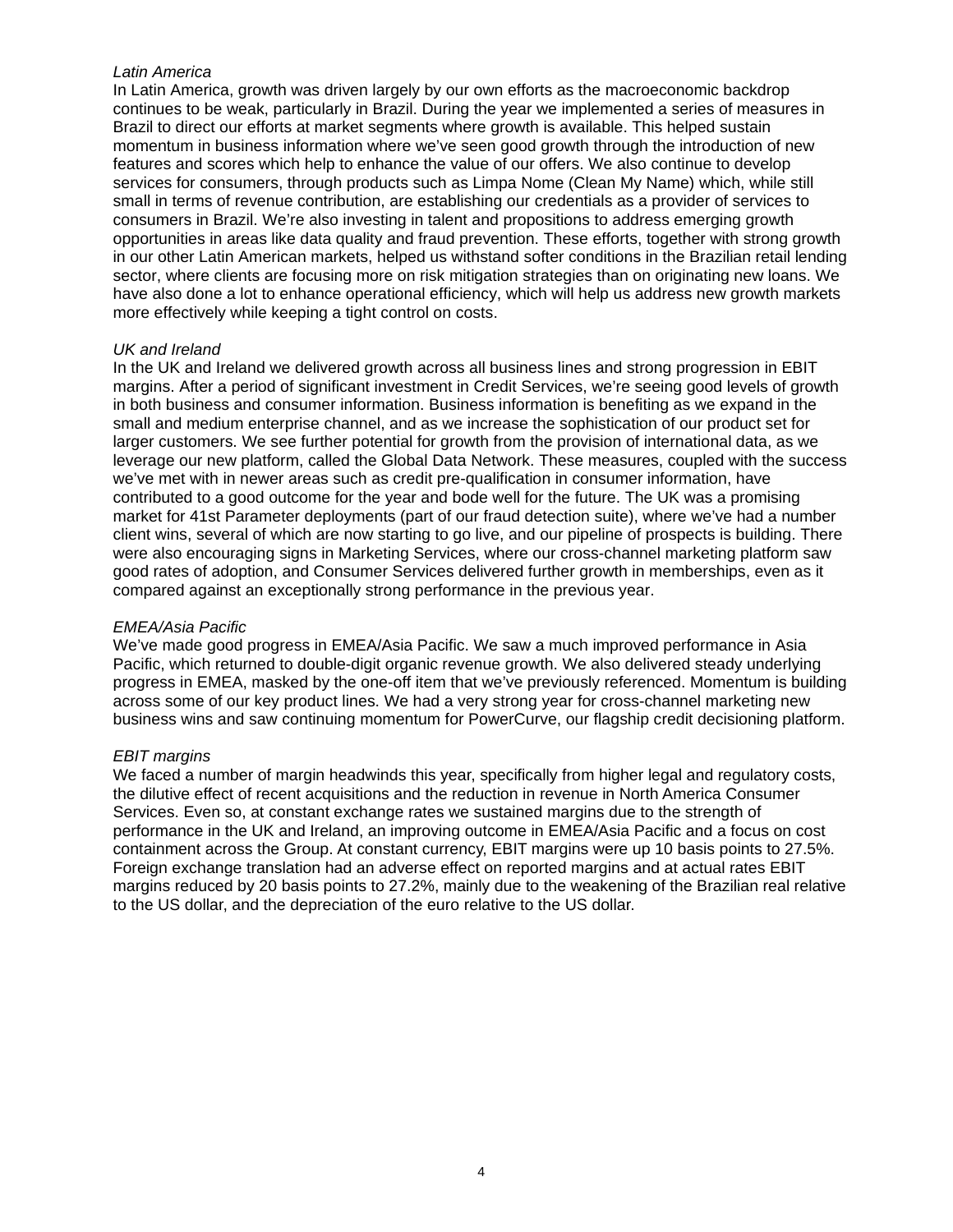# **Strategy**

Earlier this year we laid out our plan aimed at delivering attractive rates of earnings growth and superior returns through a strategy focused on five key priorities, and while still at an early stage we are making good progress against our goals.

*Focus*: is about concentrating on our bigger businesses, with future growth more likely to come from within the existing business footprint rather than any major step-out. We have evaluated a number of smaller operations in the portfolio, some of which are non-core, and we're examining options for reducing our exposure in these areas.

*Growth*: we're building a strong platform for growth by investing in specific opportunities. These are in consumer information, business information, health, fraud and identity management, and software and analytics, all of which contributed positively to Experian's growth this year.

*Improve performance*: we've made progress in addressing performance issues in North America Consumer Services, Brazil and Marketing Services, as discussed above. Delivering sustained recovery in these areas will be critical to getting to our medium term goal of mid single-digit organic revenue growth.

*Efficiency:* we're making changes to our operating model to become more efficient and more agile. Recently we evolved and simplified our matrix structure by consolidating three global business lines with a remit to focus purely on strategic opportunities and global platforms. Our regions are now wholly responsible for client engagement, execution and revenue accountability. This will help sharpen our strategic focus, promote cross-collaboration and eliminate complexity. These changes are aimed at enhancing organisational effectiveness and there is no change to external reporting segments.

*Capital optimisation*: earlier this year we conducted a thorough review of our capital plans to sharpen focus on capital allocation. We've since implemented changes in the way we assess risk and how we allocate capital internally, with a more prominent focus on returns. We also seek to balance flexibility to invest, with optimisation of our cost of capital and balance sheet prudence, and as a result we announced changes in January 2015 to our target debt ratios and dividend policy. We also initiated a share repurchase programme, which is targeted to complete by 31 March 2016.

# **Other items**

# *Cash generation and uses of cash*

Cash generation during the year was strong, with EBIT conversion into operating cash flow of 104%, compared to 101% in the previous year. Operating cash flow increased to US\$1,359m from US\$1,321m in 2014. During the year, US\$380m was utilised in organic capital investment, and US\$67m supported acquisitions, principally a small credit pre-qualification business in the UK. Share purchases amounted to US\$192m. In January 2015 we announced a US\$600m share buyback programme, of which US\$64m had been completed by the end of March 2015. Equity dividends paid amounted to US\$374m, and after other small inflows a balance of US\$592m was used to reduce net debt.

At 31 March 2015, net debt was US\$3,217m, representing 1.9 times EBITDA for the last twelve months, and just below our target debt range of 2.0 to 2.5 times.

# *Return on capital employed*

Return on capital employed ('ROCE') for the year was 14.9% (2014: 15.6%). As expected, ROCE reduced during the year due to the effect of the Passport and 41st Parameter acquisitions made during 2013. Excluding this effect ROCE progressed by 110 basis points during the year.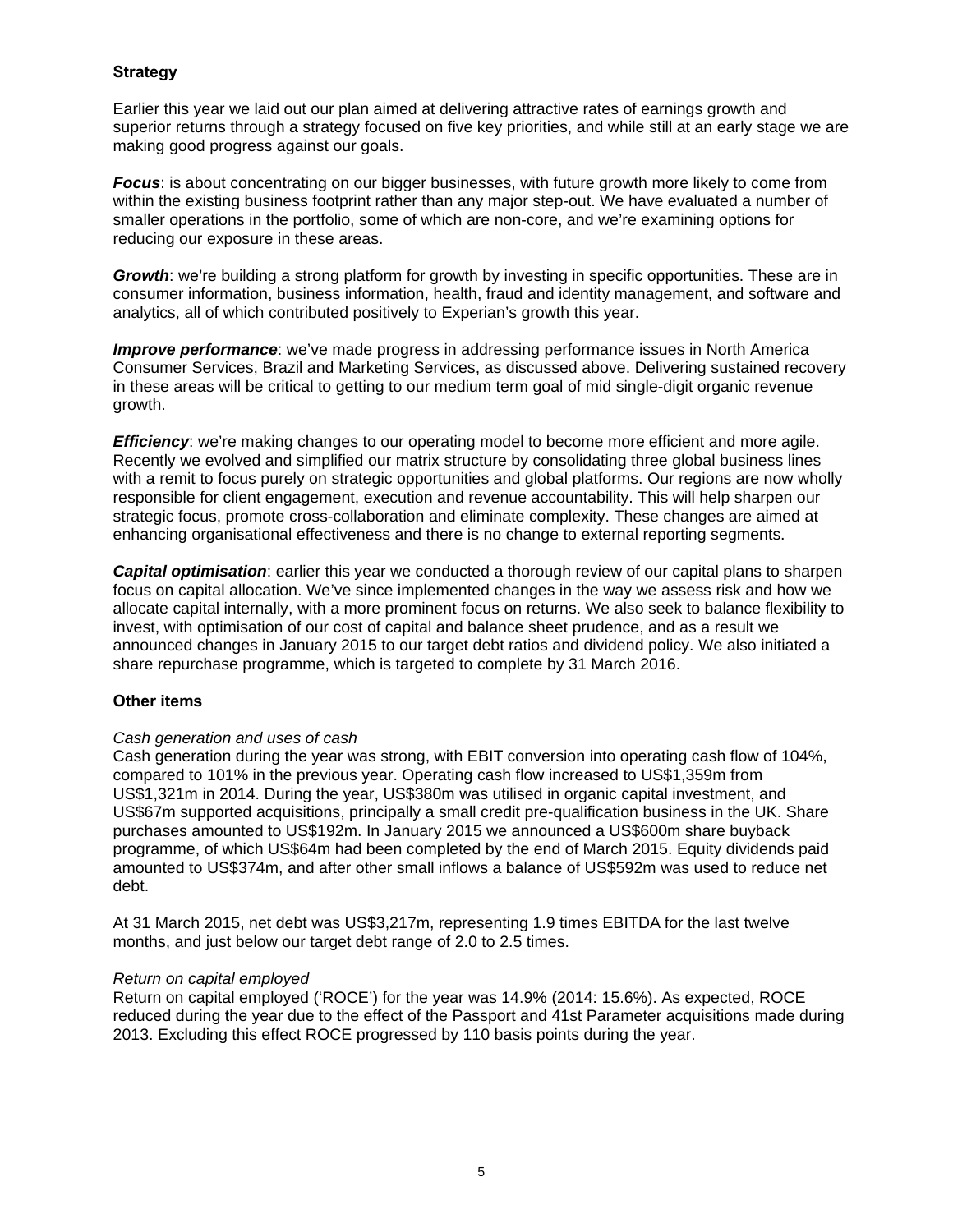# **Dividend**

For the year ended 31 March 2015, we're announcing a second interim dividend of 27.00 US cents per share. This gives a full year dividend of 39.25 US cents per share, up 5%, consistent with our policy of growing the dividend in line with or ahead of Benchmark earnings. The second interim dividend will be paid on 24 July 2015 to shareholders on the register at the close of business on 26 June 2015. If the current foreign exchange rate (£1=US\$1.54 as at 11 May 2015) prevails when the second interim dividend is translated, the full year dividend expressed in sterling would increase by 16%.

# **People**

Finally, I would like to acknowledge the tremendous effort by all the people of Experian during the past financial year. While it was a year of some challenges, we delivered a successful outcome and I am incredibly proud of how committed everyone is to pushing the business forward. The energy I see across the business is palpable and I am confident that we'll make great progress in the coming year, delivering on the many exciting initiatives we have across the Group.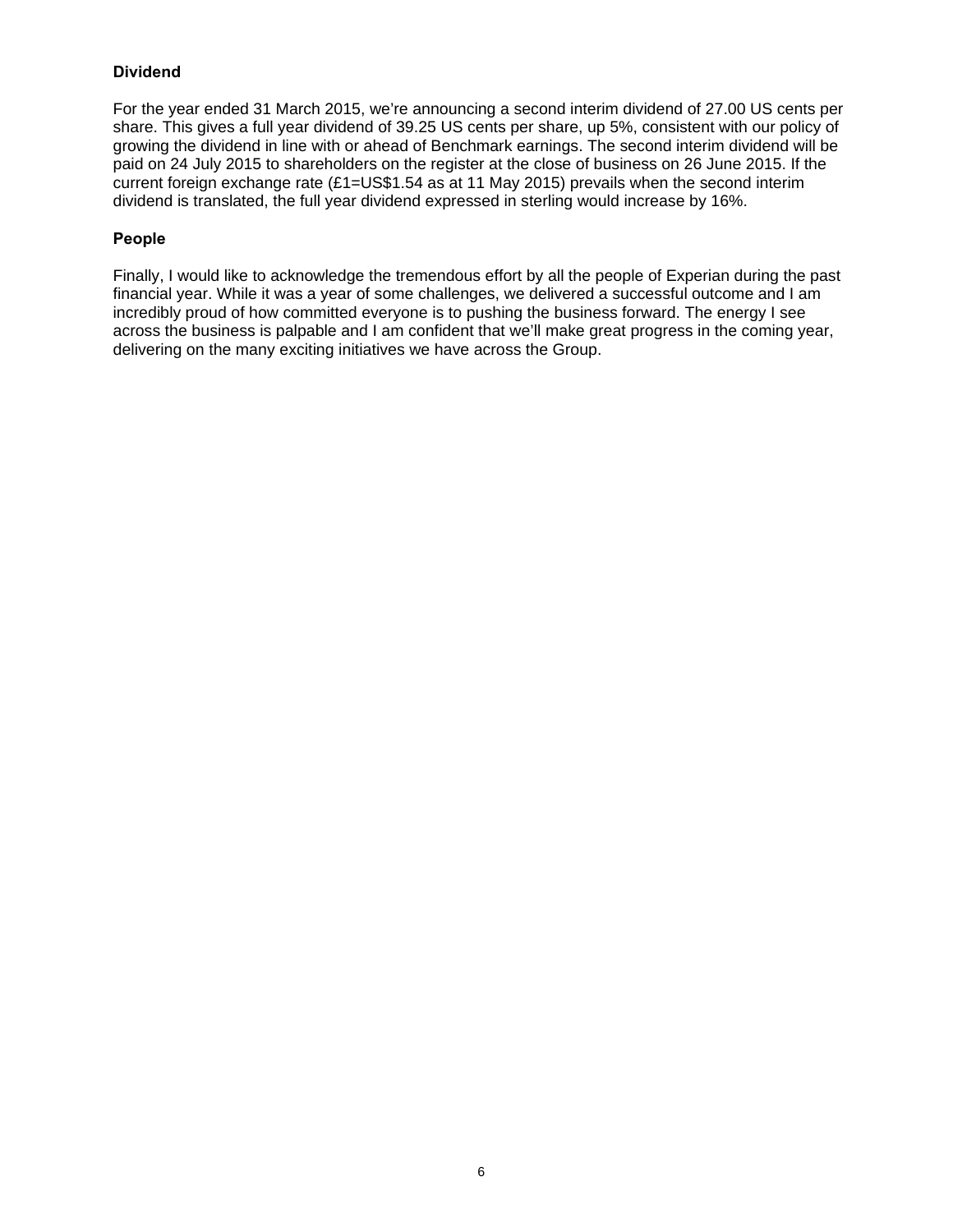# **Group financial results**

# **Revenue by geography**

| Year ended 31 March                         |       |       |                 | Growth %                |                         |
|---------------------------------------------|-------|-------|-----------------|-------------------------|-------------------------|
|                                             |       |       | <b>Total at</b> | <b>Total at</b>         | Organic at              |
|                                             | 2015  | 2014  | actual          | constant                | constant                |
|                                             | US\$m | US\$m | rates           | rates                   | rates                   |
| <b>North America</b>                        |       |       |                 |                         |                         |
| <b>Credit Services</b>                      | 1,125 | 961   |                 | 17                      | 7                       |
| <b>Decision Analytics</b>                   | 194   | 179   |                 | 9                       | 4                       |
| <b>Marketing Services</b>                   | 432   | 433   |                 |                         |                         |
| <b>Consumer Services</b>                    | 717   | 831   |                 | (14)                    | (14)                    |
| <b>Total continuing activities</b>          | 2,468 | 2,404 | $\overline{3}$  | 3                       | (2)                     |
| Discontinuing activities                    | ä,    |       |                 |                         |                         |
| <b>Total North America</b>                  | 2,468 | 2,404 |                 |                         |                         |
| <b>Latin America</b>                        |       |       |                 |                         |                         |
| <b>Credit Services</b>                      | 782   | 839   |                 | 3                       | 3                       |
| <b>Decision Analytics</b>                   | 46    | 53    |                 | (2)                     | (2)                     |
| <b>Marketing Services</b>                   | 29    | 33    |                 | (4)                     | (4)                     |
| <b>Total continuing activities</b>          | 857   | 925   | (7)             | 3                       | 3                       |
| <b>Discontinuing activities</b>             |       | 21    |                 |                         |                         |
| <b>Total Latin America</b>                  | 857   | 946   |                 |                         |                         |
| <b>UK and Ireland</b>                       |       |       |                 |                         |                         |
| <b>Credit Services</b>                      | 277   | 257   |                 | 7                       | 3                       |
| <b>Decision Analytics</b>                   | 224   | 217   |                 | 3                       | 3                       |
| <b>Marketing Services</b>                   | 235   | 230   |                 | 1                       | $\mathbf{1}$            |
| <b>Consumer Services</b>                    | 263   | 240   |                 | 8                       | 8                       |
| <b>Total continuing activities</b>          | 999   | 944   | 6               | $\overline{\mathbf{5}}$ | 4                       |
| Discontinuing activities                    |       |       |                 |                         |                         |
| <b>Total UK and Ireland</b>                 | 999   | 944   |                 |                         |                         |
| <b>EMEA/Asia Pacific</b>                    |       |       |                 |                         |                         |
| <b>Credit Services</b>                      | 182   | 187   |                 | 4                       | 4                       |
| <b>Decision Analytics</b>                   | 130   | 127   |                 | 10                      | 9                       |
| <b>Marketing Services</b>                   | 174   | 185   |                 | (1)                     | (3)                     |
| <b>Total continuing activities</b>          | 486   | 499   | (3)             | 4                       | $\overline{\mathbf{3}}$ |
| Discontinuing activities                    |       | 47    |                 |                         |                         |
| <b>Total EMEA/Asia Pacific</b>              | 486   | 546   |                 |                         |                         |
| <b>Total revenue - continuing</b>           |       |       |                 |                         |                         |
| activities                                  | 4,810 | 4,772 | 1               | 3                       | 1                       |
| Total revenue - discontinuing<br>activities |       | 68    |                 |                         |                         |
|                                             |       |       |                 |                         |                         |
| <b>Total revenue</b>                        | 4,810 | 4,840 |                 |                         |                         |

1. 2014 discontinuing activities comprise small discontinuing Marketing Services businesses.

See Appendix 2 (page 16) for analyses of revenue, EBIT and EBIT margin by business segment.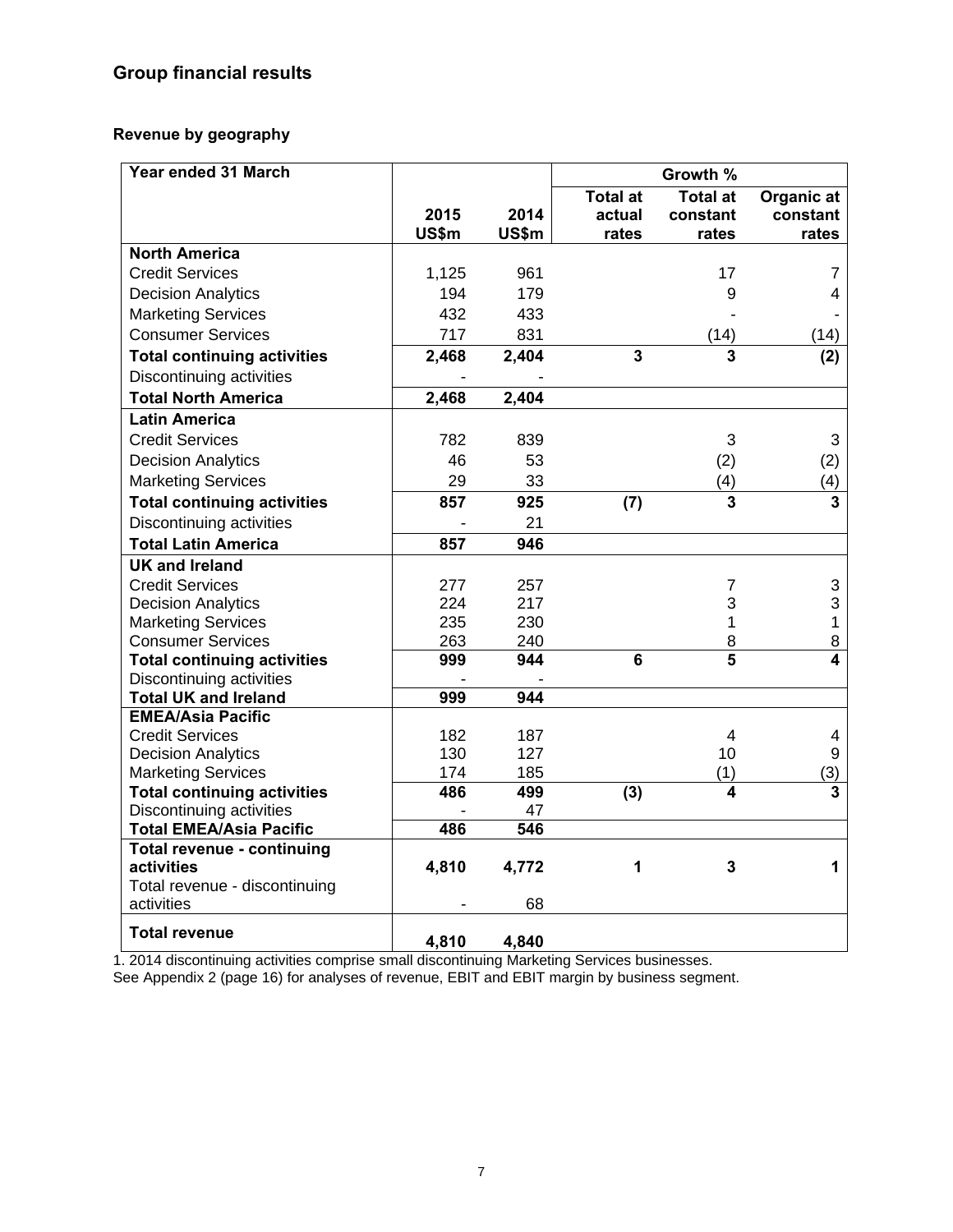# **Income statement, earnings and EBIT margin analysis**

| Year ended 31 March                          |                |                | Growth %                |                         |
|----------------------------------------------|----------------|----------------|-------------------------|-------------------------|
|                                              |                |                | <b>Total at</b>         | <b>Total at</b>         |
|                                              | 2015           | 2014           | constant                | actual                  |
|                                              | US\$m          | US\$m          | rates                   | rates                   |
| <b>EBIT by geography</b>                     |                |                |                         |                         |
| North America                                | 761            | 757            | 1                       |                         |
| Latin America                                | 313            | 344            | $\overline{2}$          |                         |
| UK and Ireland                               | 314            | 284            | 11                      |                         |
| <b>EMEA/Asia Pacific</b>                     | (1)            | 7              | 30                      |                         |
| <b>EBIT before Central Activities</b>        | 1,387          | 1,392          | $\overline{\mathbf{3}}$ |                         |
| Central Activities - central corporate costs | (81)           | (83)           |                         |                         |
| <b>Total EBIT from continuing activities</b> | 1,306          | 1,309          | $\overline{\mathbf{4}}$ |                         |
| EBIT - discontinuing activities              |                | (3)            |                         |                         |
| <b>Total EBIT from continuing operations</b> | 1,306          | 1,306          | 4                       |                         |
| Net interest                                 | (75)           | (74)           |                         |                         |
| <b>Benchmark PBT</b>                         | 1,231          | 1,232          | 4                       |                         |
| <b>Exceptional items</b>                     | (2)            | (54)           |                         |                         |
| Amortisation and impairment of acquisition   |                |                |                         |                         |
| intangibles                                  | (134)          | (131)          |                         |                         |
| Impairment of goodwill                       |                | (15)           |                         |                         |
| <b>Acquisition expenses</b>                  | (1)            | (10)           |                         |                         |
| Adjustment to the fair value of contingent   |                |                |                         |                         |
| consideration                                | (7)            |                |                         |                         |
| Financing fair value remeasurements          | (81)           | 27             |                         |                         |
| <b>Profit before tax</b>                     | 1,006          | 1,049          |                         |                         |
| Group tax charge                             | (255)          | (302)          |                         |                         |
| Profit after tax from continuing operations  | 751            | 747            |                         |                         |
| <b>Benchmark earnings</b>                    |                |                |                         |                         |
| <b>Benchmark PBT</b>                         | 1,231          | 1,232          |                         |                         |
| Benchmark tax charge                         | (300)          | (329)          |                         |                         |
| <b>Overall Benchmark earnings</b>            | 931            | 903            |                         |                         |
| For owners of Experian plc                   | 930            | 899            |                         | $\overline{\mathbf{3}}$ |
| For non-controlling interests                |                | 4              |                         |                         |
| <b>Benchmark EPS</b>                         | <b>US95.2c</b> | <b>US91.7c</b> | 8                       | 4                       |
| Basic EPS from continuing operations         | <b>US76.9c</b> | <b>US76.1c</b> |                         |                         |
| Weighted average number of ordinary shares   | 977m           | 980m           |                         |                         |
|                                              |                |                |                         |                         |
| <b>EBIT margin - continuing activities</b>   |                |                |                         |                         |
| North America                                | 30.8%          | 31.5%          |                         |                         |
| Latin America                                | 36.5%          | 37.2%          |                         |                         |
| UK and Ireland                               | 31.4%          | 30.1%          |                         |                         |
| <b>EMEA/Asia Pacific</b>                     | (0.2%)         | 1.4%           |                         |                         |
| <b>Total EBIT margin</b>                     | 27.2%          | 27.4%          |                         |                         |

1. EBIT from discontinuing activities arises in Latin America and EMEA/Asia Pacific.

See Appendix 1 (page 16) and note 4 to the financial statements for definitions of non-GAAP measures.

See Appendix 2 (page 16) for analyses of revenue, EBIT and EBIT margin by business segment.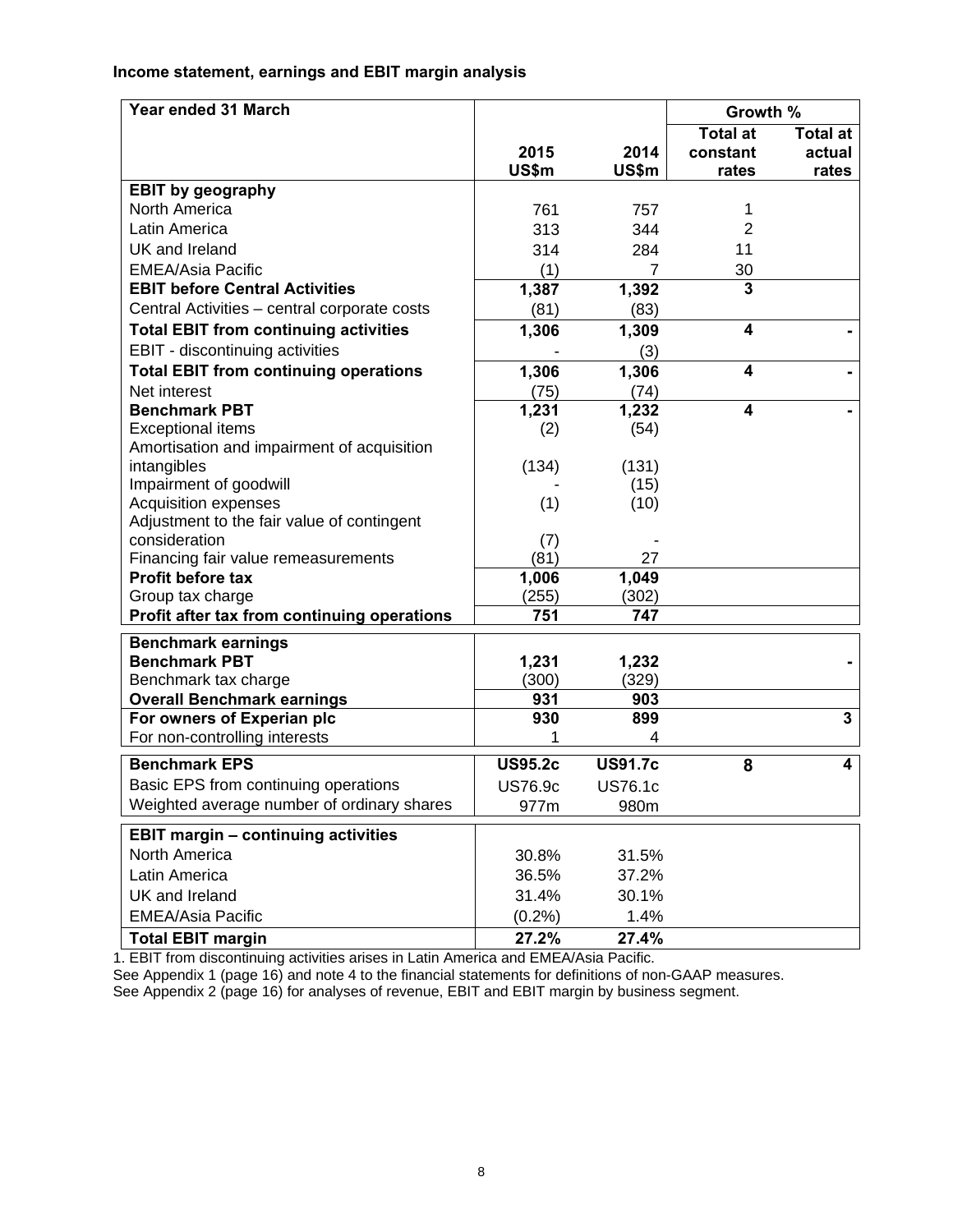# **Business review**

# **North America**

Total revenue from continuing activities in North America was US\$2,468m, up 3%, while organic revenue declined by 2%. The difference relates to the acquisitions of Passport (completed November 2013) and 41st Parameter (completed October 2013).

# *Credit Services*

Total revenue growth was 17% and organic revenue growth was 7%, with strength across all major areas of activity. We saw steady progress in consumer information, with good demand for credit reference products as clients prospected for new credit customers and originated new loans. Business information performed strongly, reflecting new business wins and new product introductions. There was strength in our automotive vertical, as growth in automotive sales drove lending volumes and demand for vehicle history reports. Finally, we made significant gains in health, as we secured new client contracts from hospitals and physician practices for revenue cycle management services, and we delivered strong growth in average order value as we expanded existing customer relationships.

# *Decision Analytics*

Total revenue growth was 9% and organic revenue growth was 4%. Against a strong prior year comparable, Decision Analytics performed well, reflecting new PowerCurve credit risk management implementations, as well as growth in analytics.

# *Marketing Services*

Both total revenue and organic revenue were unchanged. During the year we continued to roll out our new cross-channel marketing platform, for which we are seeing good demand. Our data quality business also performed well. These gains were offset by attrition in traditional email activities, as well as further reductions in the more traditional area of list processing.

# *Consumer Services*

This was a year of transformation for Consumer Services as we focused on establishing the Experian.com brand in the marketplace and launched a proactive roadmap of enhancements to our consumer proposition. Total and organic revenue declined 14%. The new Experian FICO product was launched to consumers on 26 December 2014 and has been well-received. In Q4, Experian.com, delivered revenue growth of 14%. As expected, there was further attrition in the legacy 'free' brands as we concentrated marketing resource on Experian.com. 'Free' brand revenue declined by 26% in Q4. The affinity channel was relatively weak as our core base of affinity partners remained out of the market for new customer marketing activity, in response to regulatory compliance requirements.

# *EBIT and EBIT margin*

For continuing activities, North America EBIT was US\$761m, up 1%. The EBIT margin was 30.8% (2014: 31.5%), as positive operating leverage was offset by additional legal and regulatory costs, and as a consequence of the ongoing investment in the brand and products in Consumer Services.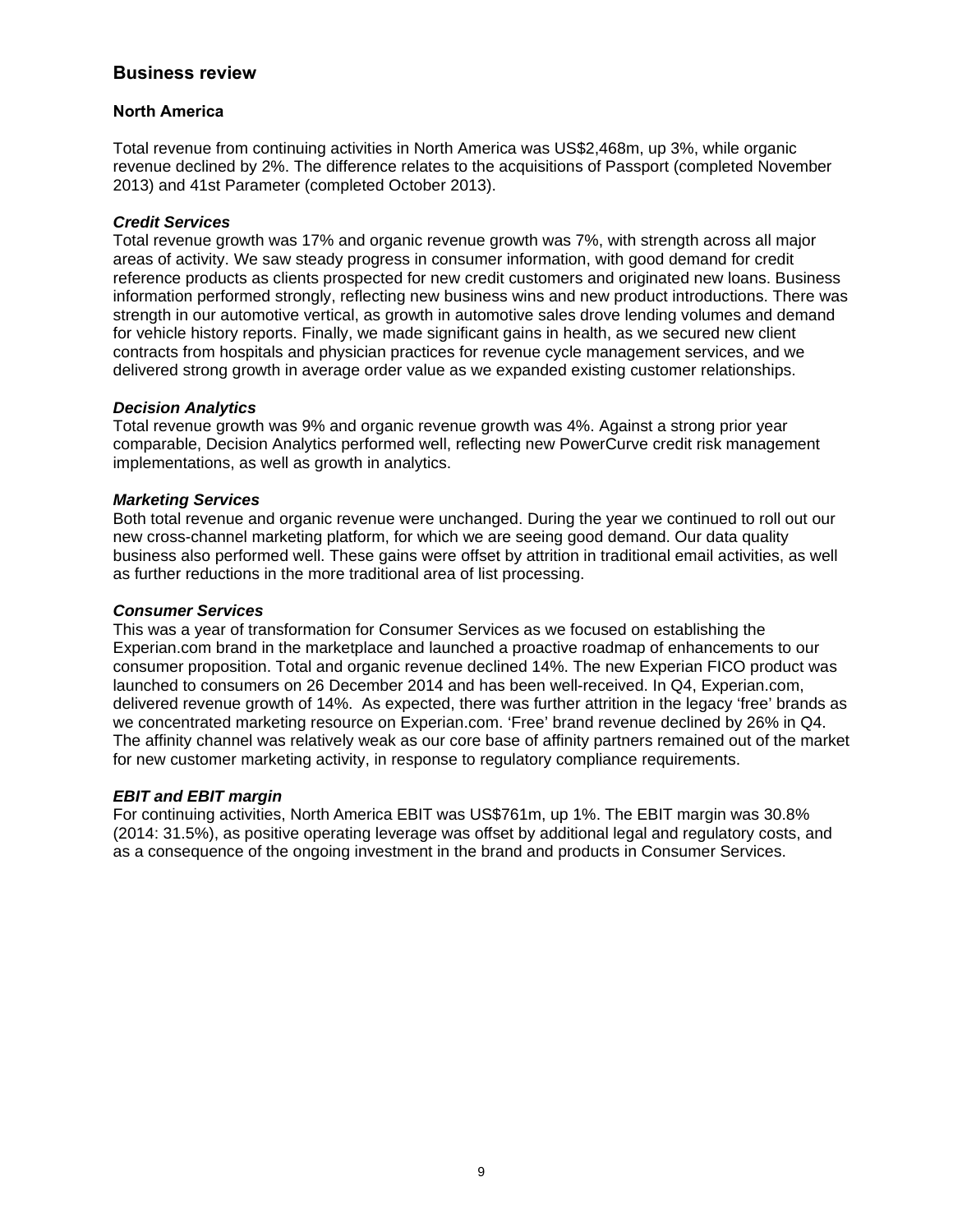# **Latin America**

Total revenue from continuing activities in Latin America was US\$857m, with both total and organic revenue growth of 3% at constant exchange rates.

# *Credit Services*

At constant exchange rates, total and organic revenue growth in Credit Services was 3%. There was an improvement in growth trends in Brazil in the second half of the year compared to the first half as trading activity recovered after the World Cup, although the macroeconomic backdrop remained generally weak. For the year, we delivered a strong performance in business information, as we broadened our product range with new features and scores. Trading activity in consumer information was more subdued, as lending activity remained low. Growth was strong across our other Latin American bureaux, helped by expansion in consumer credit and good progress in key business initiatives, including extension of services to low-income lenders and to the small and medium enterprise segment.

# *Decision Analytics*

Total and organic revenue declined 2% at constant exchange rates. After a weak start, momentum improved across the region in the second half reflecting new deliveries for PowerCurve credit risk management software.

# *Marketing Services*

Total and organic revenue at constant exchange rates declined 4%. Weak demand for prospecting and mailing data contributed to the decline as clients reduced marketing activity.

# *EBIT and EBIT margin*

For Latin America, EBIT from continuing activities decreased to US\$313m (2014: US\$344m). Excluding the impact of foreign exchange rates EBIT rose by 2%. The EBIT margin was 36.5% (2014: 37.2%). The decline in margin principally related to adverse foreign exchange movements, reduced underlying revenues in Decision Analytics and Marketing Services, partially offset by cost savings in Brazil.

# **UK and Ireland**

In the UK and Ireland, revenue was US\$999m, with total revenue growth of 5% and organic revenue growth of 4% at constant exchange rates. The difference related principally to the acquisitions of 41st Parameter and a small credit data pre-qualification business.

# *Credit Services*

Total revenue growth at constant exchange rates was 7% and organic revenue growth was 3%. Following a period of significant investment, we have seen encouraging performances within UK Credit Services. Both consumer information and business information delivered a year of solid growth, with progress across key verticals such as finance and insurance. In consumer information, there was strong growth in credit reference volumes, reflecting growth amongst key banking clients and new business wins. There was also a strong reception for our new credit pre-qualification services. In business information, growth was broad-based, driven by international data, the sale of sophisticated products to larger clients, plus further expansion of the small and medium enterprise channel including the successful launch of a new offering called My Business Profile. Partially offsetting these solid performances was a decline in the payments channel due to the reduction in activity associated with the new Single Euro Payments Area ('SEPA').

# *Decision Analytics*

At constant exchange rates, total and organic revenue growth was 3%. Momentum in Decision Analytics improved as the year progressed, with a stronger finish to the year. Growth was driven by software and analytics, including new adoptions for our PowerCurve credit decisioning platform, and there was good progress in fraud and identity management, driven by authentication and anti-money laundering products. We also saw a growing contribution from 41st Parameter device identification, following several wins across a broad range of industry segments.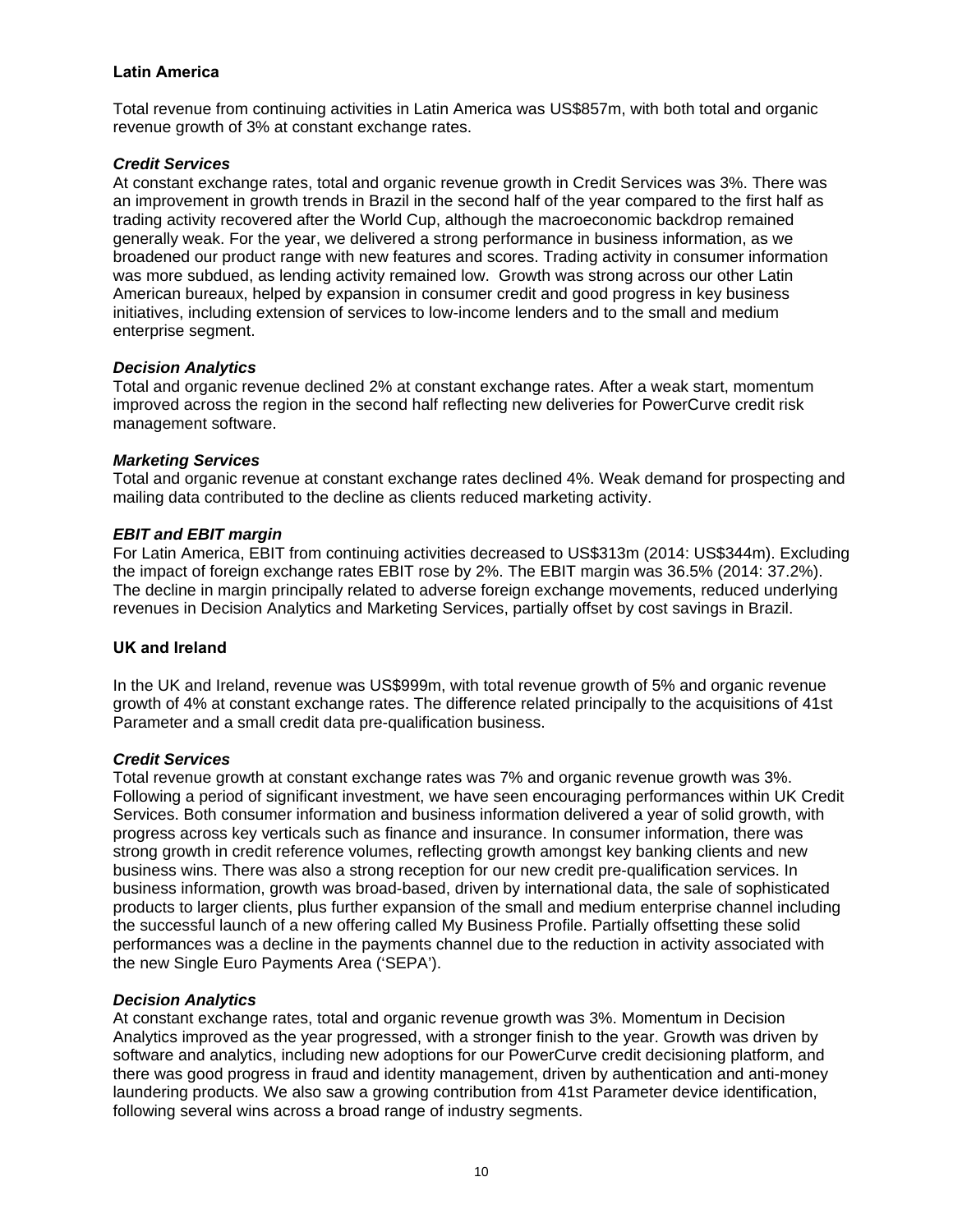# *Marketing Services*

At constant exchange rates, total and organic revenue growth in Marketing Services was 1%. We saw strong growth in cross-channel marketing, driven by sales to existing clients and new business wins, including a major win in the financial services segment. There was also further progress across data quality, which ended the year well, with encouraging new business performance. These offset contraction in targeting data.

# *Consumer Services*

Consumer Services performed well, with total and organic revenue growth of 8% at constant exchange rates. Growth reflected further momentum in the direct-to-consumer operations, with growth in new membership subscriptions during the year. While it is a relatively small component of the business, there was strong growth in the affinity channel, with additional new wins during the year.

# *EBIT and EBIT margin*

For the UK and Ireland, EBIT from continuing activities was US\$314m, up 11% at constant exchange rates. The EBIT margin increased by 130 basis points to 31.4%, reflecting positive operating leverage and good cost containment across all areas.

# **EMEA/Asia Pacific**

Total revenue from continuing activities in EMEA/Asia Pacific was US\$486m, up 4% at constant exchange rates, with organic revenue growth of 3% at constant exchange rates. The difference relates principally to the acquisition of 41st Parameter.

# *Credit Services*

Total and organic revenue growth at constant exchange rates was 4%. There was strong growth from our bureaux in Asia Pacific, particularly in India, Singapore and China, as well as a growing contribution from our start-up bureaux. Revenues stabilised in EMEA, and we saw progress across the majority of our bureaux in that region.

# *Decision Analytics*

Total and organic revenue growth at constant exchange rates was 10% and 9% respectively. Decision Analytics generally strengthened as the year progressed across both EMEA and Asia Pacific. This followed action to refocus our operations in Asia Pacific, and reflected strong demand for credit decisioning software in EMEA, with further growth in key markets such as Turkey.

# *Marketing Services*

Total revenue at constant exchange rates declined 1%, whilst organic revenue declined 3%. The decline was due to the wind down of a large email contract in EMEA, as we have previously announced, which annualises in the first quarter of FY16. Excluding this item, growth was strong. In EMEA, there was an acceleration in the new business win rates for our cross-channel marketing platform, as well as an increase in average order value, and there was good progress in Asia Pacific.

# *EBIT and EBIT margin*

In EMEA/Asia Pacific, profitability was impacted by adverse exchange rate movements with EBIT from continuing activities of (US\$1m) (2014: US\$7m). Excluding the impact of exchange rates there was significant recovery in margins, with EBIT up 30% on the prior year at constant currency. This principally reflected a contraction in losses in Asia Pacific as the region starts to scale, and improved margins in key parts of EMEA as we deliver productivity enhancements.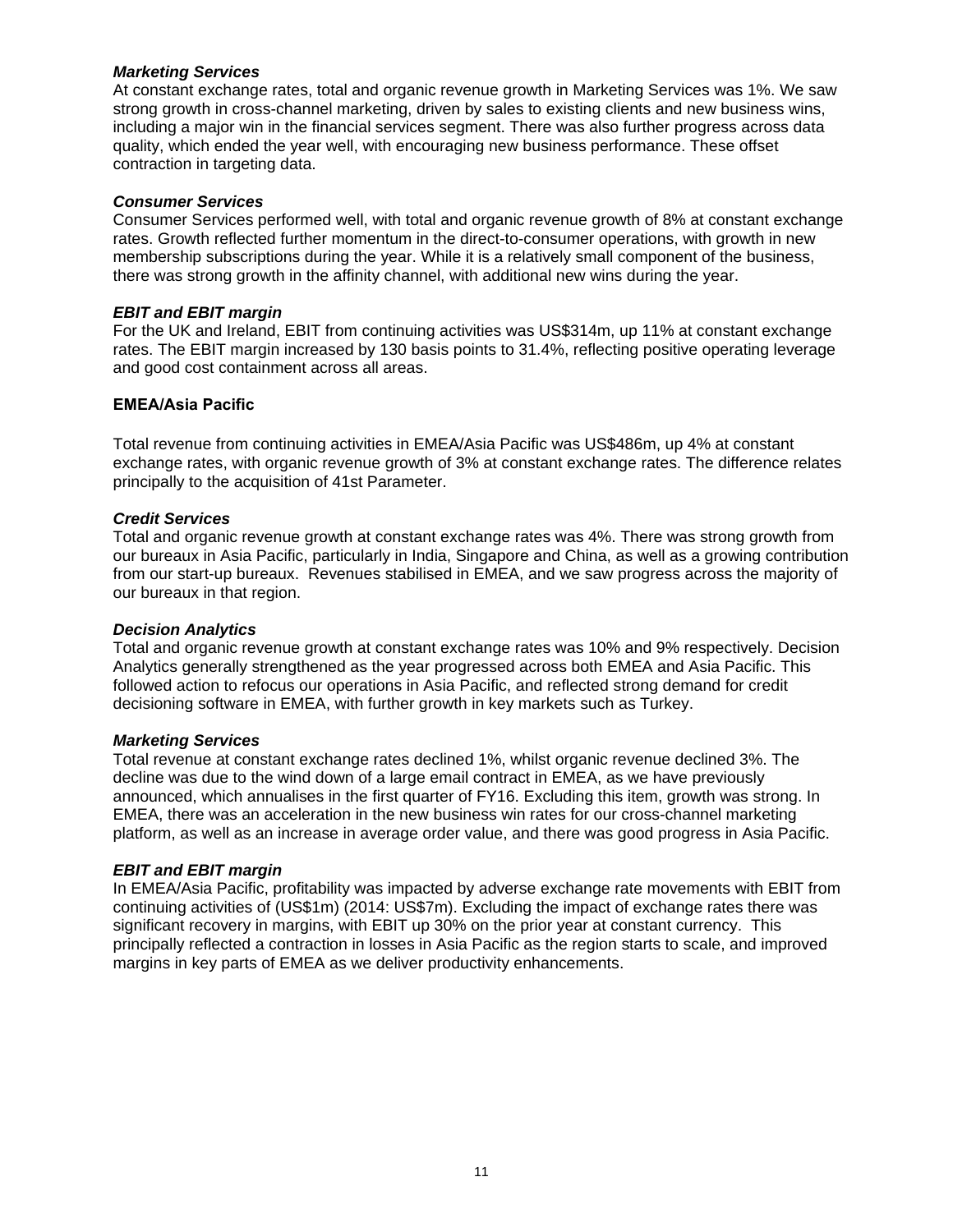# **Group financial review**

# **Key financials**

| <b>Year ended 31 March</b>          |                   |            |
|-------------------------------------|-------------------|------------|
|                                     | 2015              | 2014       |
| Revenue - continuing operations     | <b>US\$4,810m</b> | US\$4,840m |
| Organic revenue growth              | 1%                | 5%         |
| EBIT margin - continuing activities | 27.2%             | 27.4%      |
| <b>Total EBIT</b>                   | US\$1,306m        | US\$1,306m |
| EBIT growth at constant currency    | 4%                | 7%         |
| <b>Benchmark PBT</b>                | US\$1,231m        | US\$1,232m |
| Benchmark tax rate                  | 24.4%             | 26.7%      |
| <b>Benchmark EPS</b>                | 95.2 USc          | 91.7 USc   |
| Operating cash flow                 | US\$1,359m        | US\$1,321m |
| Net debt                            | US\$3,217m        | US\$3,809m |
| <b>Total investment</b>             | <b>US\$447m</b>   | US\$1,652m |
| Net share purchases                 | <b>US\$192m</b>   | US\$371m   |

# **Summary**

The Group made good progress during the year with strong performance from Credit Services and the contribution from acquisitions made in 2014, driving constant currency growth in revenue from continuing activities of 3%. We reported EBIT margin of 27.2% (2014: 27.4%) as a strong focus on productivity and efficiency helped to offset the impact of certain market headwinds and additional legal and regulatory costs.

During the year the Group invested US\$447m in organic capital expenditure and acquisitions (2014: US\$1,652m) as we focused cash flow on reducing leverage following the significant acquisition expenditure during 2014. The focus on cash generation delivered a 104% conversion of EBIT to operating cash flow (2014: 101%) and at 31 March 2015 our key leverage ratio of Net debt to EBITDA was 1.9 times (2014: 2.3 times). We replaced and extended our bank borrowings, with the signing of new five-year committed revolving credit facilities of US\$2,025m.

During the year the Group revised its strategic framework, as outlined earlier in the Chief Executive's review, and reviewed its capital allocation framework and medium-term financial framework. As part of the capital allocation review, we announced a new target leverage range of 2.0 to 2.5 times Net debt to EBITDA and launched a US\$600m share buyback programme.

The Group reported Benchmark PBT of U\$1,231m (2014: US\$1,232m) and Benchmark EPS of 95.2 US cents (2014: 91.7 cents). Benchmark EPS increased by 8% at constant currency and by 4% in total as the effects of currency translation partially offset our underlying performance. The effective tax rate on Benchmark PBT was 24.4% (2014: 26.7%) as we benefited from new financing arrangements. ROCE for the year was 14.9% (2014: 15.6%) as the growth in Benchmark earnings was offset by the effects of increases in capital employed following the acquisitions in 2014 and the effects of foreign exchange movements.

The translation effects of foreign exchange rates will continue to be a significant headwind if recent rates prevail.

# **Income statement commentary**

# *Revenue and profit performance – continuing operations*

Total revenue growth from continuing activities was 3% in the year ended 31 March 2015 at constant exchange rates with organic growth of 1%. The difference relates primarily to the acquisitions of Passport and 41st Parameter in the prior year.

EBIT from continuing activities grew by 4% at constant exchange rates and was US\$1,306m. EBIT margin from continuing activities was 27.2% (2014: 27.4%), up 10 basis points before the impact of foreign exchange movements, down 20 basis points year-on-year.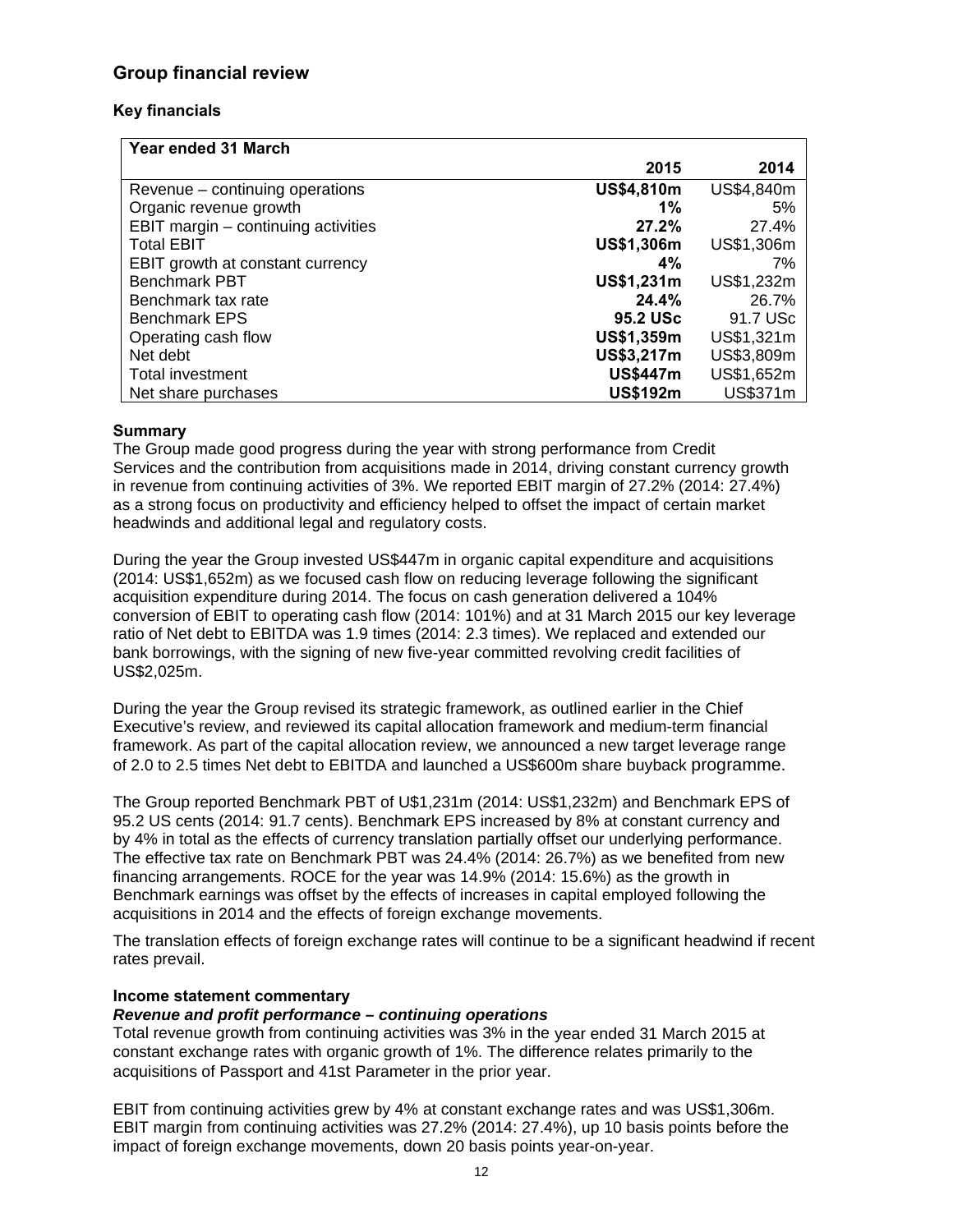The background to these results and Group profit performance by geography is discussed within pages 3 to 11. A summary of performance by business segment is given in Appendix 2 on page 16 with an additional analysis of the income statement in Appendix 3 on page 17.

# *Net interest expense*

The net interest expense for the year was US\$75m (2014: US\$74m). Experian remains strongly cash generative and both our interest expense and the related cash flows have continued to benefit from low interest rates globally.

# *Exceptional items*

The exceptional charge of US\$2m in the year under review related to business disposal transactions. Details of the exceptional charge of US\$54m in the year ended 31 March 2014 are given in note 7 to the financial statements.

# *Other adjustments made to derive Benchmark PBT*

The charge of US\$223m in the year (2014: US\$129m) for other adjustments made to derive Benchmark PBT is analysed in the table below. Note 4(a) to the financial statements explains the reasons for excluding such items from Benchmark PBT, with further information in respect of these items given in note 8 to the financial statements.

| Year ended 31 March                                      | 2015<br>US\$m | 2014<br>US\$m |
|----------------------------------------------------------|---------------|---------------|
| Amortisation and impairment of acquisition intangibles   | 134           | 131           |
| Impairment of goodwill                                   |               | 15            |
| Acquisition expenses                                     |               | 10            |
| Adjustment to the fair value of contingent consideration |               |               |
| Financing fair value remeasurements                      | 81            | (27)          |
| Other adjustments made to derive Benchmark PBT           | 223           | 129           |

# *Tax*

The Benchmark tax rate was 24.4% (2014: 26.7%). The decrease reflects a change in financing related to the funding and earnings profile following the acquisitions made in second half of the year ended 31 March 2014. Note 10 to the financial statements includes a reconciliation of the Benchmark tax charge.

The total tax charge for the year ended 31 March 2015 was US\$255m and the effective tax rate was 25.3%. The blended tax rate on exceptional items and other adjustments made to derive Benchmark PBT was 20.0%. The total tax charge for the prior year was US\$302m and the effective tax rate was 28.8%. This rate was higher than the Benchmark tax rate, as reductions in the main rate of UK corporation tax gave rise to a charge of US\$23m for deferred tax assets recognised in respect of tax losses. The blended tax rate on exceptional items and other adjustments made to derive Benchmark PBT for that year was 27.3%.

# *Earnings per share ('EPS') and dividends per share*

Basic EPS was 79.0 US cents (2014: 76.8 US cents). Basic EPS included 2.1 US cents (2014: 0.7 US cents) in respect of discontinued operations. Benchmark EPS was 95.2 US cents (2014: 91.7 US cents), an increase of 4%. Further information is given in note 12 to the financial statements.

At 31 March 2015, Experian had 1,033 million shares in issue of which some 59 million were held by employee trusts and in treasury. Accordingly, the number of shares to be used for the purposes of calculating basic EPS from 31 March 2015 is 974 million. Issues and purchases of shares after 31 March 2015 will result in an amendment to this figure.

The second interim dividend is 27.0 US cents per share (2014: 26.0 US cents) giving a total dividend for the year of 39.25 US cents (2014: 37.50 US cents), an increase of 5%. This is covered 2.4 times by Benchmark EPS.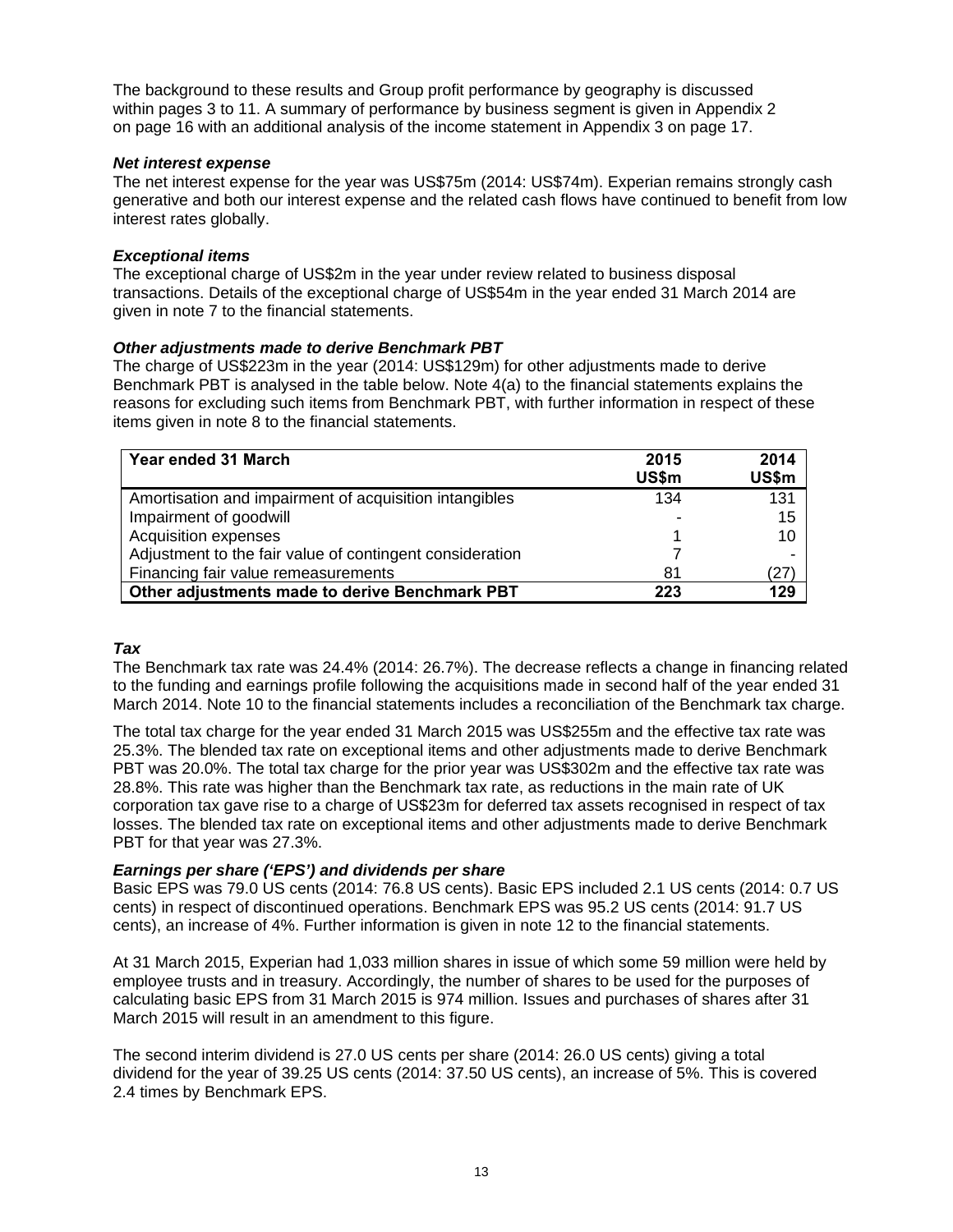# **Foreign exchange rates and sensitivity**  *Foreign exchange – average rates*

Exchange rate movements decreased our reported revenue for the year ended 31 March 2015 by US\$103m and EBIT by US\$44m. The decreases were primarily as a consequence of the weakness of the Brazilian real.

The principal exchange rates used to translate reported revenue and EBIT are shown in the table below.

|                            | 2015 | 2014 | Strengthened/<br>(weakened) against<br>the US dollar |
|----------------------------|------|------|------------------------------------------------------|
| US dollar : Brazilian real | 2.48 | 2.25 | $(10.2\%)$                                           |
| Sterling: US dollar        | 1.61 | 1.59 | 1.0%                                                 |
| Euro: US dollar            | 1.26 | 1.34 | $(6.0\%)$                                            |

# *Foreign exchange – closing rates*

The principal exchange rates used to translate assets and liabilities into the US dollar at the year end dates are shown are shown in the table below.

|                            | 2015 | 2014 |
|----------------------------|------|------|
| US dollar : Brazilian real | 3.22 | 2.27 |
| Sterling : US dollar       | 1.48 | 1.66 |
| Euro: US dollar            | 1.07 | 1.38 |

# **Cash flow and funding commentary**

# *Cash flow summary*

We generated very strong cash flow in the year with Operating cash flow of US\$1,359m (2014: US\$1,321m). Cash flow conversion was 104% (2014: 101%). Note 17 to the financial statements reconciles Cash generated from operations, as reported in the Group cash flow statement, to Operating cash flow as reported in the cash flow and Net debt summary table at Appendix 4 on page 18.

As that table shows, free cash flow in the year ended 31 March 2015 was US\$1,135m (2014: US\$1,067m). The net cash inflow in the year of US\$698m (2014: US\$570m outflow) was after acquisition spend of US\$67m (2014: US\$1,250m) and ordinary dividend payments of US\$374m (2014: US\$349m).

Capital expenditure was US\$380m (2014: US\$402m) representing 7.9% (2014: 8.3%) of revenue from continuing operations.

# *Net debt and funding*

Net debt at 31 March 2015 was US\$3,217m (2014: US\$3,809m), with undrawn committed borrowing facilities of US\$2,085m (2014: US\$2,216m). Our Net debt at 31 March 2015 was 1.9 times EBITDA (2014: 2.3 times).

During the year, we reviewed our Net debt to EBITDA target and announced a new target range of 2.0 to 2.5 times. This target is consistent with striking a balance between operating an efficient balance sheet, which optimises our weighted average cost of capital, and maintaining good access to the debt capital markets.

In June 2014, we announced the signing of new five-year committed revolving credit facilities of US\$2,025m. The new facilities extended the maturity of our committed funding. They replaced the previous facilities of US\$2,160m, which were due to mature in 2015 and were accordingly cancelled.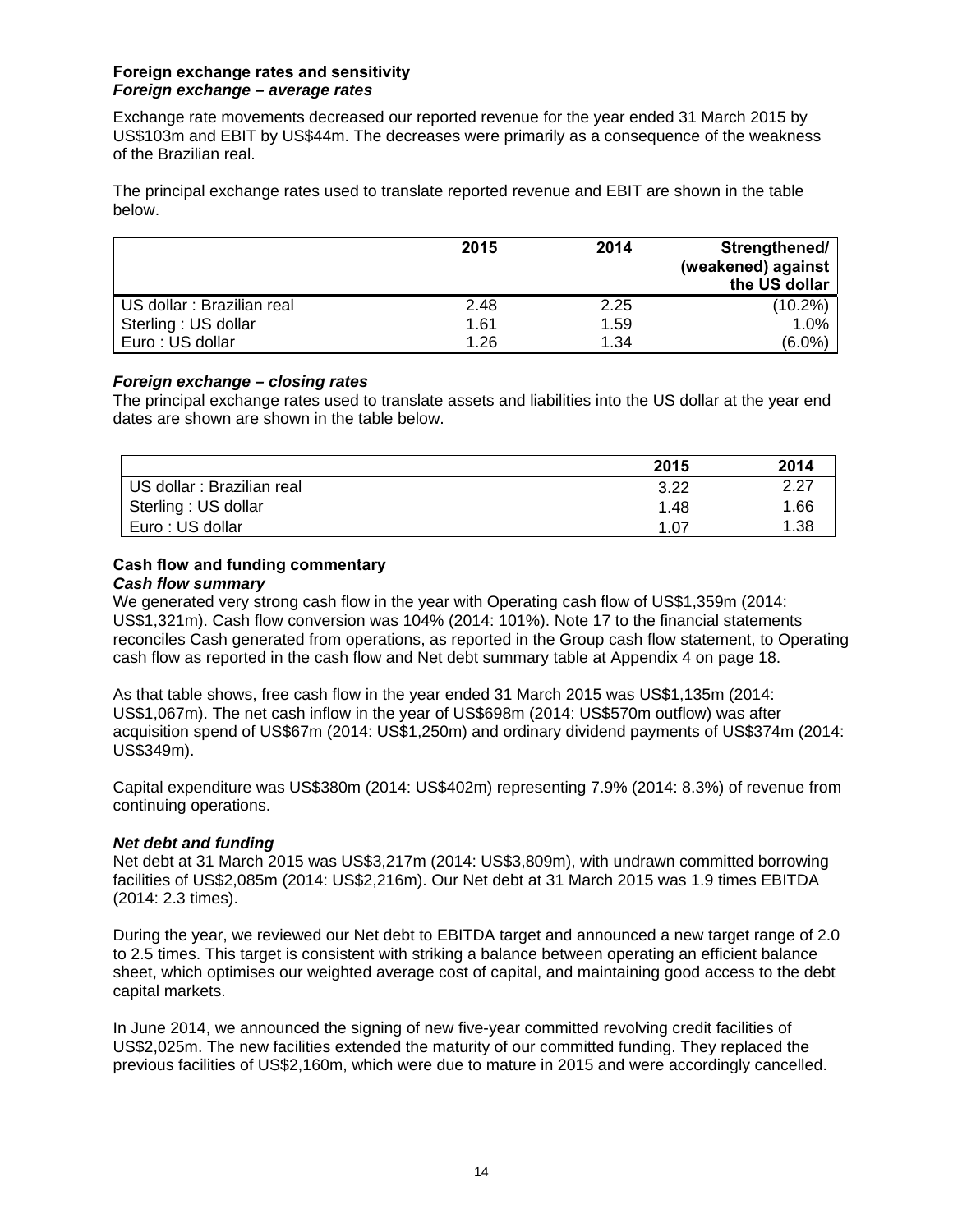# **Risks and uncertainties**

The ten principal risks and uncertainties faced by the Group are summarised in note 26 to the financial statements.

There is increasing risk in five categories:

- loss or inappropriate use of data;
- new legislation or regulatory and enforcement changes;
- material regulatory enforcement actions and adverse litigation claims;
- increasing competition; and
- adverse and unpredictable business and financial markets.

We have identified business conduct risk as a new principal risk as a result of the changing regulatory environment. As previously reported, from 1 April 2014 the UK Financial Conduct Authority has regulated credit bureaux in the UK. Experian continues to operate under an interim permission and is in the process of obtaining its full permission.

The risk for each of the other four categories identified in note 26 has remained stable.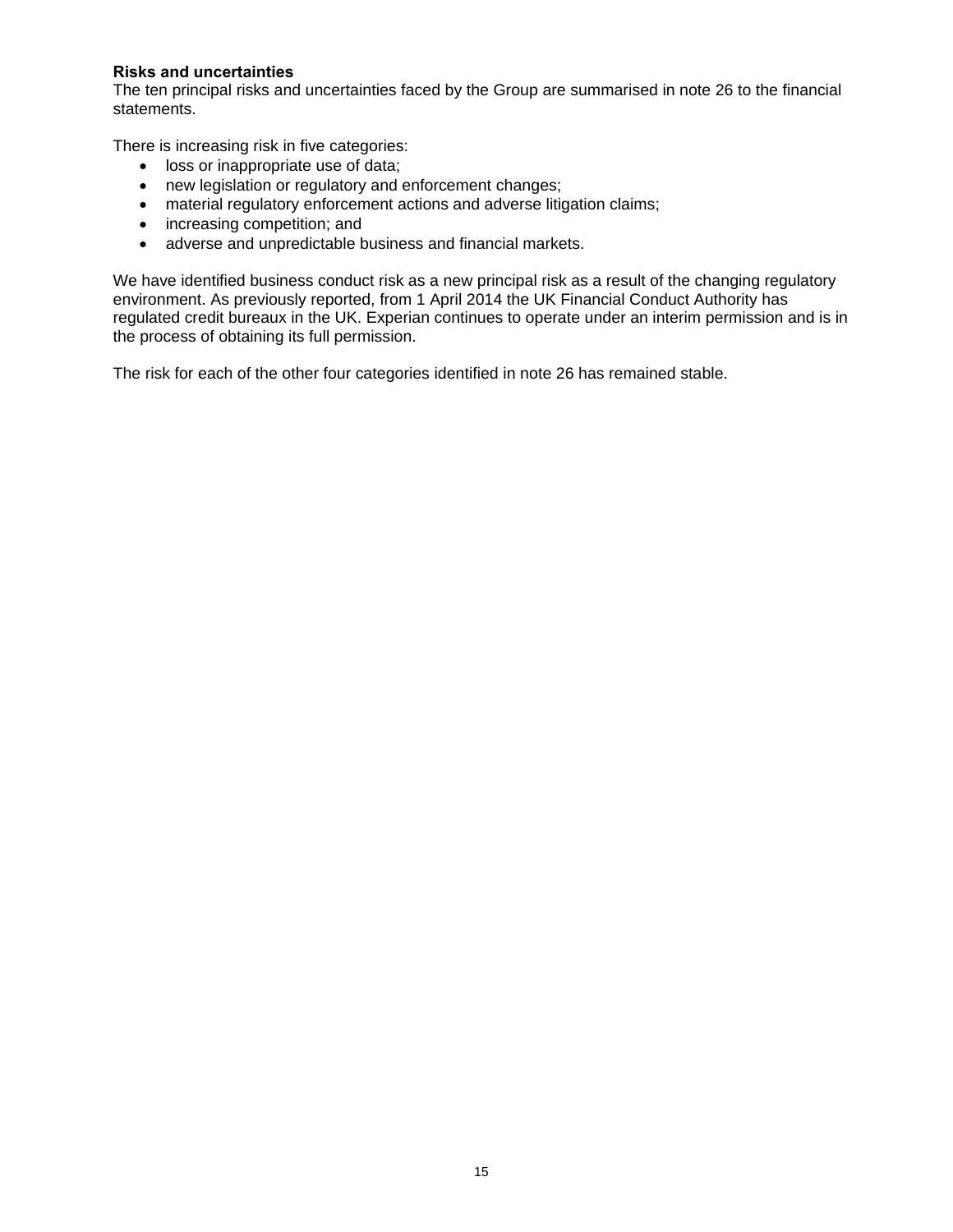# **Appendices**

# **1. Non-GAAP financial information**

Experian has identified and defined certain measures that it believes assist understanding of the performance of the Group. These measures are not defined under IFRS and they may not be directly comparable with other companies' adjusted measures. The non-GAAP measures are not intended to be a substitute for, or superior to, any IFRS measures of performance but management has included them as these are considered to be key measures used within the business for assessing performance. Information on certain of our non-GAAP measures is set out below in the further appendices. Definitions of all our non-GAAP measures are given in note 4 to the financial statements.

# **2. Revenue, EBIT and EBIT margin by business segment**

| Year ended 31 March                          |       |       |                         | Growth %   |
|----------------------------------------------|-------|-------|-------------------------|------------|
|                                              | 2015  | 2014  | <b>Total at</b>         | Organic at |
|                                              |       |       | constant                | constant   |
|                                              | US\$m | US\$m | rates                   | rates      |
| <b>Revenue</b>                               |       |       |                         |            |
| <b>Credit Services</b>                       | 2,366 | 2,244 | 10                      | 5          |
| <b>Decision Analytics</b>                    | 594   | 576   | 6                       | 4          |
| <b>Marketing Services</b>                    | 870   | 881   |                         | (1)        |
| <b>Consumer Services</b>                     | 980   | 1,071 | (9)                     | (9)        |
| Total - continuing activities                | 4,810 | 4,772 | $\overline{3}$          | 1          |
| Discontinuing activities <sup>1</sup>        |       | 68    | n/a                     |            |
| <b>Total</b>                                 | 4,810 | 4,840 | $\overline{2}$          |            |
|                                              |       |       |                         |            |
| <b>EBIT</b>                                  |       |       |                         |            |
| <b>Credit Services</b>                       | 847   | 806   | 10                      |            |
| <b>Decision Analytics</b>                    | 114   | 122   |                         |            |
| <b>Marketing Services</b>                    | 149   | 156   | (2)                     |            |
| <b>Consumer Services</b>                     | 277   | 308   | (11)                    |            |
| <b>Total business segments</b>               | 1,387 | 1,392 | 3                       |            |
| Central Activities - central corporate costs | (81)  | (83)  |                         |            |
| Total - continuing activities                | 1,306 | 1,309 | $\overline{\mathbf{4}}$ |            |
| Discontinuing activities <sup>1</sup>        |       | (3)   | n/a                     |            |
| <b>Total</b>                                 | 1,306 | 1,306 | 4                       |            |
|                                              |       |       |                         |            |
| <b>EBIT margin - continuing activities</b>   |       |       |                         |            |
| <b>Credit Services</b>                       | 35.8% | 35.9% |                         |            |
| <b>Decision Analytics</b>                    | 19.2% | 21.2% |                         |            |
| <b>Marketing Services</b>                    | 17.1% | 17.7% |                         |            |
| <b>Consumer Services</b>                     | 28.3% | 28.8% |                         |            |
| <b>Total EBIT margin</b>                     | 27.2% | 27.4% |                         |            |

1. Discontinuing activities comprise small discontinuing Marketing Services businesses.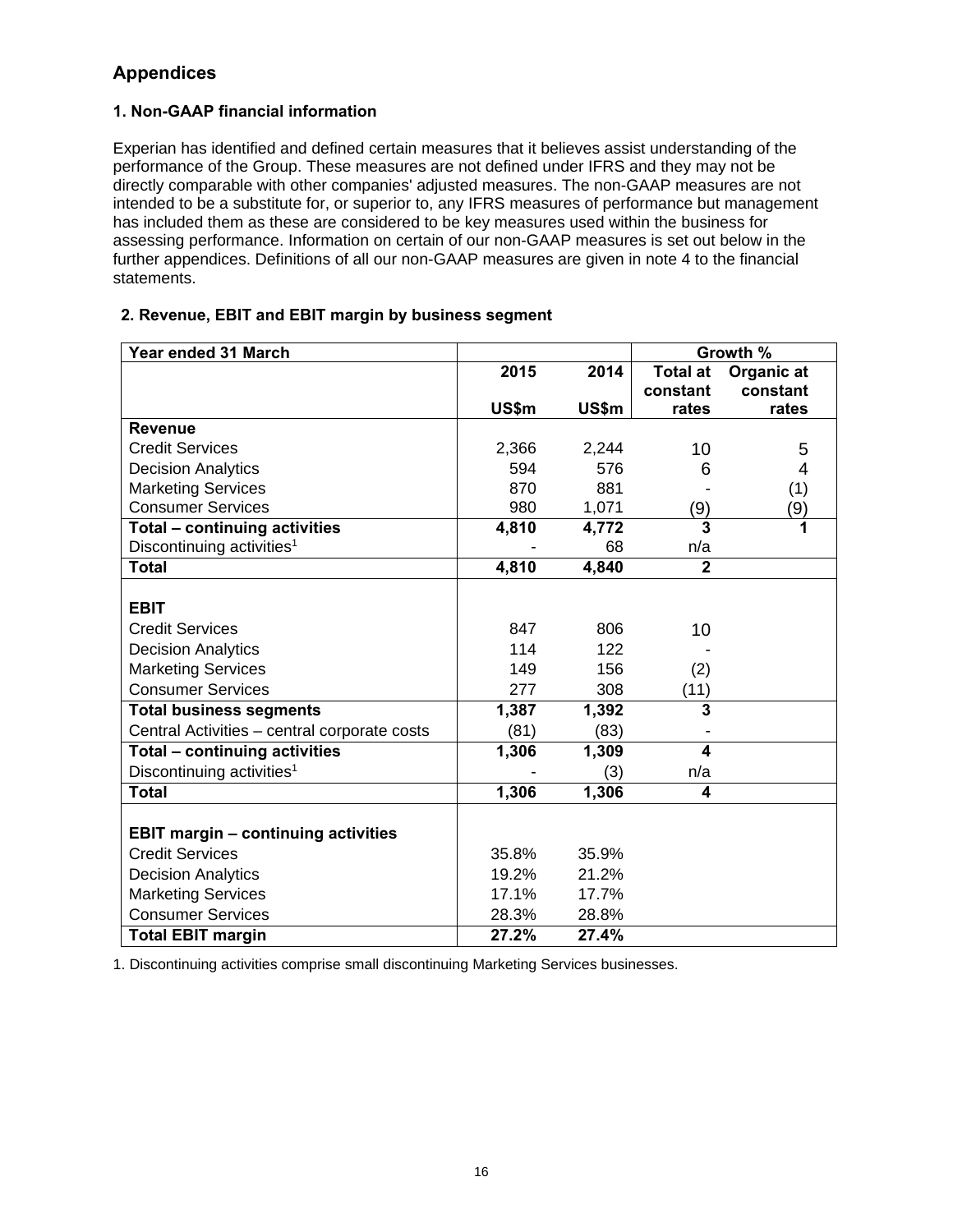# **3. Income statement, earnings and tax rate analysis – continuing operations**

| Year ended 31 March                                                    |                  | 2015                           |                 |                  | 2014                           |                 |
|------------------------------------------------------------------------|------------------|--------------------------------|-----------------|------------------|--------------------------------|-----------------|
|                                                                        | <b>Benchmark</b> | Non-<br>benchmark <sup>1</sup> | <b>Total</b>    | <b>Benchmark</b> | Non-<br>benchmark <sup>1</sup> | <b>Total</b>    |
|                                                                        | <b>US\$m</b>     | <b>US\$m</b>                   | US\$m           | US\$m            | <b>US\$m</b>                   | US\$m           |
| <b>Revenue</b>                                                         | 4,810            |                                | 4,810           | 4,840            |                                | 4,840           |
| Labour costs                                                           | (1,799)          |                                | (1,799)         | (1,769)          | (61)                           | (1,830)         |
| Data and information<br>technology costs<br>Amortisation, depreciation | (470)            |                                | (470)           | (481)            |                                | (481)           |
| and impairment charges<br>Marketing and customer                       | (384)            | (134)                          | (518)           | (371)            | (153)                          | (524)           |
| acquisition costs                                                      | (365)            |                                | (365)           | (405)            |                                | (405)           |
| Other operating charges                                                | (491)            | (10)                           | (501)           | (510)            | 4                              | (506)           |
| Total operating expenses                                               | (3,509)          | (144)                          | (3,653)         | (3,536)          | (210)                          | (3,746)         |
| <b>Operating profit/(loss)</b>                                         | 1,301            | (144)                          | 1,157           | 1,304            | (210)                          | 1,094           |
| Share of profit of associates                                          | 5                |                                | 5               | 2                |                                | 2               |
| <b>EBIT</b>                                                            | 1,306            |                                |                 | 1,306            |                                |                 |
| Non-benchmark items                                                    |                  | (144)                          |                 |                  | (210)                          |                 |
| Profit/(loss) before net                                               |                  |                                |                 |                  |                                |                 |
| finance costs and tax                                                  | 1,306            | (144)                          | 1,162           | 1,306            | (210)                          | 1,096           |
| Net finance income/(costs)                                             | (75)             | (81)                           | (156)           | (74)             | 27                             | (47)            |
| Profit/(loss) before tax                                               | 1,231            | (225)                          | 1,006           | 1,232            | (183)                          | 1,049           |
| Group tax credit/(charge)                                              | (300)            | 45                             | (255)           | (329)            | 27                             | (302)           |
| Profit/(loss) after tax                                                | 931              | (180)                          | 751             | 903              | (156)                          | 747             |
| Attributable to:                                                       |                  |                                |                 |                  |                                |                 |
| Owners of Experian plc                                                 | 930              | (179)                          | 751             | 899              | (153)                          | 746             |
| Non-controlling interests                                              | 1                | (1)                            |                 | 4                | (3)                            | 1               |
| Profit/(loss) after tax                                                | 931              | (180)                          | 751             | 903              | (156)                          | 747             |
|                                                                        | <b>US cents</b>  | <b>US cents</b>                | <b>US cents</b> | <b>US cents</b>  | <b>US cents</b>                | <b>US cents</b> |
| Basic earnings/(loss) per<br>share                                     | 95.2             | (18.3)                         | 76.9            | 91.7             | (15.6)                         | 76.1            |
|                                                                        | %                | %                              | %               | %                | %                              | %               |
| <b>Effective rate of tax</b>                                           | 24.4             | 20.0                           | 25.3            | 26.7             | 14.8                           | 28.8            |

1. The loss before tax for non-benchmark items of US\$225m (2014: US\$183m) comprises charges for exceptional items of US\$2m (2014: US\$54m) and other adjustments made to derive Benchmark PBT of US\$223m (2014: US\$129m). Further information is given in notes 7 and 8 to the financial statements.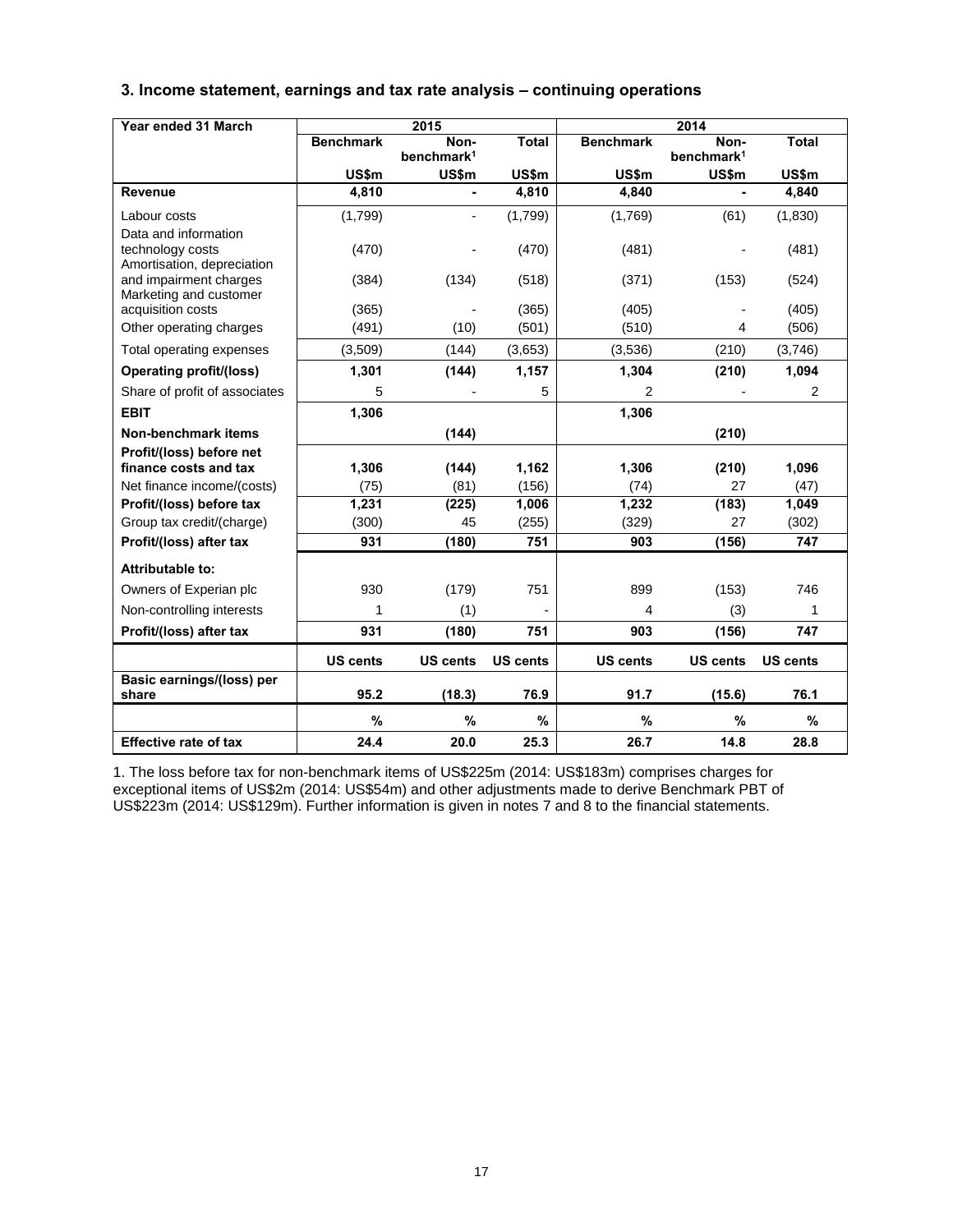# **4**. **Cash flow and Net debt summary**

| Year ended 31 March                                   | 2015     | 2014    |
|-------------------------------------------------------|----------|---------|
|                                                       | US\$m    | US\$m   |
| EBIT from continuing operations                       | 1,306    | 1,306   |
| Amortisation and depreciation (see Appendix 5)        | 384      | 371     |
| Capital expenditure                                   | (380)    | (402)   |
| Disposal of property, plant and equipment             | 4        | 13      |
| Increase in working capital                           | (1)      | (36)    |
| Profit retained in associates                         | (1)      | (1)     |
| Charge for share incentive plans                      | 47       | 70      |
| <b>Operating cash flow</b>                            | 1,359    | 1,321   |
| Net interest paid                                     | (74)     | (74)    |
| Tax paid – continuing operations                      | (145)    | (174)   |
| Dividends paid to non-controlling interests           | (5)      | (6)     |
| Free cash flow                                        | 1,135    | 1,067   |
| Cash outflow for exceptional restructuring costs      | (12)     | (65)    |
| Acquisitions                                          | (67)     | (1,250) |
| Disposal of businesses and investments                | 16       | 27      |
| Ordinary dividends paid                               | (374)    | (349)   |
| Net cash inflow/(outflow) - continuing operations     | 698      | (570)   |
| Net debt at 1 April                                   | (3,809)  | (2,938) |
| Net share purchases                                   | (192)    | (371)   |
| Exchange, discontinued operations and other movements | 86       | 70      |
| Net debt at 31 March                                  | (3, 217) | (3,809) |

# **5. Reconciliation of amortisation, depreciation and impairment charges**

| Year ended 31 March                                          | 2015                     | 2014  |
|--------------------------------------------------------------|--------------------------|-------|
|                                                              | US\$m                    | US\$m |
| As reported in the Group income statement                    | 518                      | 524   |
| Less: amortisation and impairment of acquisition intangibles | (134)                    | (131) |
| Less: exceptional asset write-off                            |                          |       |
| Less: impairment of goodwill                                 | $\overline{\phantom{0}}$ | (15)  |
| As reported in the cash flow and Net debt summary            | 384                      | 371   |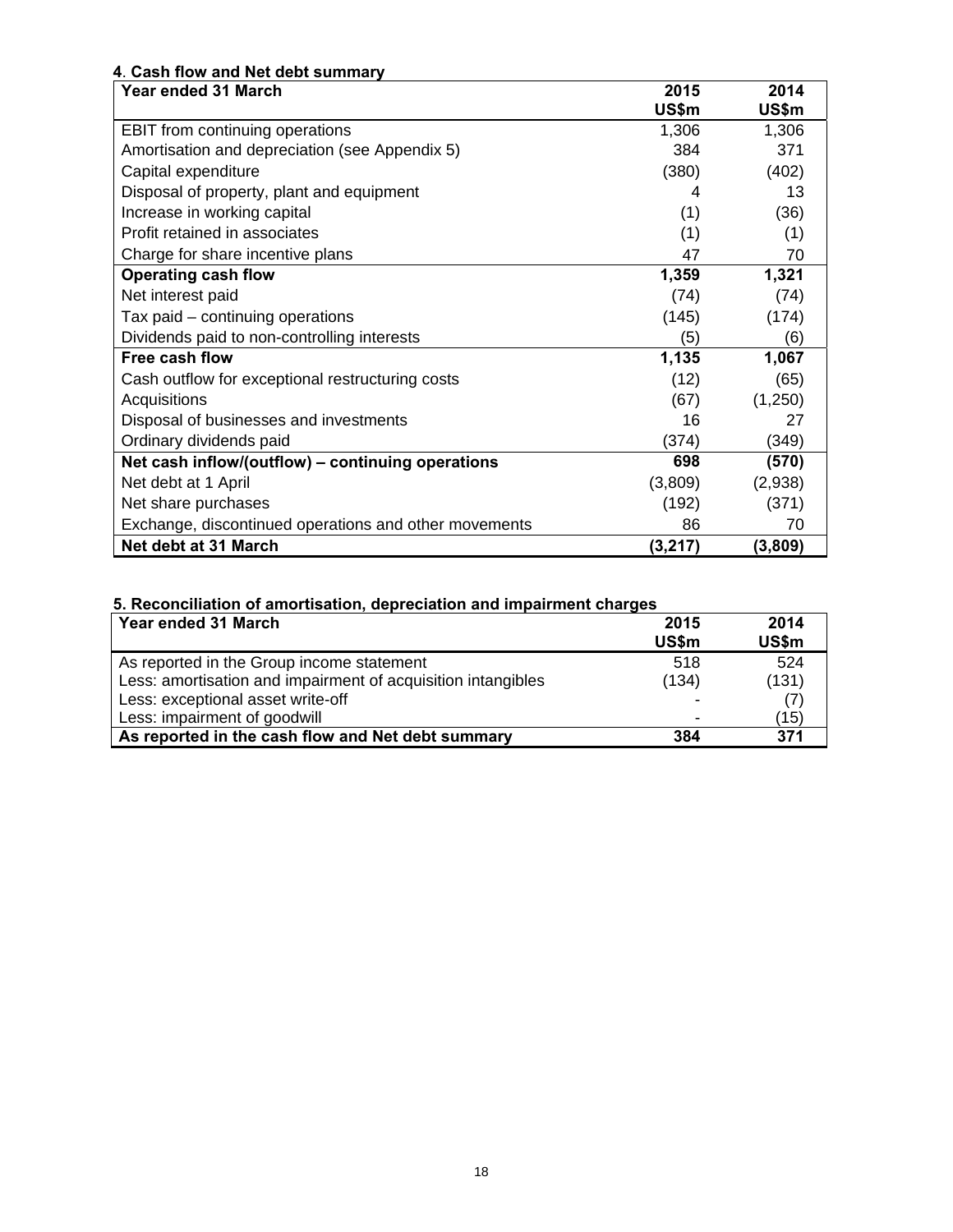# **Group income statement**

for the year ended 31 March 2015

|                                                            | <b>Notes</b> | 2015            | 2014           |
|------------------------------------------------------------|--------------|-----------------|----------------|
|                                                            |              | US\$m           | US\$m          |
| Revenue                                                    | 5            | 4,810           | 4,840          |
| Labour costs                                               |              | (1,799)         | (1,830)        |
| Data and information technology costs                      |              | (470)           | (481)          |
| Amortisation, depreciation and impairment charges          |              | (518)           | (524)          |
| Marketing and customer acquisition costs                   |              | (365)           | (405)          |
| Other operating charges                                    |              | (501)           | (506)          |
| Total operating expenses                                   |              | (3,653)         | (3,746)        |
| <b>Operating profit</b>                                    |              | 1,157           | 1,094          |
| Interest income                                            |              | 25              | 22             |
| Finance expense                                            |              | (181)           | (69)           |
| Net finance costs                                          | 9(a)         | (156)           | (47)           |
| Share of post-tax profit of associates                     |              | 5               | $\overline{2}$ |
| Profit before tax                                          | 5            | 1,006           | 1,049          |
| Group tax charge                                           | 10(a)        | (255)           | (302)          |
| Profit for the financial year from continuing operations   |              | 751             | 747            |
| Profit for the financial year from discontinued operations | 11(a)        | 21              | 7              |
| Profit for the financial year                              |              | 772             | 754            |
|                                                            |              |                 |                |
| Attributable to:                                           |              |                 |                |
| Owners of Experian plc                                     |              | 772             | 753            |
| Non-controlling interests                                  |              |                 | -1             |
| Profit for the financial year                              |              | 772             | 754            |
|                                                            |              |                 |                |
|                                                            | Notes        | <b>US cents</b> | US cents       |
| Earnings per share                                         |              |                 |                |
| <b>Basic</b>                                               | 12(a)        | 79.0            | 76.8           |
| Diluted                                                    | 12(a)        | 78.1            | 75.8           |
| Earnings per share from continuing operations              |              |                 |                |
| <b>Basic</b>                                               | 12(a)        | 76.9            | 76.1           |
| <b>Diluted</b>                                             | 12(a)        | 76.0            | 75.1           |
|                                                            | <b>Notes</b> | <b>US cents</b> | US cents       |
| <b>Non-GAAP information:</b>                               |              |                 |                |
| Full year dividend per share                               | 13(a)        | 39.25           | 37.50          |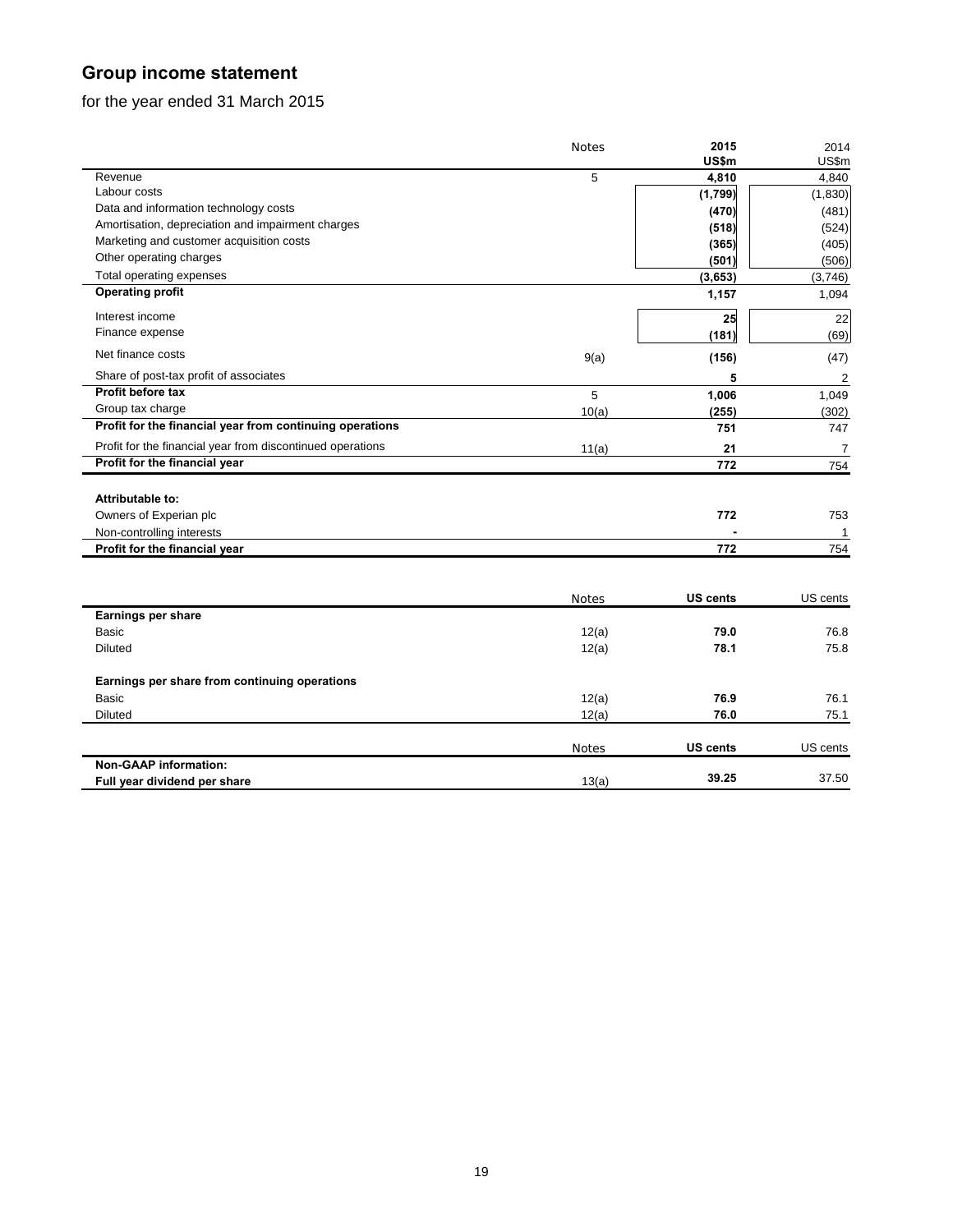# **Group statement of comprehensive income**

# for the year ended 31 March 2015

|                                                                                    | 2015  | 2014  |
|------------------------------------------------------------------------------------|-------|-------|
|                                                                                    | US\$m | US\$m |
| Profit for the financial year                                                      | 772   | 754   |
| Other comprehensive income                                                         |       |       |
| Items that will not be reclassified to profit or loss:                             |       |       |
| Remeasurement of post-employment benefit assets and obligations                    | (15)  | (14)  |
| Deferred tax credit                                                                | 3     |       |
| Items that will not be reclassified to profit or loss                              | (12)  | (10)  |
| Items that may be reclassified subsequently to profit or loss:                     |       |       |
| Fair value (losses)/gains recognised on available-for-sale financial assets        | (1)   | 5     |
| Currency translation losses                                                        | (571) | (188) |
| Items that may be reclassified subsequently to profit or loss                      | (572) | (183) |
| Items reclassified to profit or loss:                                              |       |       |
| Reclassification of fair value gain on available-for-sale financial assets         | (2)   |       |
| Reclassification of cumulative currency translation gain in respect of divestments |       | (2)   |
| Items reclassified to profit or loss                                               | (2)   | (2)   |
| Other comprehensive income for the financial year <sup>1</sup>                     | (586) | (195) |
| Total comprehensive income for the financial year                                  | 186   | 559   |
|                                                                                    |       |       |
| Attributable to:                                                                   |       |       |
| Continuing operations                                                              | 166   | 552   |
| Discontinued operations                                                            | 21    |       |
| Owners of Experian plc                                                             | 187   | 559   |
| Non-controlling interests                                                          | (1)   |       |
| Total comprehensive income for the financial year                                  | 186   | 559   |

1. Amounts reported within other comprehensive income are in respect of continuing operations and, except as reported for post-employment benefit assets and obligations, there is no associated tax. Currency translation items are taken directly to the translation reserve within other reserves. Other items within other comprehensive income are taken directly to retained earnings.

# **Non-GAAP measures:**

# **Reconciliation of profit before tax to Benchmark PBT**

for the year ended 31 March 2015

|                                                          | <b>Notes</b> | 2015            | 2014     |
|----------------------------------------------------------|--------------|-----------------|----------|
|                                                          |              | US\$m           | US\$m    |
| Profit before tax                                        | 5            | 1,006           | 1,049    |
| Exceptional items                                        |              |                 | 54       |
| Amortisation and impairment of acquisition intangibles   | 8            | 134             | 131      |
| Impairment of goodwill                                   | 8            |                 | 15       |
| Acquisition expenses                                     | 8            |                 | 10       |
| Adjustment to the fair value of contingent consideration | 8            |                 |          |
| Financing fair value remeasurements                      | 8            | 81              | (27)     |
| <b>Benchmark PBT</b>                                     | 5            | 1,231           | 1,232    |
|                                                          |              |                 |          |
|                                                          | <b>Notes</b> | <b>US cents</b> | US cents |
| Benchmark PBT per share                                  |              | 126.0           | 125.7    |
| Benchmark earnings per share                             |              |                 |          |
| Basic                                                    | 12(a)        | 95.2            | 91.7     |
| <b>Diluted</b>                                           | 12(a)        | 94.1            | 90.5     |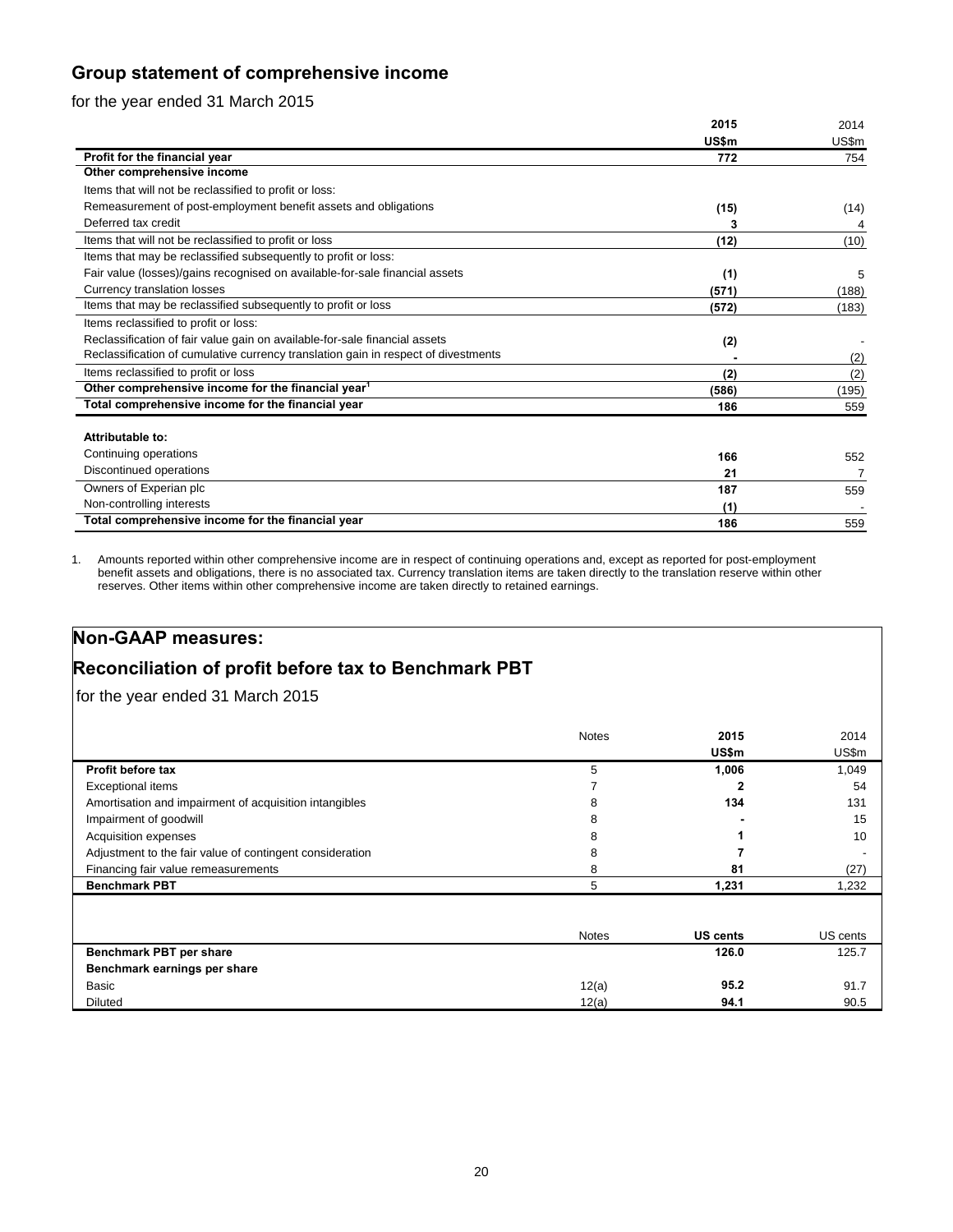# **Group balance sheet**

# at 31 March 2015

|                                        | <b>Notes</b> | 2015      | 2014           |
|----------------------------------------|--------------|-----------|----------------|
|                                        |              | US\$m     | US\$m          |
| Non-current assets                     |              |           |                |
| Goodwill                               |              | 4,393     | 4,807          |
| Other intangible assets                | 14           | 1,624     | 1,869          |
| Property, plant and equipment          | 14           | 390       | 469            |
| Investments in associates              |              | 8         | 13             |
| Deferred tax assets                    |              | 264       | 460            |
| Post-employment benefit assets         | 15(a)        | 58        | 74             |
| Trade and other receivables            |              | 10        | 9              |
| Available-for-sale financial assets    |              | 40        | 46             |
| Other financial assets                 |              | 125       | 229            |
|                                        |              | 6,912     | 7,976          |
| <b>Current assets</b>                  |              |           |                |
| Inventories                            |              | 3         | $\overline{2}$ |
| Trade and other receivables            |              | 878       | 942            |
| Current tax assets                     |              | 29        | 13             |
| Other financial assets                 |              | 8         | 27             |
| Cash and cash equivalents              | 16(g)        | 147       | 212            |
|                                        |              | 1,065     | 1,196          |
| <b>Current liabilities</b>             |              |           |                |
| Trade and other payables               |              | (1, 122)  | (1, 168)       |
| <b>Borrowings</b>                      | 18(b)        | (146)     | (584)          |
| <b>Current tax liabilities</b>         |              | (91)      | (91)           |
| Provisions                             |              | (31)      | (54)           |
| Other financial liabilities            |              | (14)      | (5)            |
|                                        |              | (1,404)   | (1,902)        |
| <b>Net current liabilities</b>         |              | (339)     | (706)          |
| Total assets less current liabilities  |              | 6,573     | 7,270          |
| <b>Non-current liabilities</b>         |              |           |                |
| Trade and other payables               |              | (33)      | (52)           |
| <b>Borrowings</b>                      | 18(b)        | (3, 146)  | (3,576)        |
| Deferred tax liabilities               |              | (385)     | (412)          |
| Post-employment benefit obligations    | 15(a)        | (60)      | (61)           |
| Other financial liabilities            |              | (148)     | (65)           |
|                                        |              | (3, 772)  | (4, 166)       |
| <b>Net assets</b>                      |              | 2,801     | 3,104          |
|                                        |              |           |                |
| Equity                                 |              |           |                |
| Called up share capital                | 20           | 103       | 103            |
| Share premium account                  | 20           | 1,506     | 1,492          |
| Retained earnings                      |              | 18,523    | 18,167         |
| Other reserves                         |              |           |                |
| Attributable to owners of Experian plc |              | (17, 346) | (16,680)       |
| Non-controlling interests              |              | 2,786     | 3,082          |
| <b>Total equity</b>                    |              | 15        | 22             |
|                                        |              | 2.801     | 3.104          |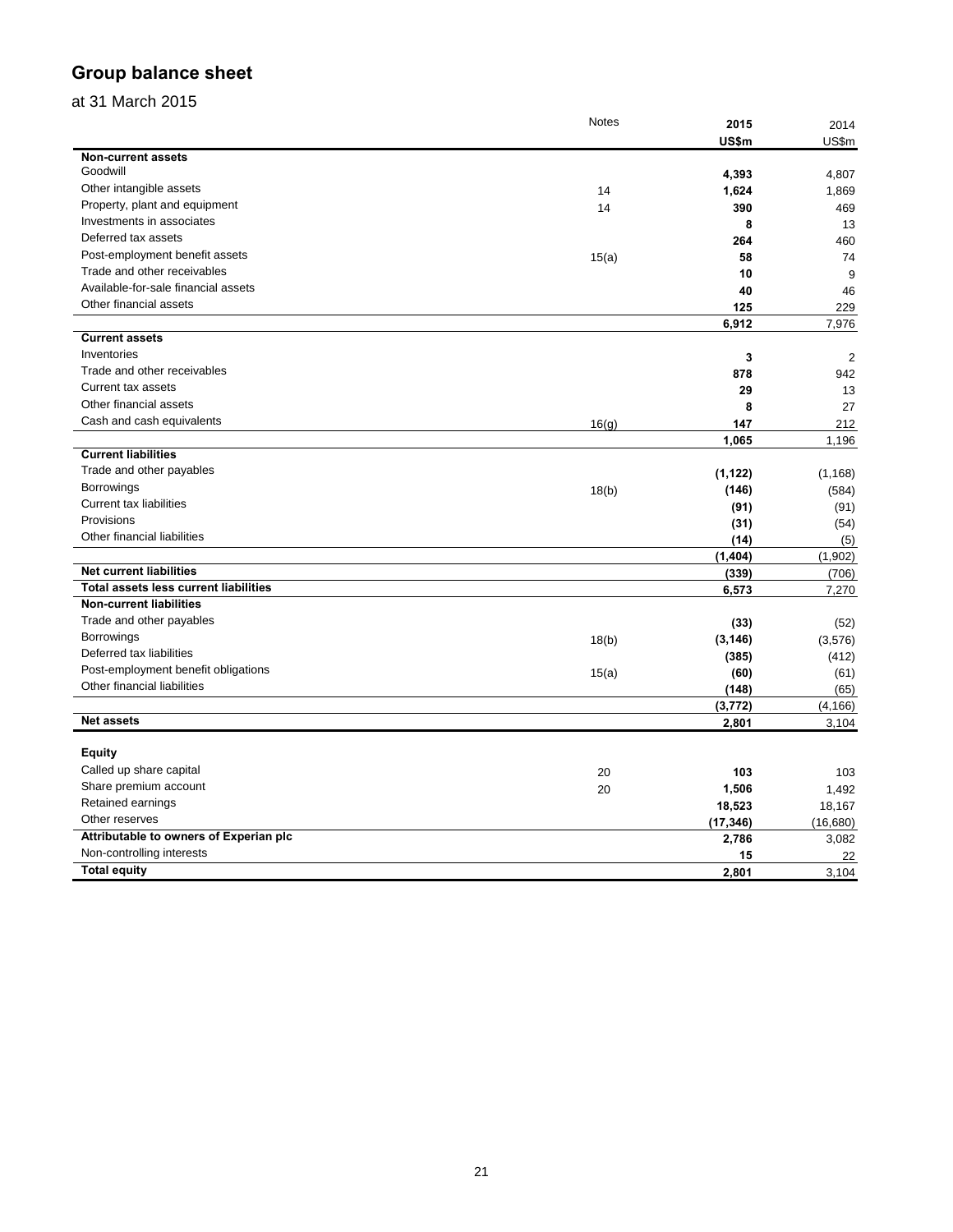# **Group statement of changes in total equity**

for the year ended 31 March 2015

|                                     | Called up share<br>capital<br>(Note 20)<br>US\$m | Share premium<br>account<br>(Note 20)<br>US\$m | Retained<br>earnings<br>US\$m | Other reserves<br>US\$m | <b>Attributable to</b><br>owners of<br>Experian plc<br>US\$m | Non-<br>controlling<br>interests<br>US\$m | Total<br>equity<br>US\$m |
|-------------------------------------|--------------------------------------------------|------------------------------------------------|-------------------------------|-------------------------|--------------------------------------------------------------|-------------------------------------------|--------------------------|
| At 1 April 2014                     | 103                                              | 1,492                                          | 18,167                        | (16,680)                | 3,082                                                        | 22                                        | 3,104                    |
| Profit for the financial year       |                                                  |                                                | 772                           |                         | 772                                                          |                                           | 772                      |
| Other comprehensive income for the  |                                                  |                                                |                               |                         |                                                              |                                           |                          |
| financial year                      |                                                  |                                                | (15)                          | (570)                   | (585)                                                        | (1)                                       | (586)                    |
| Total comprehensive income for      |                                                  |                                                |                               |                         |                                                              |                                           |                          |
| the financial year                  |                                                  |                                                | 757                           | (570)                   | 187                                                          | (1)                                       | 186                      |
| <b>Transactions with owners:</b>    |                                                  |                                                |                               |                         |                                                              |                                           |                          |
| Employee share incentive plans:     |                                                  |                                                |                               |                         |                                                              |                                           |                          |
| - value of employee services        |                                                  |                                                | 47                            |                         | 47                                                           |                                           | 47                       |
| - shares issued on vesting          |                                                  | 14                                             |                               |                         | 14                                                           |                                           | 14                       |
| - other exercises of share awards   |                                                  |                                                |                               |                         |                                                              |                                           |                          |
| and options                         |                                                  |                                                | (104)                         | 112                     | 8                                                            |                                           | 8                        |
| - related tax credit                |                                                  |                                                | 30                            |                         | 30                                                           |                                           | 30                       |
| - purchase of shares by employee    |                                                  |                                                |                               |                         |                                                              |                                           |                          |
| trusts                              |                                                  |                                                |                               | (38)                    | (38)                                                         |                                           | (38)                     |
| - other payments                    |                                                  |                                                | (6)                           |                         | (6)                                                          |                                           | (6)                      |
| Purchase of shares held as treasury |                                                  |                                                |                               |                         |                                                              |                                           |                          |
| shares                              |                                                  |                                                |                               | (170)                   | (170)                                                        |                                           | (170)                    |
| Transactions in respect of non-     |                                                  |                                                |                               |                         |                                                              |                                           |                          |
| controlling interests               |                                                  |                                                | 6                             |                         | 6                                                            | (1)                                       | 5                        |
| Dividends paid                      |                                                  |                                                | (374)                         |                         | (374)                                                        | (5)                                       | (379)                    |
| <b>Transactions with owners</b>     |                                                  | 14                                             | (401)                         | (96)                    | (483)                                                        | (6)                                       | (489)                    |
| At 31 March 2015                    | 103                                              | 1,506                                          | 18,523                        | (17, 346)               | 2,786                                                        | 15                                        | 2,801                    |

# for the year ended 31 March 2014

|                                     | Called up share<br>capital<br>(Note 20)<br>US\$m | Share premium<br>account<br>(Note 20)<br>US\$m | Retained<br>earnings<br>US\$m | Other reserves<br>US\$m | Attributable to<br>owners of<br><b>Experian plc</b><br>US\$m | Non-<br>controlling<br>interests<br>US\$m | <b>Total</b><br>equity<br>US\$m |
|-------------------------------------|--------------------------------------------------|------------------------------------------------|-------------------------------|-------------------------|--------------------------------------------------------------|-------------------------------------------|---------------------------------|
| At 1 April 2013                     | 102                                              | 1,480                                          | 17,849                        | (16, 247)               | 3,184                                                        | 40                                        | 3,224                           |
| Profit for the financial year       |                                                  |                                                | 753                           |                         | 753                                                          |                                           | 754                             |
| Other comprehensive income for      |                                                  |                                                |                               |                         |                                                              |                                           |                                 |
| the financial year                  |                                                  |                                                | (5)                           | (189)                   | (194)                                                        | (1)                                       | (195)                           |
| Total comprehensive income for      |                                                  |                                                |                               |                         |                                                              |                                           |                                 |
| the financial year                  |                                                  |                                                | 748                           | (189)                   | 559                                                          |                                           | 559                             |
| <b>Transactions with owners:</b>    |                                                  |                                                |                               |                         |                                                              |                                           |                                 |
| Employee share incentive plans:     |                                                  |                                                |                               |                         |                                                              |                                           |                                 |
| - value of employee services        |                                                  |                                                | 70                            |                         | 70                                                           |                                           | 70                              |
| - shares issued on vesting          |                                                  | 12                                             |                               |                         | 13                                                           |                                           | 13                              |
| - other exercises of share awards   |                                                  |                                                | (132)                         | 85                      | (47)                                                         |                                           | (47)                            |
| - related tax credit                |                                                  |                                                | 4                             |                         | 4                                                            |                                           | 4                               |
| - purchase of shares by employee    |                                                  |                                                |                               |                         |                                                              |                                           |                                 |
| trusts                              |                                                  |                                                |                               | (126)                   | (126)                                                        |                                           | (126)                           |
| - other payments                    |                                                  |                                                | (7)                           |                         | (7)                                                          |                                           | (7)                             |
| Purchase of shares held as treasury |                                                  |                                                |                               |                         |                                                              |                                           |                                 |
| shares                              |                                                  |                                                |                               | (203)                   | (203)                                                        |                                           | (203)                           |
| Transactions with non-controlling   |                                                  |                                                |                               |                         |                                                              |                                           |                                 |
| interests                           |                                                  |                                                | (16)                          |                         | (16)                                                         | (12)                                      | (28)                            |
| Dividends paid                      |                                                  |                                                | (349)                         |                         | (349)                                                        | (6)                                       | (355)                           |
| <b>Transactions with owners</b>     |                                                  | 12                                             | (430)                         | (244)                   | (661)                                                        | (18)                                      | (679)                           |
| At 31 March 2014                    | 103                                              | 1,492                                          | 18,167                        | (16, 680)               | 3,082                                                        | 22                                        | 3,104                           |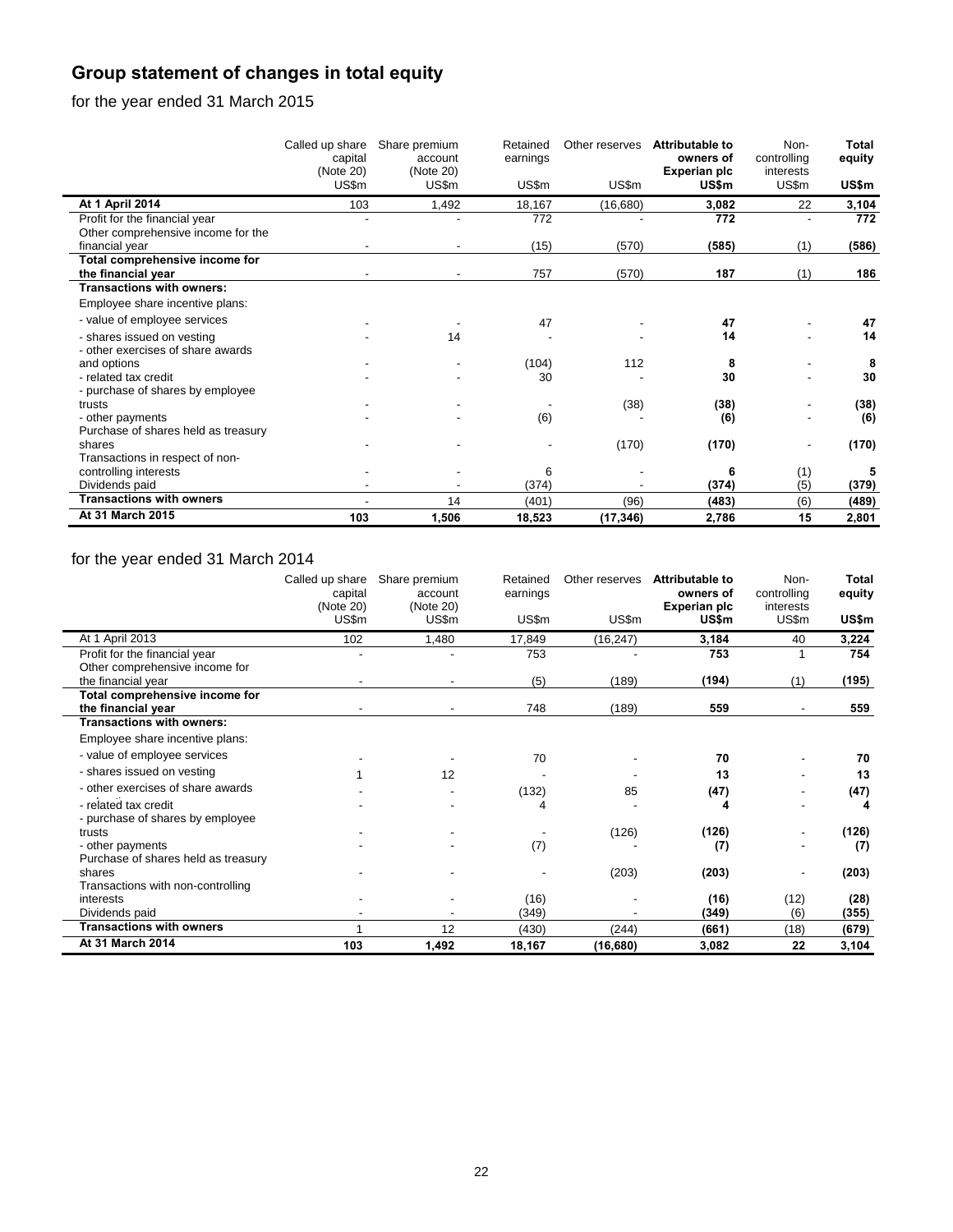# **Group cash flow statement**

for the year ended 31 March 2015

|                                                                                              | Notes | 2015                    | 2014     |
|----------------------------------------------------------------------------------------------|-------|-------------------------|----------|
|                                                                                              |       | US\$m                   | US\$m    |
| Cash flows from operating activities                                                         |       |                         |          |
| Cash generated from operations                                                               | 16(a) | 1,720                   | 1,641    |
| Interest paid                                                                                |       | (96)                    | (95)     |
| Interest received                                                                            |       | 22                      | 21       |
| Dividends received from associates                                                           |       | 4                       | -1       |
| Tax paid                                                                                     | 16(d) | (145)                   | (174)    |
| Net cash inflow from operating activities - continuing operations                            |       | 1,505                   | 1,394    |
| Net cash inflow from operating activities - discontinued operations                          | 11(a) | 32                      | 140      |
| Net cash inflow from operating activities                                                    |       | 1,537                   | 1,534    |
| Cash flows from investing activities                                                         |       |                         |          |
| Purchase of other intangible assets                                                          |       | (316)                   | (319)    |
| Purchase of property, plant and equipment                                                    |       | (64)                    | (83)     |
| Sale of property, plant and equipment                                                        |       | $\overline{\mathbf{2}}$ | 8        |
| Sale/(purchase) of other financial assets                                                    |       | 7                       | (3)      |
| Acquisition of subsidiaries, net of cash acquired                                            | 16(e) | (58)                    | (1,223)  |
| Disposal of subsidiaries - continuing operations                                             |       | 18                      | 25       |
| Disposal of subsidiaries - discontinued operations                                           | 11(b) | (9)                     | 5        |
| Net cash flows used in investing activities                                                  |       | (420)                   | (1,590)  |
|                                                                                              |       |                         |          |
| Cash flows from financing activities                                                         |       |                         |          |
| Cash inflow in respect of net share purchases                                                |       | 16                      | 13       |
| Cash outflow in respect of net share purchases                                               |       | (208)                   | (384)    |
| Other payments on vesting of share awards                                                    |       | (6)                     | (7)      |
| Payments to acquire non-controlling interests                                                | 16(e) | (8)                     | (19)     |
| New borrowings                                                                               |       |                         | 1,911    |
| Repayment of borrowings                                                                      |       | (539)                   | (1, 144) |
| Net (payments)/receipts for derivative financial instruments held to manage currency profile |       | (2)                     | 43       |
| Net receipts from equity swaps                                                               |       | $\overline{2}$          | 5        |
| Dividends paid                                                                               |       | (379)                   | (355)    |
| Net cash flows (used in)/from financing activities                                           |       | (1, 124)                | 63       |
| Net (decrease)/increase in cash and cash equivalents                                         |       | (7)                     | 7        |
| Cash and cash equivalents at 1 April                                                         |       | 208                     | 226      |
| Exchange movements on cash and cash equivalents                                              |       | (56)                    | (25)     |
| Cash and cash equivalents at 31 March                                                        | 16(q) | 145                     | 208      |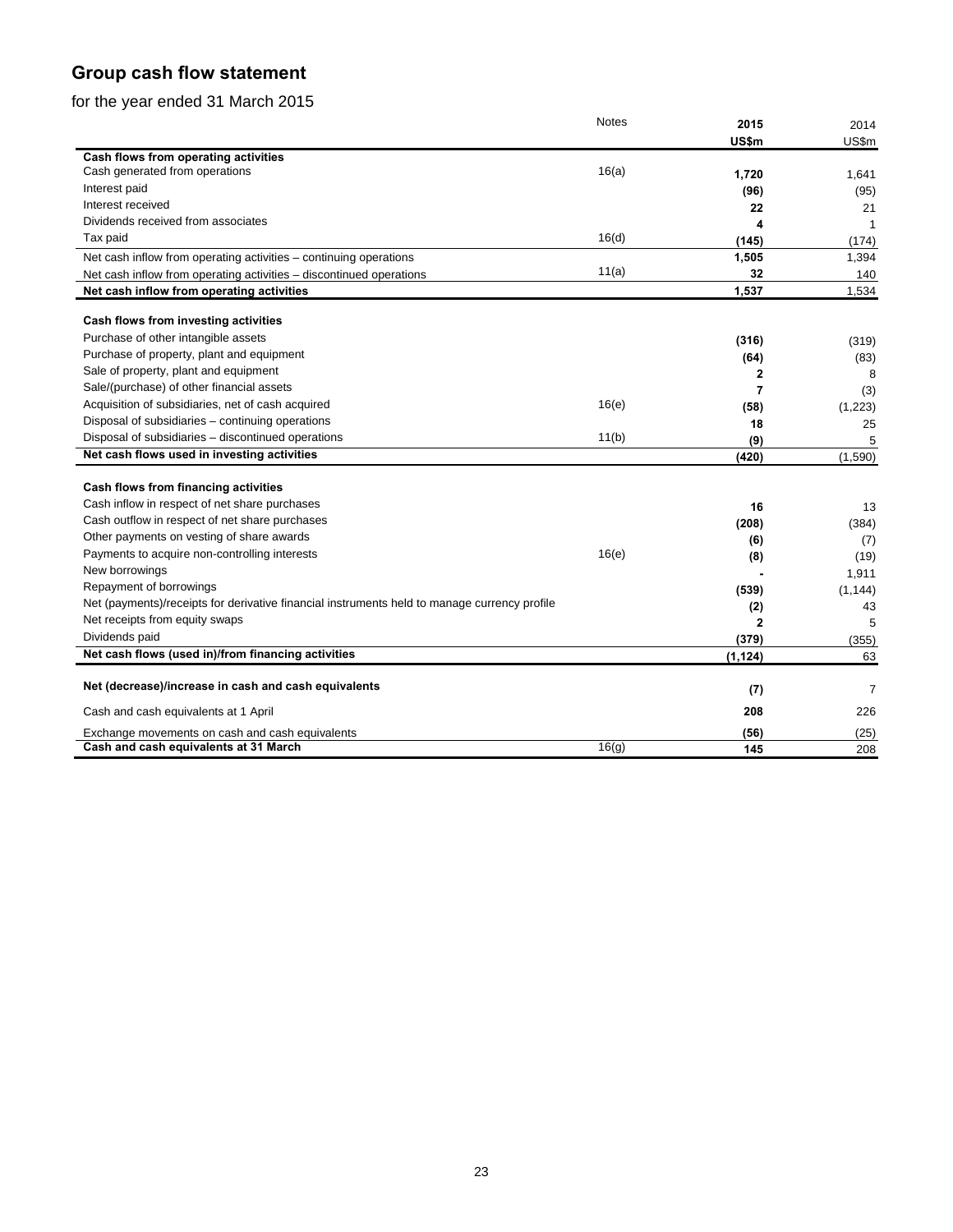# **Notes to the financial statements**

for the year ended 31 March 2015

# **1. Corporate information**

Experian plc (the 'Company') is the ultimate parent company of the Experian group of companies ('Experian' or the 'Group'). The Company is incorporated and registered in Jersey as a public company limited by shares and is resident in Ireland. The Company's ordinary shares are traded on the London Stock Exchange's Regulated Market (Premium Listing).

# **2. Basis of preparation**

The financial information set out in this preliminary announcement does not constitute the Group's statutory financial statements, which comprise the annual report and audited financial statements, for the years ended 31 March 2015 or 31 March 2014 but is derived from the statutory financial statements for the year ended 31 March 2015. The Group's statutory financial statements for the year ended 31 March 2015 will be made available to shareholders in June 2015 and delivered to the Jersey Registrar of Companies in due course. The auditors have reported on those financial statements and have given an unqualified report which does not contain a statement under Article 111(2) or Article 111(5) of the Companies (Jersey) Law 1991. The Group's statutory financial statements for the year ended 31 March 2014 have been delivered to the Jersey Registrar of Companies. The auditors reported on those financial statements and gave an unqualified report which did not contain a statement under Article 111(2) or Article 111(5) of the Companies (Jersey) Law 1991.

The Group's statutory financial statements for the year ended 31 March 2015 have been:

- prepared in accordance with the Companies (Jersey) Law 1991 and International Financial Reporting Standards ('IFRS' or 'IFRSs') as adopted for use in the European Union and IFRS Interpretations Committee interpretations;
- prepared on a going concern basis and under the historical cost convention, as modified for the revaluation of available-for-sale financial assets and certain other financial assets and financial liabilities;
- presented in US dollars, the most representative currency of the Group's operations, and generally rounded to the nearest million; and
- prepared using the principal exchange rates set out on page 14.

Other than those disclosed in this preliminary announcement, no significant events impacting the Group have occurred between 31 March 2015 and 11 May 2015 when this preliminary announcement was approved for issue.

This preliminary announcement has been prepared in accordance with the Listing Rules of the UK Financial Conduct Authority, using the accounting policies applied in the preparation of the Group's statutory financial statements for the year ended 31 March 2015. Those policies were published in full in the Group's statutory financial statements for the year ended 31 March 2014 and are available on a corporate website, at www.experianplc.com/annualreport.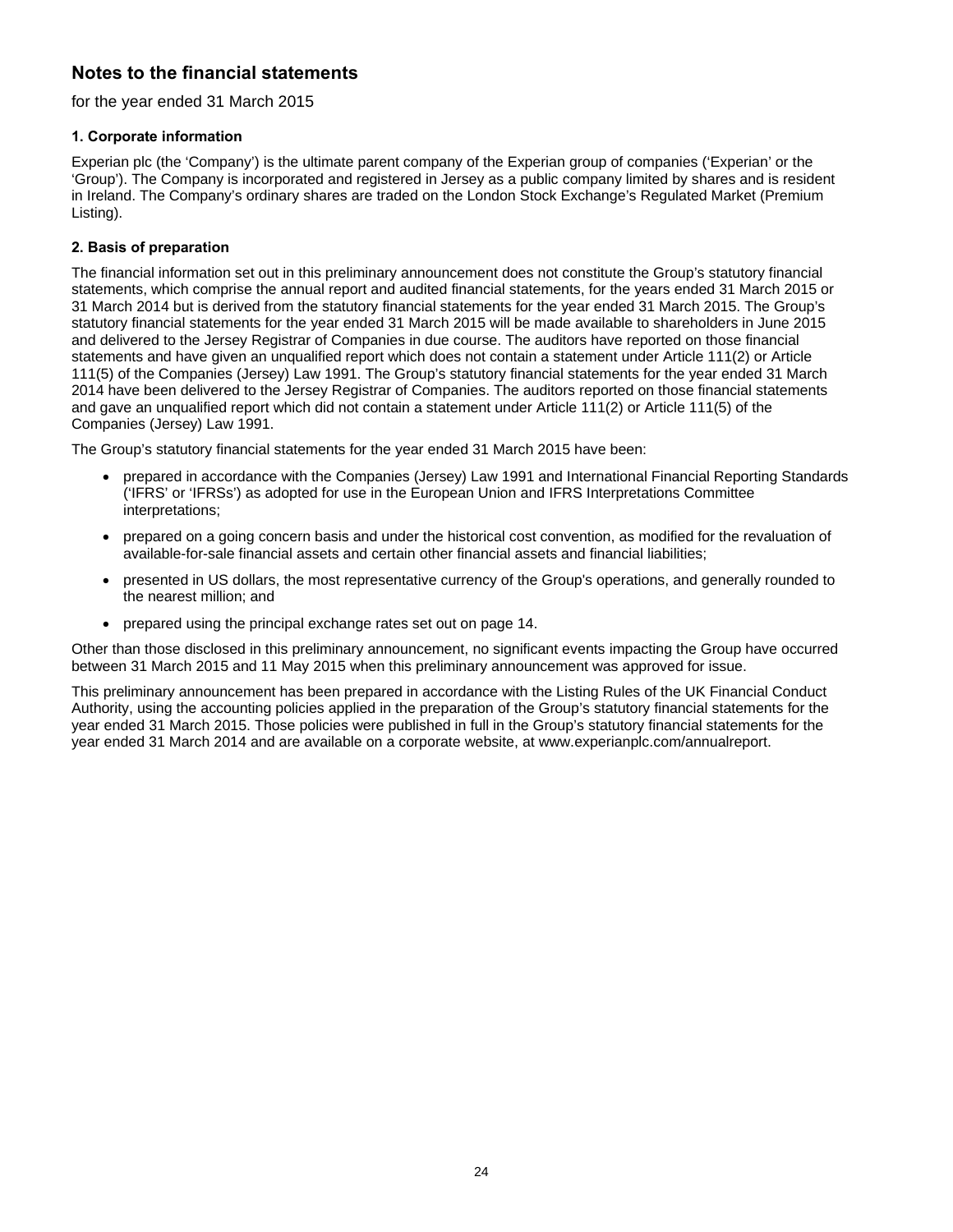# for the year ended 31 March 2015

# **3. Recent accounting developments**

There have been no accounting standards, amendments and interpretations effective for the first time in these financial statements and which have had a material impact on the financial statements.

The information below is a summary of other recent external accounting developments. We routinely review these and adapt our financial reporting systems and processes as appropriate. Other than IFRS 9 and IFRS 15, none of these developments is currently expected to have a significant impact on the Group.

The following accounting standards, amendments and interpretations are effective for the first time for the Group's accounting periods beginning on or after 1 April 2015:

- Amendments to IAS 19 'Defined benefit plans: employee contributions'';
- Annual improvements to IFRSs 2010–2012 cycle; and
- Annual improvements to IFRSs 2011–2013 cycle.

There are a number of other new standards and amendments to existing standards currently in issue but not yet effective, including two significant standards:

- IFRS 9 'Financial instruments', issued in final form in July 2014 following the completion of its phased release; and
- IFRS 15 'Revenue from contracts with customers'.

IFRS 9 is, and IFRS 15 is expected to be, effective for Experian for the year ending 31 March 2019 (subject to EU endorsement). We are assessing their impact and, in the case of IFRS 15, this includes a systematic review of existing major contracts to ensure that the impact of the new standard is fully understood and changes to financial reporting systems are made in advance of the effective date. It is not however not practicable to quantify the effect of these two standards at the date of approval of these financial statements. There are no other new standards, amendments to existing standards or interpretations that are not yet effective that would be expected to have a material impact on the Group financial statements.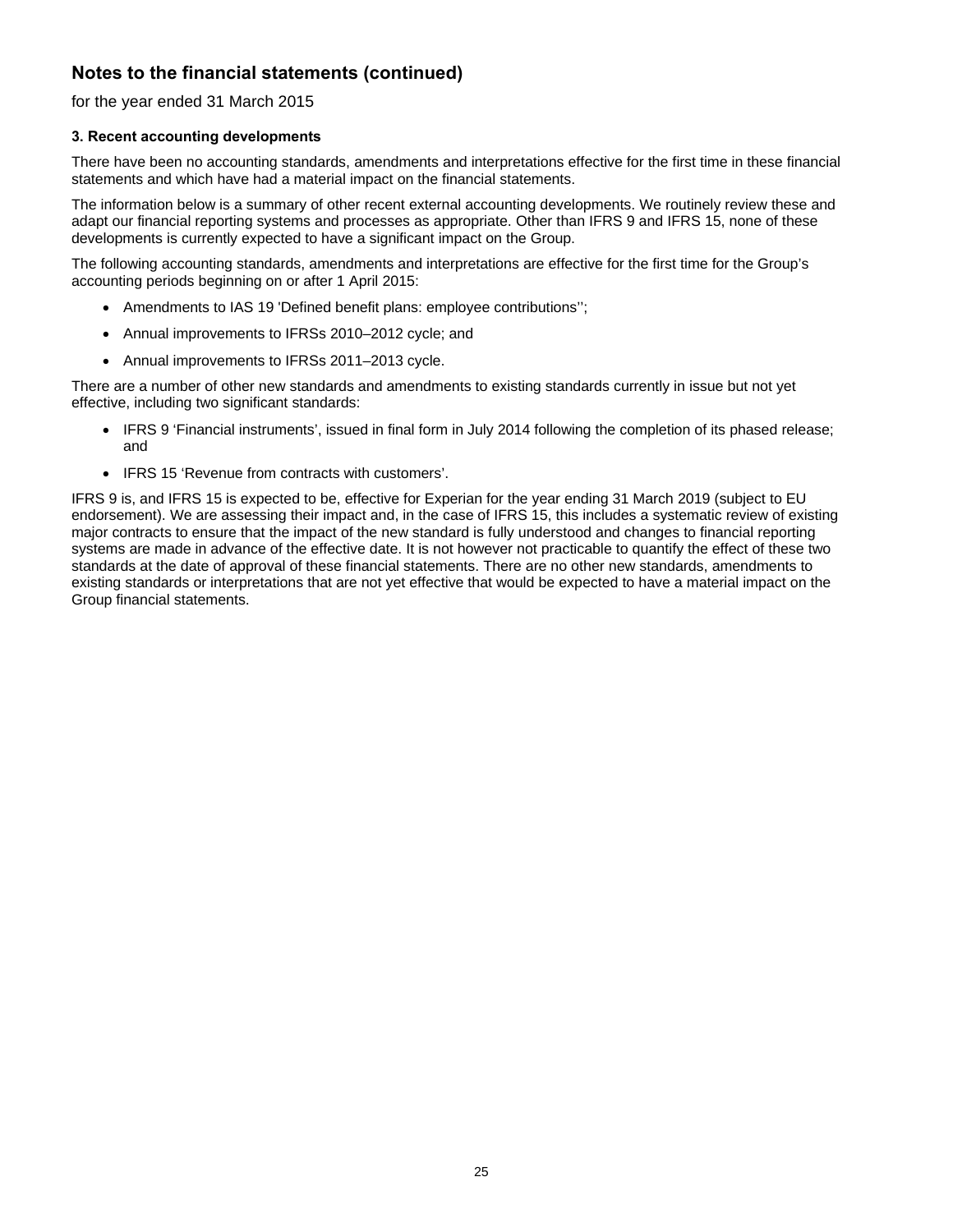for the year ended 31 March 2015

# **4. Use of non-GAAP measures in the financial statements**

As detailed below, the Group has identified and defined certain measures that it believes assist understanding of Experian's performance. The measures are not defined under IFRS and they may not be directly comparable with other companies' adjusted measures. The non-GAAP measures are not intended to be a substitute for, or superior to, any IFRS measures of performance but management has included them as they consider them to be key measures used within the business to assess performance.

# **(a) Benchmark profit before tax ('Benchmark PBT')**

Benchmark PBT is disclosed to indicate the underlying profitability of the Group. It is defined as profit before amortisation and impairment of acquisition intangibles, impairment of goodwill, acquisition expenses, adjustments to contingent consideration, exceptional items, financing fair value remeasurements, tax and discontinued operations. It includes the Group's share of continuing associates' pre-tax results.

An explanation of the basis on which Experian reports exceptional items is provided below. Other adjustments made to derive Benchmark PBT are explained as follows:

- Charges for the amortisation and impairment of acquisition intangibles are excluded from the definition of Benchmark PBT because such charges are based on judgments about their value and economic life. Impairment of goodwill is similarly excluded from the definition of Benchmark PBT.
- Acquisition expenses are excluded from the definition of Benchmark PBT as they bear no relation to the Group's underlying performance or to the performance of the acquired businesses. Adjustments to contingent consideration are similarly excluded from the definition of Benchmark PBT.
- Charges and credits for financing fair value remeasurements within finance expense in the Group income statement are excluded from the definition of Benchmark PBT. These relate to that element of the Group's derivatives that is ineligible for hedge accounting together with gains and losses on put options in respect of acquisitions. Amounts recognised generally arise from market movements and accordingly bear no direct relation to the Group's underlying performance.

### **(b) Benchmark PBT per share**

Benchmark PBT per share comprises Benchmark PBT divided by the weighted average number of issued ordinary shares.

# **(c) Earnings before interest and tax ('EBIT')**

EBIT is defined as Benchmark PBT before the net interest expense charged therein.

### **(d) Earnings before interest, tax, depreciation and amortisation ('EBITDA')**

EBITDA is defined as EBIT before the depreciation and amortisation charged therein.

# **(e) Discontinuing activities**

Discontinuing activities are businesses sold, closed or identified for closure during a financial year. These are treated as discontinuing activities for both revenue and EBIT purposes. The results of discontinuing activities are disclosed separately with the results of the prior period re-presented as appropriate. This measure differs from the definition of discontinued operations set out in IFRS 5.

# **(f) Continuing activities**

Businesses trading at 31 March 2015, which are not disclosed as discontinuing activities, are treated as continuing activities.

# **(g) Constant exchange rates**

To highlight its organic performance, Experian discusses its results in terms of growth at constant exchange rates, unless otherwise stated. This represents growth calculated after translating both years' performance at the prior year's average exchange rates.

# **(h) Total growth**

This is the year-on-year change in the performance of Experian's activities. Total growth at constant exchange rates removes the translational foreign exchange effects arising on the consolidation of Experian's activities.

# **(i) Organic revenue growth**

This is the year-on-year change in the revenue of continuing activities, translated at constant exchange rates, excluding acquisitions until the first anniversary of their consolidation.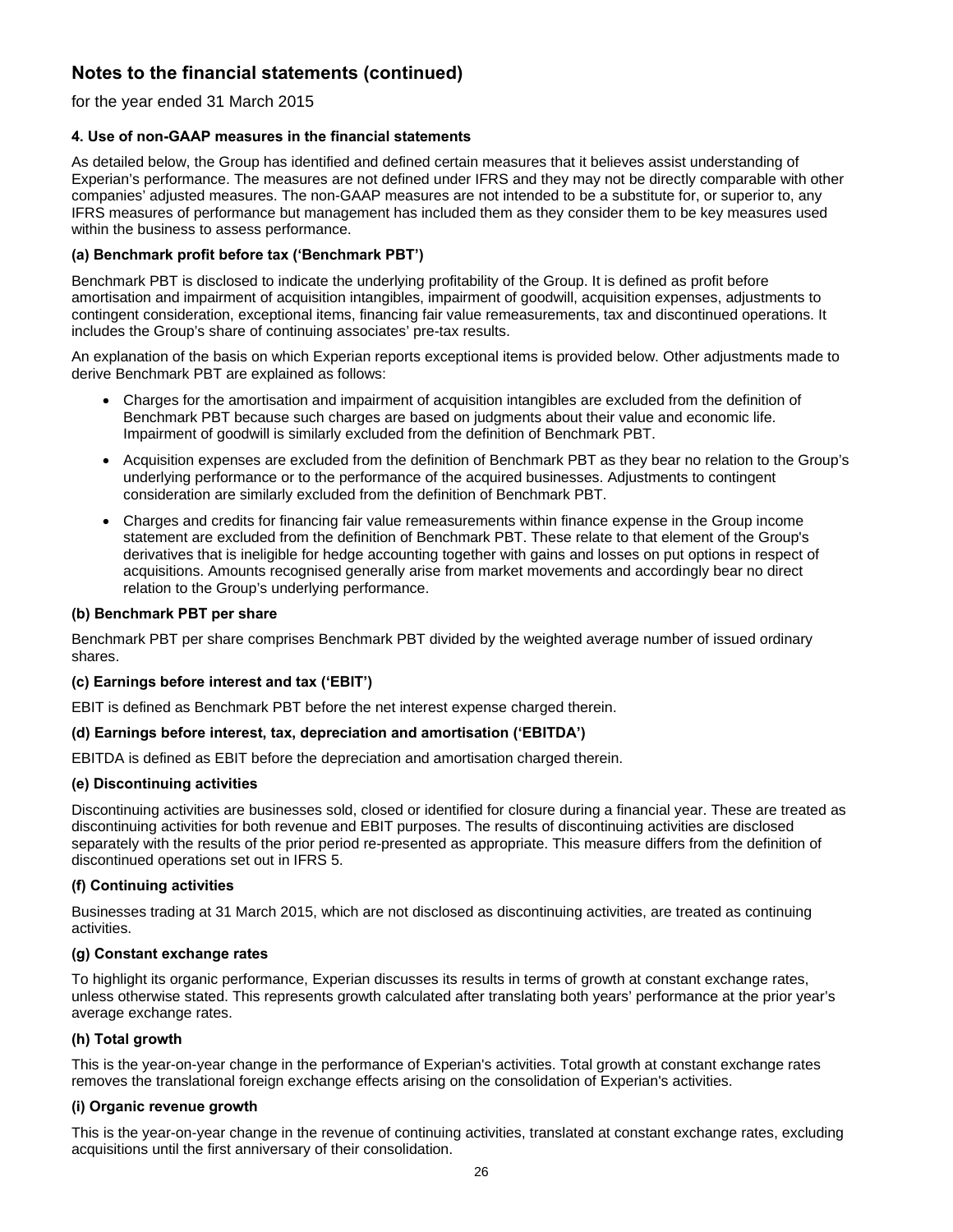for the year ended 31 March 2015

# **4. Use of non-GAAP measures in the financial statements (continued)**

# **(j) Benchmark earnings and Overall benchmark earnings**

Benchmark earnings comprise Benchmark PBT less attributable tax and non-controlling interests. Benchmark earnings attributable to non-controlling interests comprise that portion of Benchmark earnings that relates to non-controlling interests. Benchmark PBT less attributable tax is designated as Overall benchmark earnings. The attributable tax for this purpose excludes significant tax credits and charges arising in the year which, in view of their size or nature, are not comparable with previous years, together with tax arising on exceptional items and on total adjustments made to derive Benchmark PBT.

# **(k) Benchmark earnings per share ('Benchmark EPS')**

Benchmark EPS comprises Benchmark earnings divided by the weighted average number of issued ordinary shares.

# **(l) Benchmark tax charge and rate**

The Benchmark tax charge is the tax charge applicable to Benchmark PBT. It differs from the Group tax charge by tax attributable to exceptional items and other adjustments made to derive Benchmark PBT, and exceptional tax charges. A reconciliation is provided in note 10(b) to the financial statements. The related effective rate of tax is calculated by dividing the Benchmark tax charge by Benchmark PBT

# **(m) Exceptional items**

The separate reporting of non-recurring exceptional items gives an indication of the Group's underlying performance. Exceptional items are those arising from the profit or loss on disposal of businesses, closure costs of major business units and costs of significant restructuring programmes. All other restructuring costs are charged against EBIT, in the segments in which they are incurred.

# **(n) Operating and Free cash flow**

Operating cash flow is EBIT from continuing operations, plus amortisation, depreciation and charges in respect of sharebased incentive plans, less capital expenditure net of disposal proceeds and adjusted for changes in working capital and the profit or loss retained in continuing associates. Free cash flow is derived from Operating cash flow by excluding net interest, tax paid in respect of continuing operations and dividends paid to non-controlling interests.

# **(o) Cash flow conversion**

Cash flow conversion is Operating cash flow expressed as a percentage of EBIT.

# **(p) Net debt**

Net debt is borrowings (and the fair value of derivatives hedging borrowings) excluding accrued interest, less cash and cash equivalents reported in the Group balance sheet and other highly liquid bank deposits with original maturities greater than three months.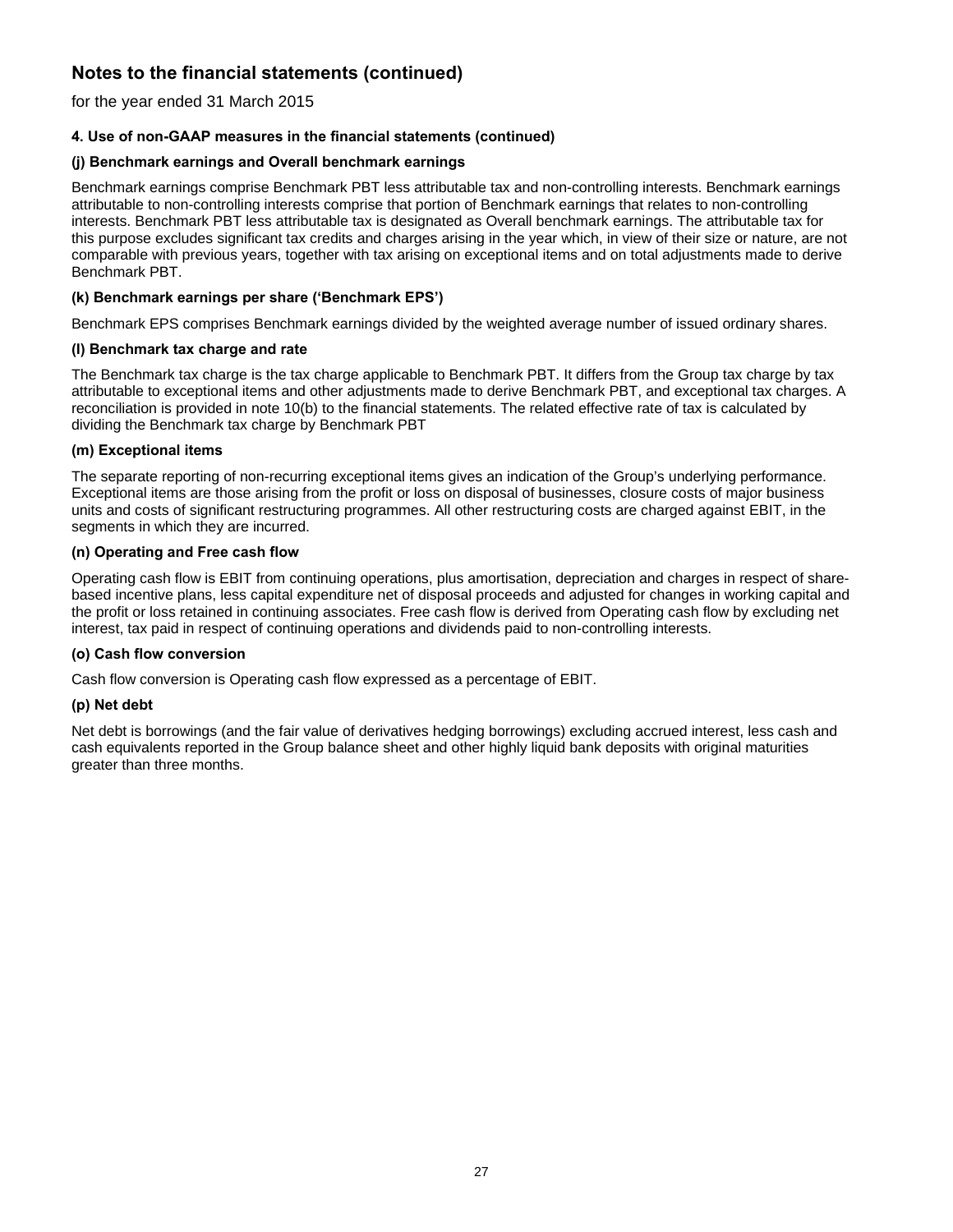for the year ended 31 March 2015

# **5. Segment information**

### **(a) Income statement**

|                                                                                                                             | North<br>America<br>US\$m | Latin<br>America<br>US\$m | UK &<br>Ireland<br>US\$m | EMEA/<br>Asia Pacific <sup>1</sup><br>US\$m | Total<br>operating<br>segments<br>US\$m | Central<br>Activities<br>US\$m | Total<br>continuing<br>operations<br>US\$m |
|-----------------------------------------------------------------------------------------------------------------------------|---------------------------|---------------------------|--------------------------|---------------------------------------------|-----------------------------------------|--------------------------------|--------------------------------------------|
| Year ended 31 March 2015                                                                                                    |                           |                           |                          |                                             |                                         |                                |                                            |
| <b>Revenue from external customers</b>                                                                                      |                           |                           |                          |                                             |                                         |                                |                                            |
| Continuing activities                                                                                                       | 2,468                     | 857                       | 999                      | 486                                         | 4,810                                   | L,                             | 4,810                                      |
| Discontinuing activities                                                                                                    |                           |                           |                          |                                             |                                         |                                |                                            |
| <b>Total</b>                                                                                                                | 2,468                     | 857                       | 999                      | 486                                         | 4,810                                   |                                | 4,810                                      |
| Reconciliation from EBIT to profit/(loss) before<br>tax<br><b>EBIT</b>                                                      |                           |                           |                          |                                             |                                         |                                |                                            |
| Continuing activities                                                                                                       | 761                       | 313                       | 314                      | (1)                                         | 1,387                                   | (81)                           | 1,306                                      |
| Discontinuing activities                                                                                                    |                           |                           |                          |                                             |                                         |                                |                                            |
| Total                                                                                                                       | 761                       | 313                       | 314                      | (1)                                         | 1,387                                   | (81)                           | 1,306                                      |
| Net interest (note 9(b))                                                                                                    |                           | $\overline{a}$            |                          |                                             |                                         | (75)                           | (75)                                       |
| <b>Benchmark PBT</b>                                                                                                        | 761                       | 313                       | 314                      | (1)                                         | 1,387                                   | (156)                          | 1,231                                      |
| Exceptional items (note 7)                                                                                                  |                           | (2)                       |                          |                                             | (2)<br>(134)                            | $\overline{a}$                 | (2)                                        |
| Amortisation of acquisition intangibles<br>Acquisition expenses                                                             | (74)                      | (37)                      | (14)<br>(1)              | (9)                                         | (1)                                     |                                | (134)<br>(1)                               |
| Adjustment to the fair value of contingent                                                                                  |                           |                           | (7)                      |                                             | (7)                                     |                                | (7)                                        |
| Financing fair value remeasurements                                                                                         | $\overline{\phantom{a}}$  |                           |                          |                                             |                                         | (81)                           | (81)                                       |
| Profit/(loss) before tax                                                                                                    | 687                       | 274                       | 292                      | (10)                                        | 1,243                                   | (237)                          | 1,006                                      |
| Year ended 31 March 2014                                                                                                    | North<br>America<br>US\$m | Latin<br>America<br>US\$m | UK&<br>Ireland<br>US\$m  | EMEA/<br>Asia Pacific <sup>1</sup><br>US\$m | Total<br>operating<br>segments<br>US\$m | Central<br>Activities<br>US\$m | Total<br>continuing<br>operations<br>US\$m |
| <b>Revenue from external customers</b>                                                                                      |                           |                           |                          |                                             |                                         |                                |                                            |
| Continuing activities                                                                                                       | 2,404                     | 925                       | 944                      | 499                                         | 4,772                                   | L                              | 4,772                                      |
| Discontinuing activities                                                                                                    |                           | 21                        |                          | 47                                          | 68                                      | ٠                              | 68                                         |
| <b>Total</b>                                                                                                                | 2,404                     | 946                       | 944                      | 546                                         | 4,840                                   | $\blacksquare$                 | 4,840                                      |
| Reconciliation from EBIT to profit/(loss) before<br>tax<br><b>EBIT</b><br>Continuing activities<br>Discontinuing activities | 757                       | 344                       | 284                      | 7                                           | 1,392                                   | (83)                           | 1,309                                      |
|                                                                                                                             |                           |                           |                          | (3)                                         | (3)                                     |                                | (3)                                        |
| Total                                                                                                                       | 757                       | 344                       | 284                      | 4                                           | 1,389                                   | (83)                           | 1,306                                      |
| Net interest (note 9(b))<br><b>Benchmark PBT</b>                                                                            |                           |                           |                          | $\overline{\phantom{a}}$                    |                                         | (74)                           | (74)                                       |
| Exceptional items (note 7)                                                                                                  | 757                       | 344                       | 284                      | $\overline{4}$                              | 1,389                                   | (157)                          | 1,232                                      |
| Amortisation and impairment of acquisition<br>intangibles                                                                   | (27)<br>(50)              | (8)<br>(48)               | (12)<br>(14)             | (7)<br>(19)                                 | (54)<br>(131)                           |                                | (54)<br>(131)                              |
| Impairment of goodwill (note 8)                                                                                             |                           |                           |                          | (15)                                        | (15)                                    |                                | (15)                                       |
| Acquisition expenses                                                                                                        | (9)                       |                           |                          | (1)                                         | (10)                                    |                                | (10)                                       |
| Financing fair value remeasurements                                                                                         |                           |                           |                          |                                             |                                         | 27                             | 27                                         |
| Profit/(loss) before tax                                                                                                    | 671                       | 288                       | 258                      | (38)                                        | 1,179                                   | (130)                          | 1.049                                      |

1. EMEA/Asia Pacific represents all other operating segments.

Additional information by operating segment, including that on total and organic growth at constant exchange rates, is provided within pages 3 to 11.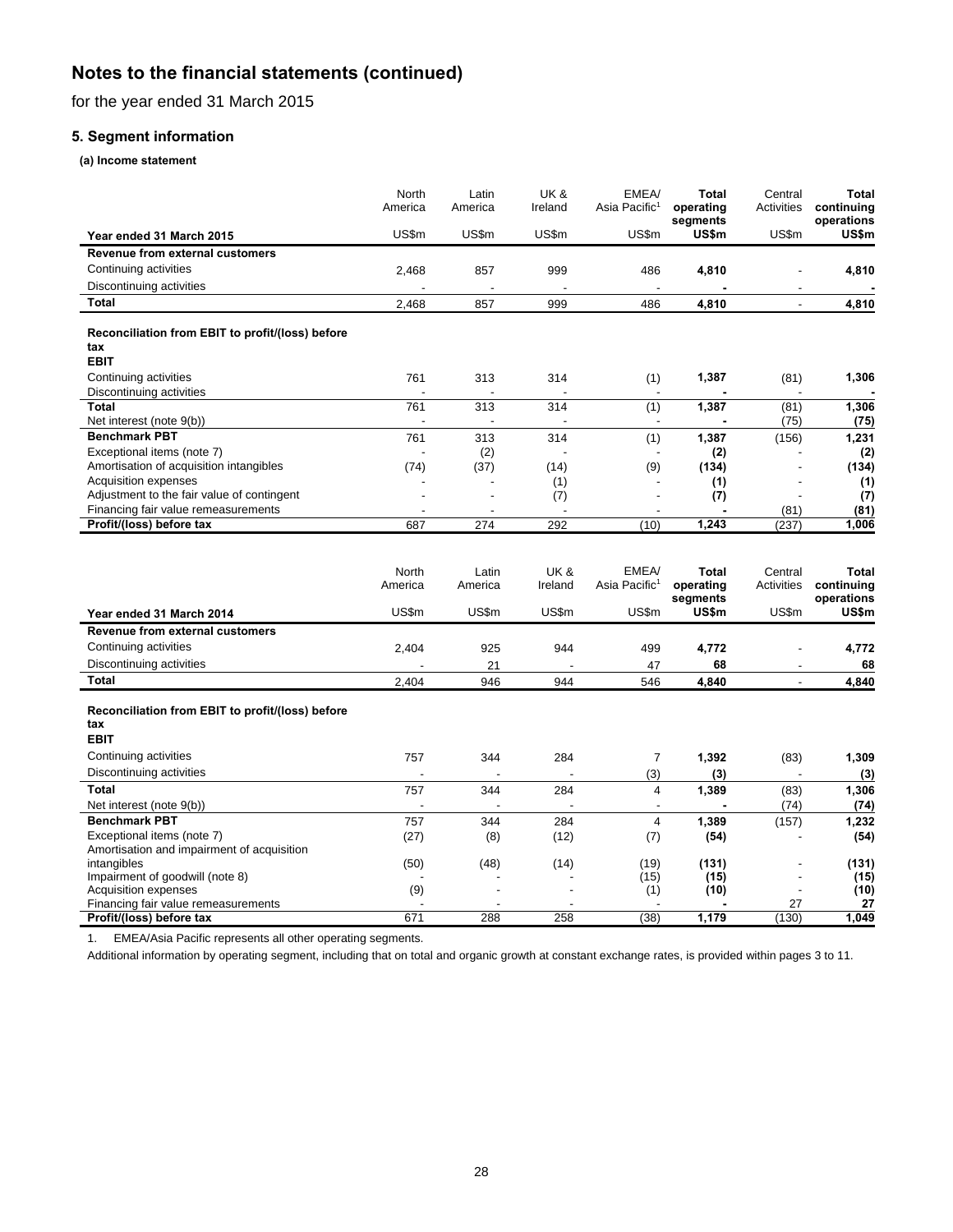for the year ended 31 March 2015

# **5. Segment information (continued)**

**(b) Revenue by country – continuing operations** 

|               | 2015  | 2014  |
|---------------|-------|-------|
|               | US\$m | US\$m |
| USA<br>Brazil | 2,453 | 2,391 |
|               | 763   | 819   |
| UK            | 992   | 936   |
| Colombia      | 73    | 94    |
| Other         | 529   | 600   |
|               | 4,810 | 4,840 |

Revenue is primarily attributable to countries other than Ireland. No single client accounted for 10% or more of revenue in the current or prior year.

### **(c) Revenue by business segment – continuing operations**

The additional analysis of revenue from external customers provided to the chief operating decision-maker and accordingly reportable under IFRS 8 is given within note 6. This is supplemented by voluntary disclosure of the profitability of groups of service lines. For ease of reference, Experian continues to use the term 'business segments' when discussing the results of groups of service lines.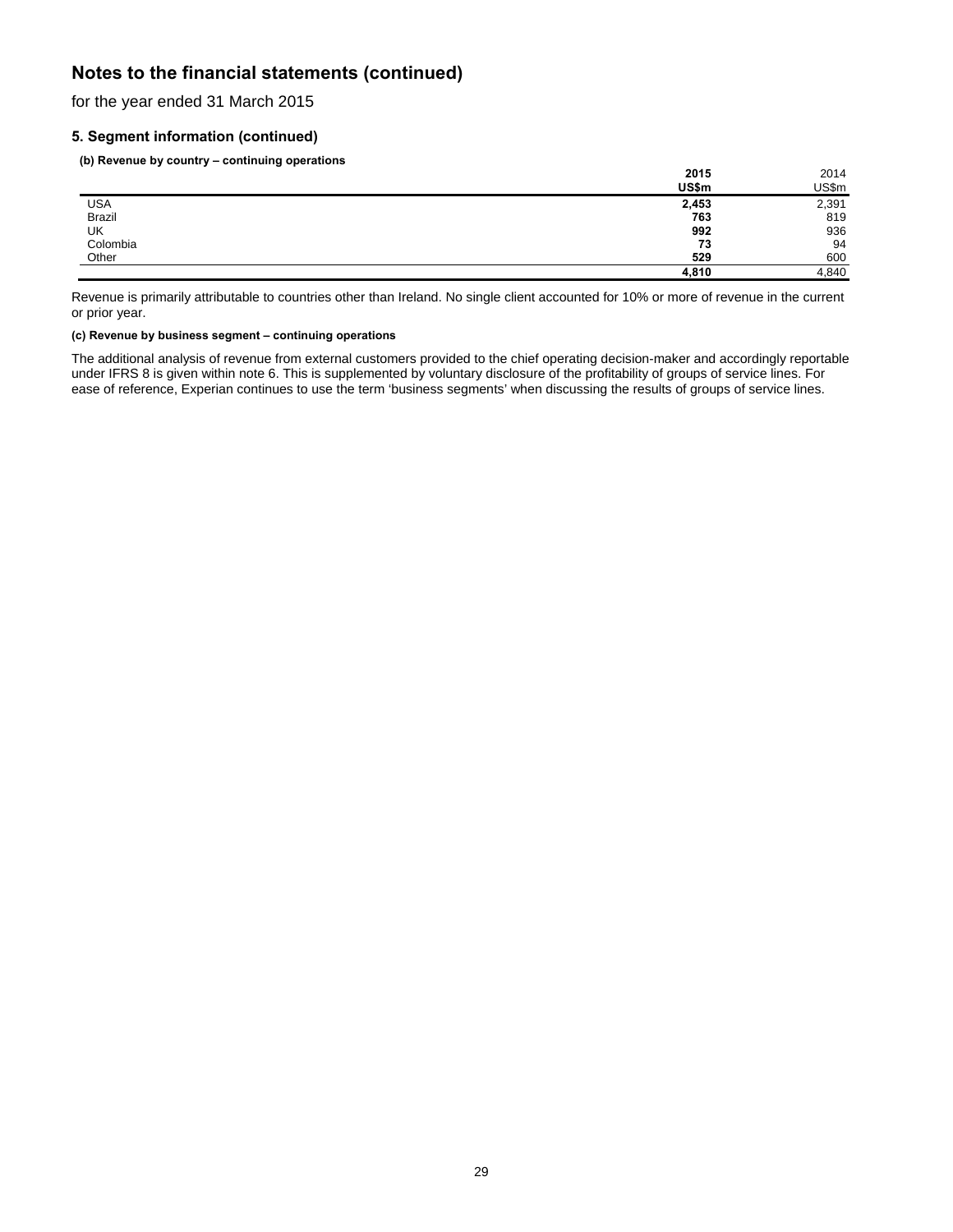for the year ended 31 March 2015

# **6. Information on business segments (including non-GAAP disclosures)**

|                                                                     | Credit<br>Services | Decision<br>Analytics | Marketing<br>Services | Consumer<br><b>Services</b> | Total<br>business<br>segments | Central<br>Activities | Total<br>continuing<br>operations |
|---------------------------------------------------------------------|--------------------|-----------------------|-----------------------|-----------------------------|-------------------------------|-----------------------|-----------------------------------|
| Year ended 31 March 2015                                            | US\$m              | US\$m                 | US\$m                 | US\$m                       | US\$m                         | US\$m                 | US\$m                             |
| Revenue from external customers                                     |                    |                       |                       |                             |                               |                       |                                   |
| Continuing activities                                               | 2,366              | 594                   | 870                   | 980                         | 4,810                         |                       | 4,810                             |
| Discontinuing activities                                            |                    | $\blacksquare$        | $\blacksquare$        | ٠                           |                               |                       |                                   |
| Total                                                               | 2,366              | 594                   | 870                   | 980                         | 4,810                         |                       | 4,810                             |
| Reconciliation from EBIT to profit/(loss) before tax<br><b>EBIT</b> |                    |                       |                       |                             |                               |                       |                                   |
| Continuing activities                                               | 847                | 114                   | 149                   | 277                         | 1,387                         | (81)                  | 1,306                             |
| Discontinuing activities                                            |                    |                       |                       |                             |                               |                       |                                   |
| <b>Total</b>                                                        | 847                | 114                   | 149                   | 277                         | 1,387                         | (81)                  | 1,306                             |
| Net interest (note 9(b))                                            |                    |                       |                       |                             |                               | (75)                  | (75)                              |
| <b>Benchmark PBT</b>                                                | 847                | 114                   | 149                   | 277                         | 1,387                         | (156)                 | 1,231                             |
| Exceptional items (note 7)                                          |                    |                       | (2)                   |                             | (2)                           |                       | (2)                               |
| Amortisation of acquisition intangibles                             | (90)               | (15)                  | (17)                  | (12)                        | (134)                         |                       | (134)                             |
| Acquisition expenses                                                | (1)                |                       |                       |                             | (1)                           |                       | (1)                               |
| Adjustment to the fair value of contingent consideration            | (7)                |                       |                       |                             | (7)                           |                       | (7)                               |
| Financing fair value remeasurements                                 |                    |                       |                       |                             |                               | (81)                  | (81)                              |
| Profit/(loss) before tax                                            | 749                | 99                    | 130                   | 265                         | 1,243                         | (237)                 | 1,006                             |
|                                                                     |                    |                       |                       |                             |                               |                       |                                   |

|                                                                     | Credit<br><b>Services</b> | Decision<br>Analytics | Marketing<br><b>Services</b> | Consumer<br>Services | Total<br>business | Central<br>Activities | <b>Total</b><br>continuing |
|---------------------------------------------------------------------|---------------------------|-----------------------|------------------------------|----------------------|-------------------|-----------------------|----------------------------|
| Year ended 31 March 2014                                            | US\$m                     | US\$m                 | US\$m                        | US\$m                | segments<br>US\$m | US\$m                 | operations<br>US\$m        |
| Revenue from external customers                                     |                           |                       |                              |                      |                   |                       |                            |
| Continuing activities                                               | 2,244                     | 576                   | 881                          | 1,071                | 4,772             |                       | 4,772                      |
| Discontinuing activities                                            |                           |                       | 68                           |                      | 68                |                       | 68                         |
| Total                                                               | 2,244                     | 576                   | 949                          | 1,071                | 4,840             |                       | 4,840                      |
| Reconciliation from EBIT to profit/(loss) before tax<br><b>EBIT</b> |                           |                       |                              |                      |                   |                       |                            |
| Continuing activities                                               | 806                       | 122                   | 156                          | 308                  | 1,392             | (83)                  | 1,309                      |
| Discontinuing activities                                            |                           |                       | (3)                          |                      | (3)               |                       | (3)                        |
| Total<br>Net interest (note 9(b))                                   | 806                       | 122                   | 153                          | 308                  | 1,389             | (83)<br>(74)          | 1,306<br>(74)              |
| <b>Benchmark PBT</b>                                                | 806                       | 122                   | 153                          | 308                  | 1,389             | (157)                 | 1,232                      |
| Exceptional items (note 7)                                          | (41)                      | (10)                  |                              | (3)                  | (54)              |                       | (54)                       |
| Amortisation and impairment of acquisition intangibles              | (74)                      | (11)                  | (27)                         | (19)                 | (131)             |                       | (131)                      |
| Impairment of goodwill (note 8)                                     |                           |                       | (15)                         |                      | (15)              |                       | (15)                       |
| Acquisition expenses                                                | (5)                       | (4)                   | (1)                          |                      | (10)              |                       | (10)                       |
| Financing fair value remeasurements                                 |                           |                       |                              |                      |                   | 27                    | 27                         |
| Profit/(loss) before tax                                            | 686                       | 97                    | 110                          | 286                  | 1,179             | (130)                 | 1,049                      |

Additional information by business segment, including that on total and organic growth at constant exchange rates, is provided within pages 3 to 11 and on page 16.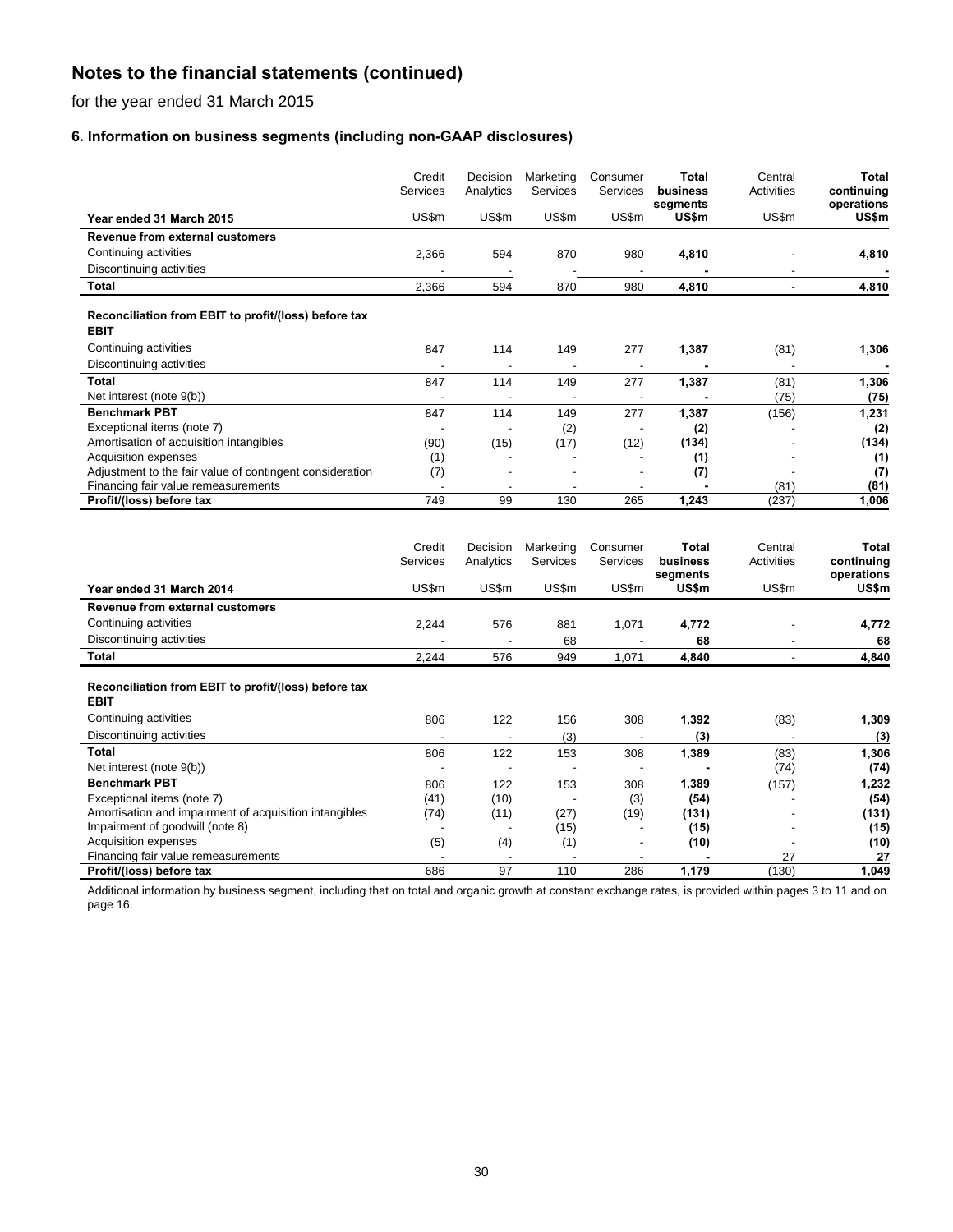for the year ended 31 March 2015

# **7. Exceptional items – continuing operations**

|                                                   | 2015  | 2014  |
|---------------------------------------------------|-------|-------|
|                                                   | US\$m | US\$m |
| Restructuring costs:                              |       |       |
| Redundancy costs                                  |       | 61    |
| Asset write-offs                                  |       |       |
| Restructuring costs                               |       | 68    |
| Loss/(gain) on disposal of businesses             |       | (14)  |
| <b>Total exceptional items</b>                    |       | 54    |
| By Group income statement caption:                |       |       |
| Labour costs                                      |       | 61    |
| Amortisation, depreciation and impairment charges |       | 7     |
| Other operating charges                           |       | (14)  |
| <b>Total exceptional items</b>                    |       | 54    |

# **(a) Restructuring costs**

The Group conducted a strategic review of its cost base during the year ended 31 March 2013 and recognised a charge of US\$54m in connection with this significant programme in that year and a further charge of US\$68m in the year ended 31 March 2014. No further charge has been recognised in the year ended 31 March 2015. The cash outflow from the restructuring programme in the year ended 31 March 2015 was US\$12m (2014: US\$65m) and a reconciliation of the charge to the cash outflow is given in note 16(c).

### **(b) Loss/(gain) on disposal of businesses**

The loss/(gain) on disposal of businesses in both the current and prior year related to small disposals with a cash inflow of US\$18m (2014: US\$25m).

### **8. Other adjustments made to derive Benchmark PBT – continuing operations**

|                                                          | 2015         | 2014  |
|----------------------------------------------------------|--------------|-------|
|                                                          | <b>US\$m</b> | US\$m |
| Amortisation and impairment of acquisition intangibles:  |              |       |
| Amortisation                                             | 134          | 122   |
| Impairment                                               |              | 9     |
| Amortisation and impairment of acquisition intangibles   | 134          | 131   |
| Impairment of goodwill                                   |              | 15    |
| Acquisition expenses                                     |              | 10    |
| Adjustment to the fair value of contingent consideration |              |       |
| Financing fair value remeasurements                      | 81           | (27)  |
| Other adjustments made to derive Benchmark PBT           | 223          | 129   |
| By Group income statement caption:                       |              |       |
| Amortisation, depreciation and impairment charges        | 134          | 146   |
| Other operating charges                                  |              | 10    |
| Within operating profit                                  | 142          | 156   |
| Finance expense                                          | 81           | (27)  |
| Other adjustments made to derive Benchmark PBT           | 223          | 129   |

During the year ended 31 March 2014, the Group recorded impairment charges of US\$24m, comprising US\$9m on acquisition intangibles (primarily customer relationships and other contractual relationships) and US\$15m on goodwill, on a business in the Asia Pacific segment that was sold during that year. There were no such charges in the year ended 31 March 2015. Further information on the nature of the items within the above table is given in note 4(a).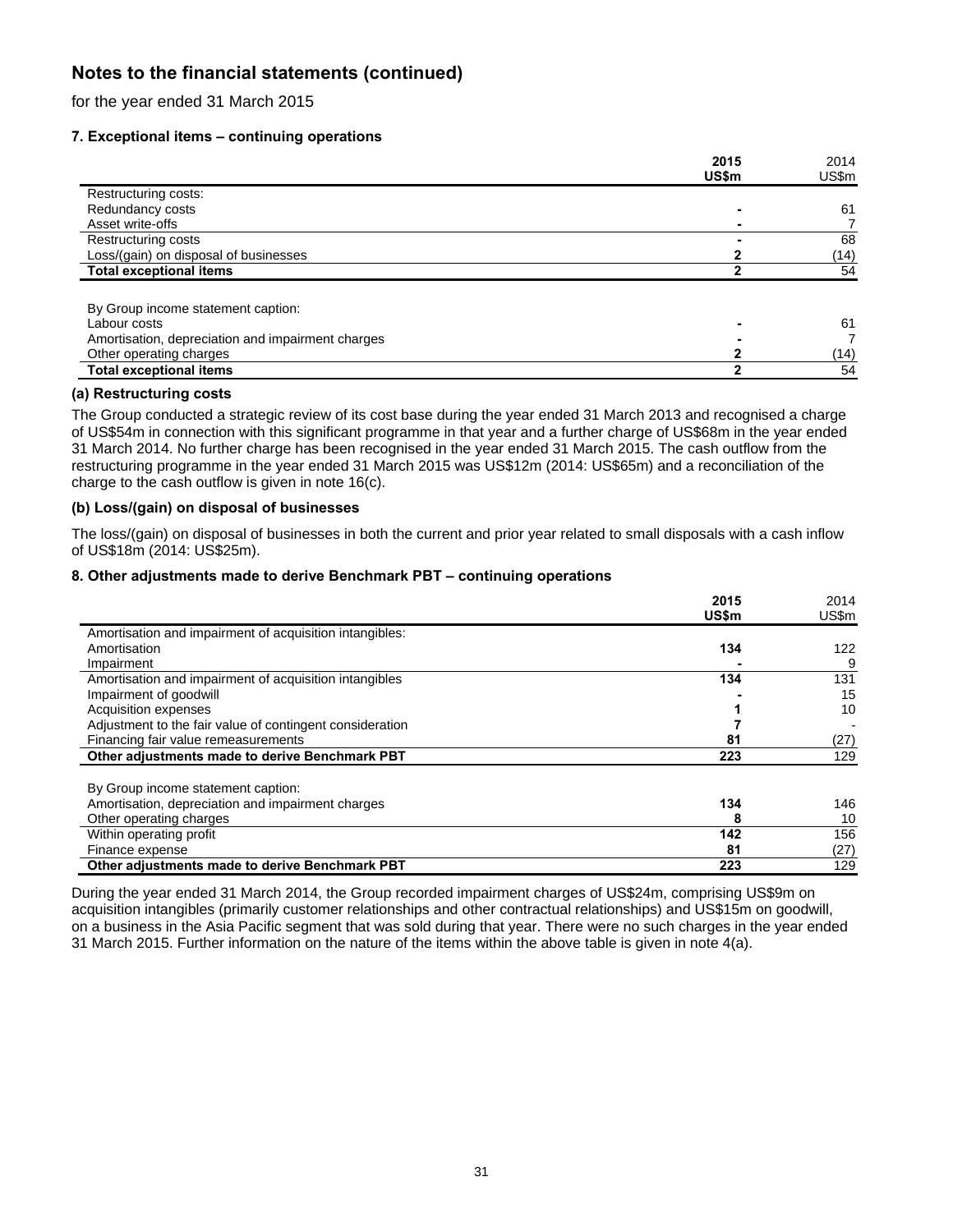for the year ended 31 March 2015

# **9. Net finance costs**

# **(a) Net finance costs included in profit before tax**

|                                                                   | 2015  | 2014  |
|-------------------------------------------------------------------|-------|-------|
|                                                                   | US\$m | US\$m |
| Interest income:                                                  |       |       |
| Bank deposits, short-term investments and loan notes              | (24)  | (20)  |
| Interest on opening retirement benefit assets                     |       | (2)   |
| Interest income                                                   | (25)  | (22)  |
| Finance expense:                                                  |       |       |
| Interest expense                                                  | 100   | 96    |
| Charge/(credit) in respect of financing fair value remeasurements | 81    | (27)  |
| Finance expense                                                   | 181   | 69    |
| Net finance costs included in profit before tax                   | 156   | 47    |
|                                                                   |       |       |

# **(b) Net interest expense included in Benchmark PBT**

|                                                | 2015  | 2014  |
|------------------------------------------------|-------|-------|
|                                                | US\$m | JS\$m |
| Interest income                                | (25)  | (22)  |
| Interest expense                               | 100   | 96    |
| Net interest expense included in Benchmark PBT | 75    | 74    |

# **10. Tax – continuing operations**

# **(a) Group tax charge and effective rate of tax**

| 2015<br>US\$m                                             | 2014<br>US\$m |
|-----------------------------------------------------------|---------------|
| UK tax<br>67                                              | 71            |
| Non-UK tax<br>188                                         | 231           |
| 255<br>Group tax charge                                   | 302           |
|                                                           |               |
| <b>Profit before tax</b><br>1,006                         | 1,049         |
| Effective rate of tax based on profit before tax<br>25.3% | 28.8%         |

# **(b) Reconciliation of the Group tax charge to the Benchmark tax charge**

|                                                              | 2015<br>US\$m | 2014<br>US\$m |
|--------------------------------------------------------------|---------------|---------------|
| Group tax charge                                             | 255           | 302           |
| Tax relief on exceptional items                              |               | 8             |
| Tax relief on other adjustments made to derive Benchmark PBT | 45            | 42            |
| Deferred tax charge arising on rate reduction                |               | (23)          |
| Benchmark tax charge                                         | 300           | 329           |
| <b>Benchmark PBT</b>                                         | 1.231         | 1,232         |
| <b>Benchmark tax rate</b>                                    | 24.4%         | 26.7%         |

In the year ended 31 March 2014, a deferred tax charge of US\$23m was recognised as a consequence of the enacted reduction in the main rate of UK corporation tax from 23% to 20% and the associated reduction in deferred tax assets recognised in respect of tax losses.

# **(c) Tax recognised in other comprehensive income and directly in equity**

In the year ended 31 March 2015, the charge of US\$586m (2014: US\$195m) in respect of other comprehensive income is after a deferred tax credit of US\$3m (2014: US\$4m), relating to remeasurement losses on postemployment benefit assets and obligations.

In the year ended 31 March 2015, a tax credit relating to employee share incentive plans of US\$30m (2014: US\$4m) has been recognised in equity and reported as appropriate within transactions with owners. This amount comprises a current tax credit of US\$35m (2014: US\$17m) and a deferred tax charge of US\$5m (2014: US\$13m).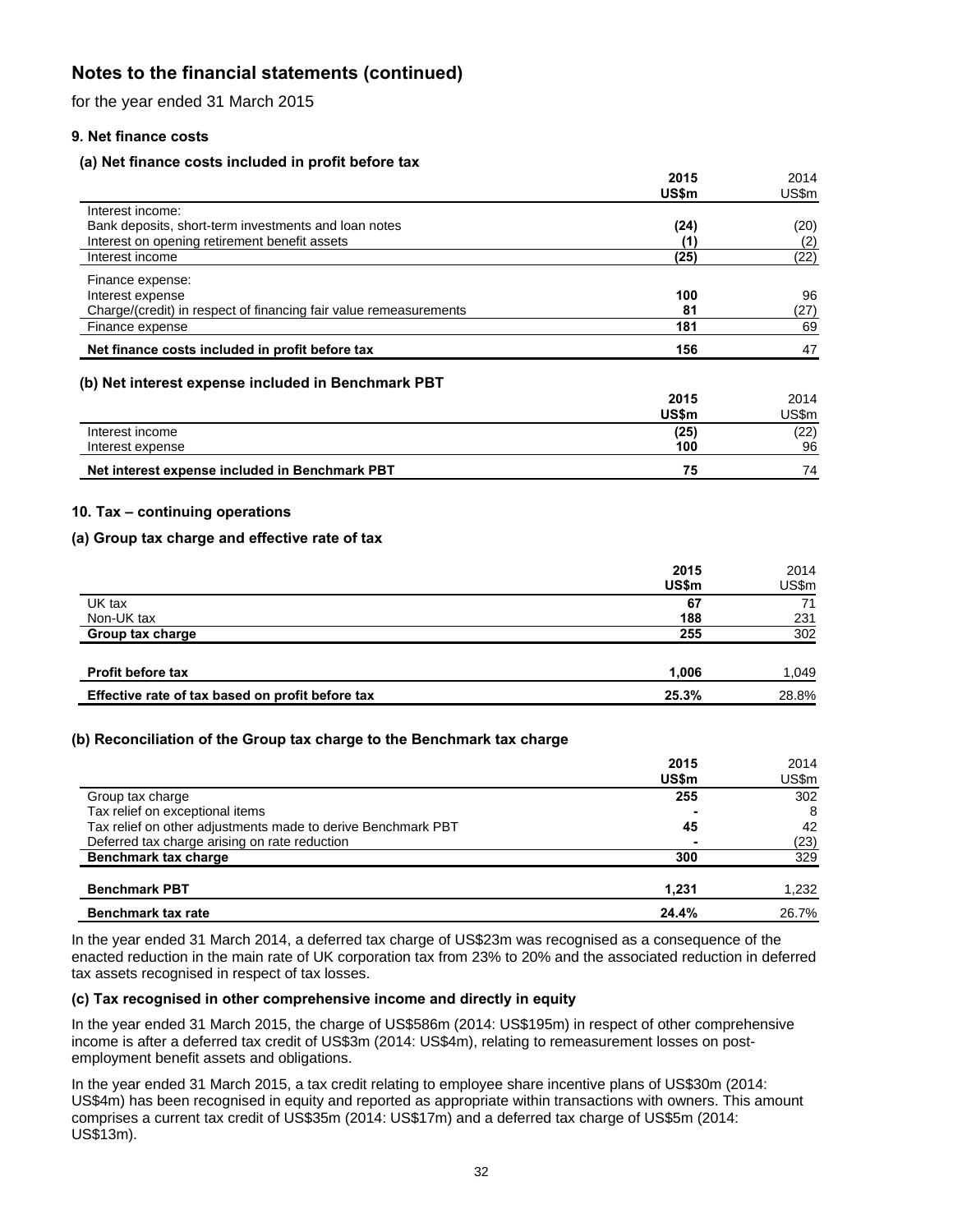for the year ended 31 March 2015

# **11. Discontinued operations**

# **(a) Comparison shopping and lead generation businesses**

Experian completed a transaction to divest these businesses in October 2012 and their results and cash flows are classified as discontinued.

### **(i) Results - profit on disposal**

|                                                            | 2015         | 2014    |
|------------------------------------------------------------|--------------|---------|
|                                                            | <b>US\$m</b> | 'JS\$m_ |
| Profit on disposal of discontinued operations              |              |         |
| Tax credit in respect of disposal                          | 21           |         |
| Profit for the financial year from discontinued operations | 21           |         |

In the year ended 31 March 2014, a current tax credit of US\$7m was recognised primarily on tax losses arising in respect of the disposal. A further current tax credit of US\$21m was recognised in the year ended 31 March 2015.

### **(ii) Cash inflow from operating activities**

|                                            | 2015         | 2014   |
|--------------------------------------------|--------------|--------|
|                                            | <b>US\$m</b> | JS\$m. |
| Tax recovery on disposal transaction       | 32           | 144    |
| Other cash flows from operating activities |              | (4)    |
| Cash inflow from operating activities      | 32           | 140    |

### **(b) Cash flow on disposal of discontinued operations**

|                                                     | 2015  | 2014  |
|-----------------------------------------------------|-------|-------|
|                                                     | US\$m | US\$m |
| Comparison shopping and lead generation businesses: |       |       |
| Partial redemption of loan note                     |       | -5    |
| Transaction costs paid                              |       |       |
| Comparison shopping and lead generation businesses  | (1)   | 5     |
| Cash flow for earlier disposal                      | (8)   |       |
| Net cash (outflow)/inflow                           | (9)   |       |

The net cash outflow of US\$9m on the disposal of the discontinued businesses (2014: inflow of US\$5m) is disclosed in the Group cash flow statement within net cash flows used in investing activities. Contingent consideration is available to Experian, in respect of the comparison shopping and lead generation businesses, if defined profit targets are achieved over time, and in certain other circumstances, up to US\$25m. This is in addition to the amount of US\$74m receivable and recognised in respect of a loan note.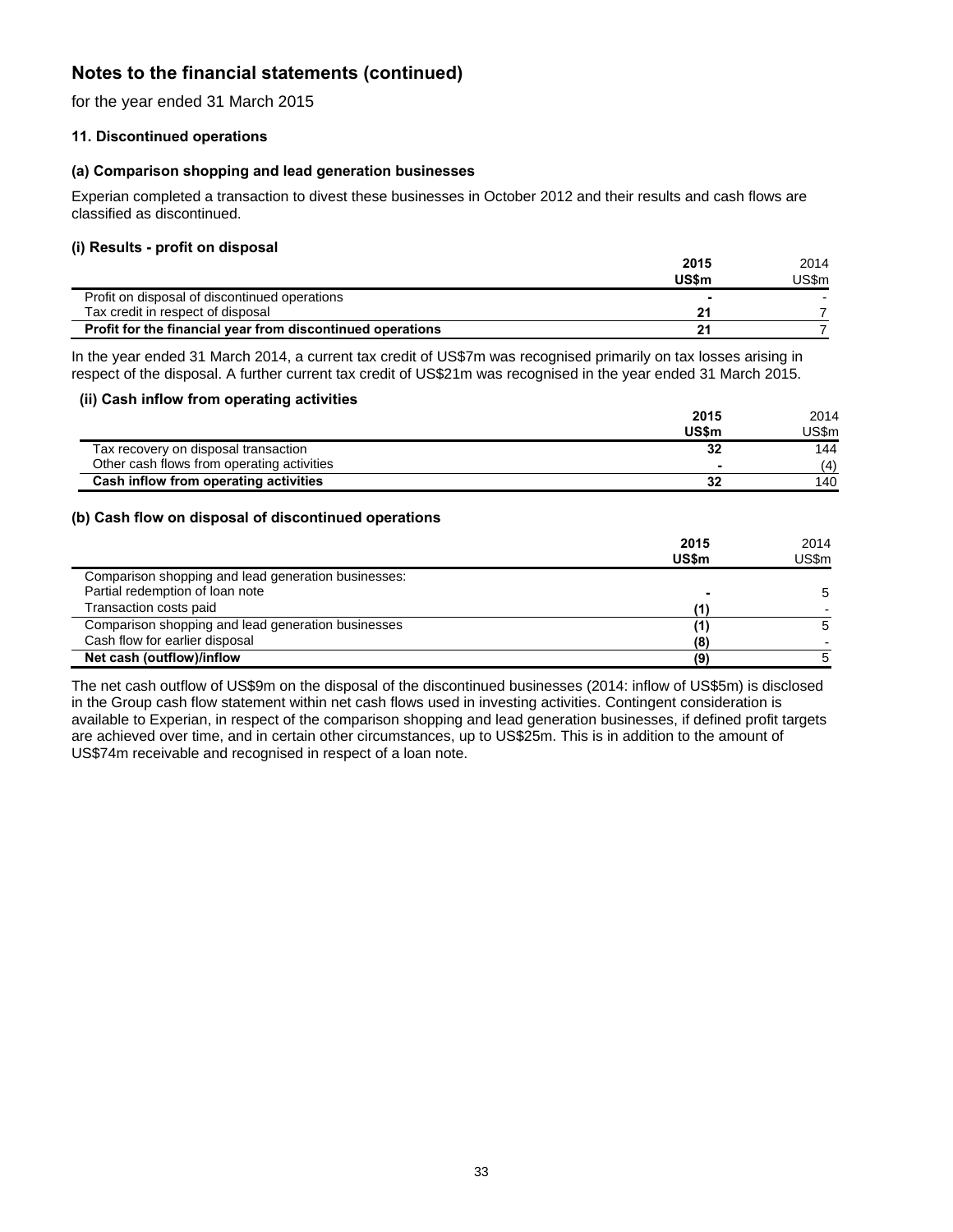for the year ended 31 March 2015

# **12. Earnings per share disclosures**

# **(a) Earnings per share**

|                                                             | Basic           |          | <b>Diluted</b> |          |
|-------------------------------------------------------------|-----------------|----------|----------------|----------|
|                                                             | 2015            | 2014     | 2015           | 2014     |
|                                                             | <b>US cents</b> | US cents | US cents       | US cents |
| Continuing and discontinued operations                      | 79.0            | 76.8     | 78.1           | 75.8     |
| Deduct: discontinued operations                             | (2.1)           | (0.7)    | (2.1)          | (0.7)    |
| <b>Continuing operations</b>                                | 76.9            | 76.1     | 76.0           | 75.1     |
| Add: exceptional items, net of related tax                  | 0.2             | 4.7      | 0.2            | 4.6      |
| Add: other adjustments made to derive Benchmark PBT, net of |                 |          |                |          |
| related tax                                                 | 18.1            | 8.6      | 17.9           | 8.5      |
| Add: other exceptional tax items                            |                 | 2.3      |                | 2.3      |
| Benchmark earnings per share from continuing operations     |                 |          |                |          |
| (non-GAAP measure)                                          | 95.2            | 91.7     | 94.1           | 90.5     |

### **(b) Analysis of earnings**

### **(i) Attributable to owners of Experian plc**

|                                                                                                                                 | 2015         | 2014          |
|---------------------------------------------------------------------------------------------------------------------------------|--------------|---------------|
|                                                                                                                                 | US\$m        | US\$m         |
| <b>Continuing and discontinued operations</b>                                                                                   | 772          | 753           |
| Deduct: discontinued operations                                                                                                 | (21)         | (7)           |
| <b>Continuing operations</b>                                                                                                    | 751          | 746           |
| Add: exceptional items, net of related tax                                                                                      | $\mathbf{2}$ | 46            |
| Add: other adjustments made to derive Benchmark PBT, net of related tax                                                         | 177          | 84            |
| Add: other exceptional tax items                                                                                                |              | 23            |
| Benchmark earnings attributable to owners of Experian plc (non-GAAP measure)                                                    | 930          | 899           |
|                                                                                                                                 |              |               |
| (ii) Attributable to non-controlling interests                                                                                  |              |               |
|                                                                                                                                 | 2015         | 2014          |
|                                                                                                                                 | <b>US\$m</b> | US\$m         |
| <b>Continuing and discontinued operations</b>                                                                                   |              | 1             |
| Add: amortisation of acquisition intangibles attributable to non-controlling                                                    |              |               |
| interests, net of related tax                                                                                                   | 1            | 3             |
| Benchmark earnings attributable to non-controlling interests (non-GAAP measure)                                                 | 1            | 4             |
|                                                                                                                                 |              |               |
| (c) Reconciliation of Overall benchmark earnings to profit for the financial year                                               | 2015         |               |
|                                                                                                                                 | US\$m        | 2014<br>US\$m |
|                                                                                                                                 |              |               |
| Overall benchmark earnings (non-GAAP measure)                                                                                   | 931          | 903           |
| Profit from discontinued operations                                                                                             | 21           | 7             |
| Loss from exceptional items, net of related tax<br>Loss from other adjustments made to derive Benchmark PBT, net of related tax | (2)          | (46)          |
| Other exceptional tax items                                                                                                     | (178)        | (87)          |
| Profit for the financial year                                                                                                   | 772          | (23)<br>754   |
|                                                                                                                                 |              |               |
| (d) Weighted average number of ordinary shares used                                                                             |              |               |
|                                                                                                                                 | 2015         | 2014          |
|                                                                                                                                 | million      | million       |
|                                                                                                                                 | 977          |               |
| Weighted average number of ordinary shares<br>Add: dilutive effect of share incentive awards, options and share purchases       | 11           | 980<br>13     |
| Diluted weighted average number of ordinary shares                                                                              | 988          | 993           |
|                                                                                                                                 |              |               |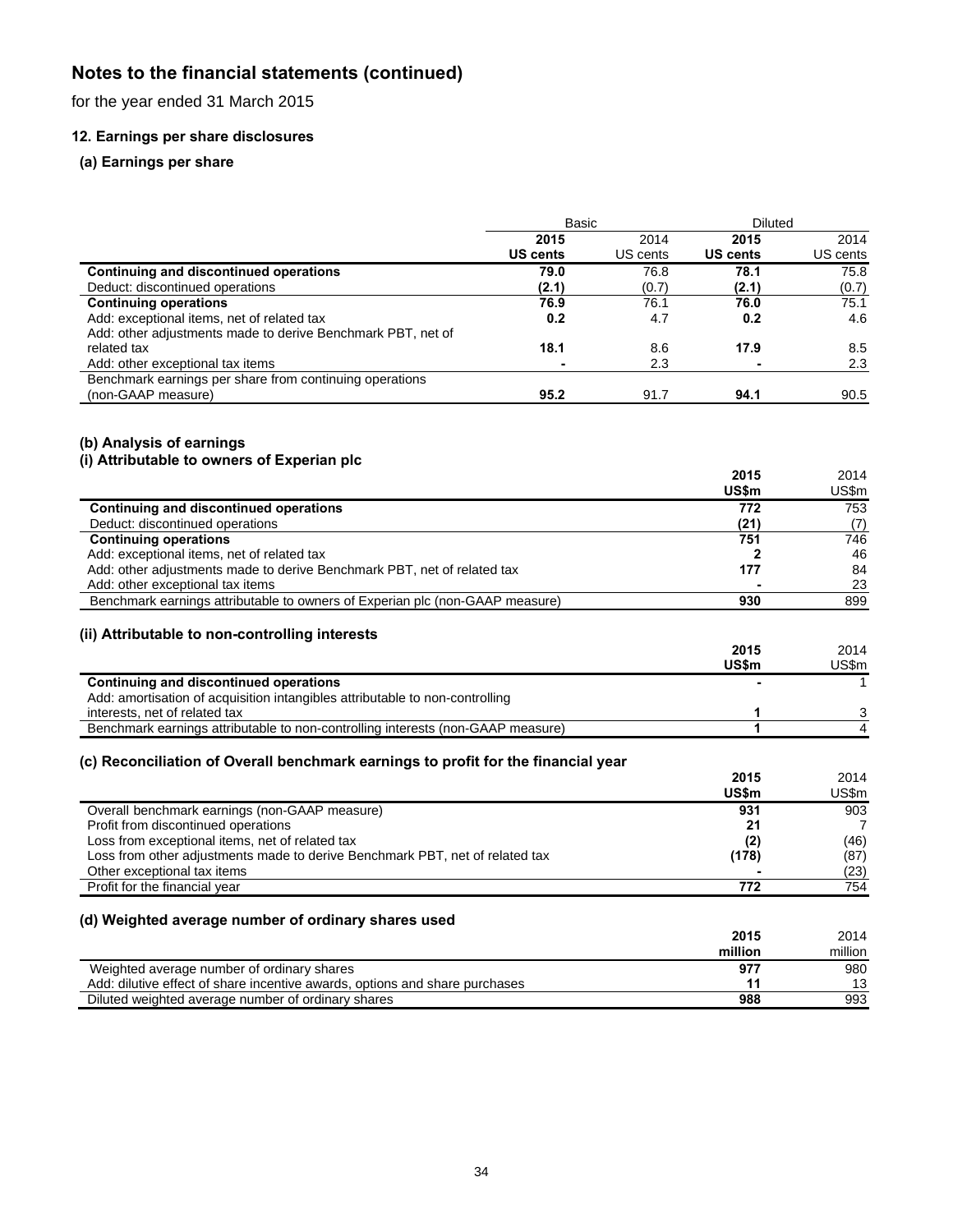for the year ended 31 March 2015

# **13. Dividends**

# **(a) Dividend information**

|                                                           | 2015                         |              | 2014                  |       |
|-----------------------------------------------------------|------------------------------|--------------|-----------------------|-------|
|                                                           | <b>US cents</b><br>per share | <b>US\$m</b> | US cents<br>per share | US\$m |
| Amounts recognised and paid during the financial year:    |                              |              |                       |       |
| First interim – paid in January 2015 (2014: January 2014) | 12.25                        | 120          | 11.50                 | 113   |
| Second interim – paid in July 2014 (2014: July 2013)      | 26.00                        | 254          | 24.00                 | 236   |
| Dividends paid on ordinary shares                         | 38.25                        | 374          | 35.50                 | 349   |
| Full year dividend for the financial year                 | 39.25                        | 383          | 37.50                 | 367   |

A second interim dividend in respect of the year ended 31 March 2015 of 27.00 US cents per ordinary share will be paid on 24 July 2015 to shareholders on the register at the close of business on 26 June 2015 and is not included as a liability in these financial statements. This dividend and the first interim dividend paid in January 2015 comprise the full year dividend for the financial year of 39.25 US cents per ordinary share. Unless shareholders elect by 26 June 2015 to receive US dollars, their dividends will be paid in sterling at a rate per share calculated on the basis of the exchange rate from US dollars to sterling on 3 July 2015.

# **(b) Income access share ('IAS') arrangements**

As its ordinary shares are listed on the London Stock Exchange, the Company has a large number of UK resident shareholders. In order that shareholders may receive Experian dividends from a UK source, should they wish, the IAS arrangements have been put in place. The purpose of the IAS arrangements is to preserve the tax treatment of dividends paid to Experian shareholders in the UK, in respect of dividends paid by the Company. Shareholders who elect, or are deemed to elect, to receive their dividends via the IAS arrangements will receive their dividends from a UK source (rather than directly from the Company) for UK tax purposes.

Shareholders who hold 50,000 or fewer Experian shares on the first dividend record date after they become shareholders, unless they elect otherwise, will be deemed to have elected to receive their dividends under the IAS arrangements.

Shareholders who hold more than 50,000 shares and who wish to receive their dividends from a UK source must make an election to receive dividends via the IAS arrangements. All elections remain in force indefinitely unless revoked.

Unless shareholders have made an election to receive dividends via the IAS arrangements, or are deemed to have made such an election, dividends will be received from an Irish source and will be taxed accordingly.

# **(c) Dividend waivers**

In the year ended 31 March 2015 the employee trusts waived their entitlements to dividends of US\$5m (2014: US\$8m). There is no entitlement to dividend in respect of own shares held in treasury.

# **14. Capital expenditure, disposals and capital commitments**

During year ended 31 March 2015, the Group incurred capital expenditure of US\$380m (2014: US\$402m) in continuing operations.

Excluding any amounts in connection with the disposal of businesses, the book value of other intangible fixed assets and property, plant and equipment disposed of in the year ended 31 March 2015 was US\$4m (2014: US\$13m) and the amount realised was US\$2m (2014: US\$8m).

At 31 March 2015, the Group had capital commitments in respect of property, plant and equipment and intangible assets and for which contracts had been placed of US\$78m (2014: US\$96m). These include commitments of US\$45m not expected to be incurred before 31 March 2016. Commitments as at 31 March 2014 included commitments of US\$59m not then expected to be incurred before 31 March 2015.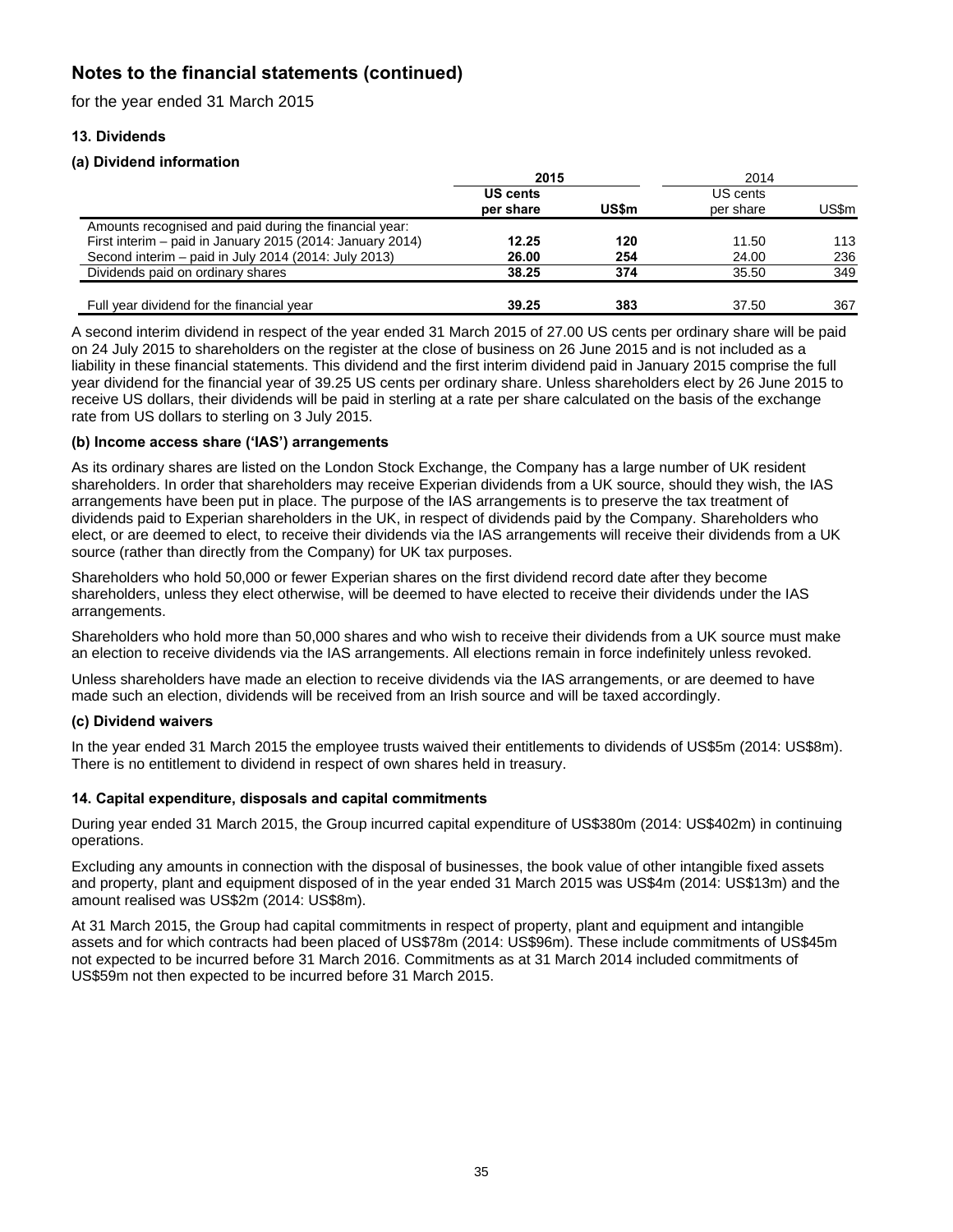for the year ended 31 March 2015

# **15. Post-employment benefit assets and obligations – defined benefit plans**

# **(a) Balance sheet assets/(obligations)**

|                                                                               | 2015<br>US\$m | 2014<br>US\$m |
|-------------------------------------------------------------------------------|---------------|---------------|
| Retirement benefit assets/(obligations) - funded plans:                       |               |               |
| Fair value of funded plans' assets                                            | 1.094         | 1.104         |
| Present value of funded plans' obligations                                    | (1,036)       | (1,030)       |
| Assets in the Group balance sheet for funded defined pension benefits         | 58            | 74            |
|                                                                               |               |               |
| Obligations in the Group balance sheet for unfunded post-employment benefits: |               |               |
| Present value of defined pension benefits - unfunded plans                    | (52)          | (50)          |
| Present value of post-employment medical benefits                             | (8)           | (11           |
| Liabilities in the Group balance sheet                                        | (60)          | (61)          |
| Net post-employment benefit obligations/(assets)                              | (2)           | 13            |

The post-employment benefit assets and obligations are denominated primarily in sterling.

### **(b) Movements in net post-employment benefit assets/(obligations) recognised in the Group balance sheet**

|                                                                   | 2015         | 2014          |
|-------------------------------------------------------------------|--------------|---------------|
|                                                                   | <b>US\$m</b> | US\$m         |
| At 1 April                                                        | 13           | 24            |
| Differences on exchange                                           | (2)          | $\mathcal{D}$ |
| Charge to Group income statement                                  | (9)          | (9)           |
| Remeasurement losses recognised within other comprehensive income | (15)         | (14)          |
| Contributions paid by the Group                                   | 11           | 10            |
| At 31 March                                                       |              | 13            |

# **(c) Group income statement charge**

|                                                 | 2015  | 2014  |
|-------------------------------------------------|-------|-------|
|                                                 | US\$m | US\$m |
| Current service cost                            |       |       |
| Administration expenses                         |       | ົ     |
| Charge within labour costs and operating profit |       |       |
| Interest income                                 |       | (2)   |
| Total charge to Group income statement          |       |       |

### **(d) Actuarial assumptions**

|                                                                               | 2015 | 2014 |
|-------------------------------------------------------------------------------|------|------|
|                                                                               | %    | $\%$ |
| Discount rate                                                                 | 3.3  | 4.3  |
| Inflation rate – based on the UK Retail Prices Index (the 'RPI')              | 2.9  | 3.3  |
| Inflation rate – based on the UK Consumer Prices Index (the 'CPI')            | 1.9  | 2.3  |
| Increase in salaries                                                          | 3.4  | 3.8  |
| Increase for pensions in payment – element based on the RPI (where cap is 5%) | 2.8  | 3.0  |
| Increase for pensions in payment – element based on the CPI (where cap is     |      |      |
| $2.5\%)$                                                                      | 1.5  | 1.7  |
| Increase for pensions in payment – element based on the CPI (where cap is 3%) | 1.7  | 1.9  |
| Increase for pensions in deferment                                            | 1.9  | 2.3  |
| Inflation in medical costs                                                    | 5.9  | 6.8  |

The mortality and other demographic assumptions used at 31 March 2015 remain broadly unchanged from those used at 31 March 2014 and disclosed in the Group's statutory financial statements for the year then ended.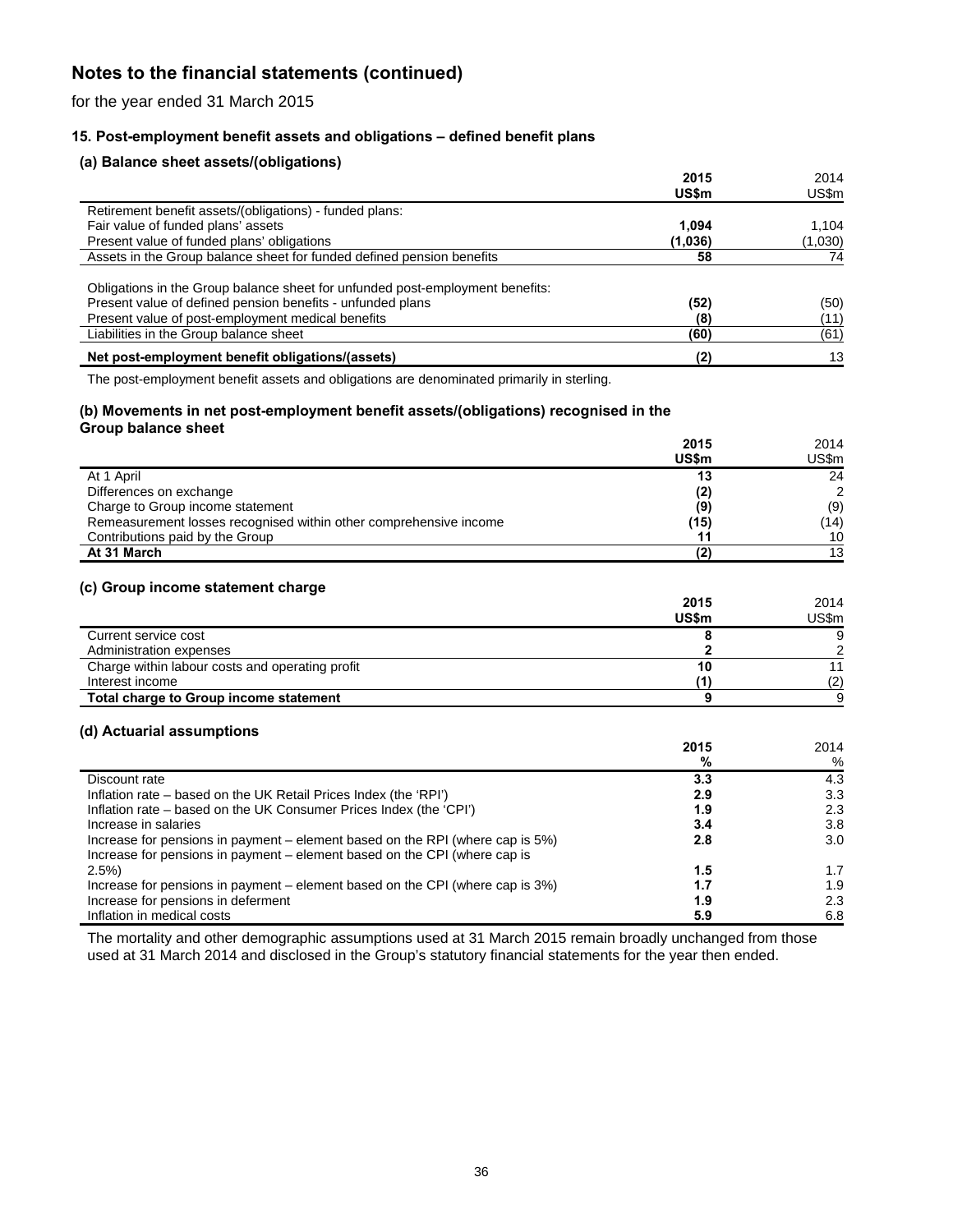for the year ended 31 March 2015

# **16. Notes to the Group cash flow statement**

# **(a) Cash generated from operations**

|                                                                         | Note  | 2015  | 2014  |
|-------------------------------------------------------------------------|-------|-------|-------|
|                                                                         |       | US\$m | US\$m |
| Profit before tax                                                       |       | 1,006 | 1,049 |
| Share of post-tax profit of associates                                  |       | (5)   | (2)   |
| Net finance costs                                                       |       | 156   | 47    |
| Operating profit                                                        |       | 1,157 | 1,094 |
| Loss on disposals of fixed assets                                       |       |       | 5     |
| Loss/(gain) on disposal of businesses                                   |       | 2     | (14)  |
| Depreciation and amortisation                                           |       | 518   | 500   |
| Impairment of acquisition intangibles                                   |       |       | 9     |
| Impairment of goodwill                                                  |       |       | 15    |
| Charge in respect of share incentive plans                              |       | 47    | 70    |
| Increase in working capital                                             | 16(b) | (1)   | (36)  |
| Acquisition expenses - difference between Group income statement charge |       |       |       |
| and amount paid                                                         |       |       | 2     |
| Adjustment to the fair value of contingent consideration                |       | 7     |       |
| Movement in exceptional items included in working capital               |       | (12)  | (4)   |
| Cash generated from operations                                          |       | 1,720 | 1,641 |
| (b) Increase in working capital                                         |       |       |       |
|                                                                         |       | 2015  | 2014  |
|                                                                         |       | US\$m | US\$m |
| Inventories                                                             |       | (1)   | 3     |
| Trade and other receivables                                             |       | (42)  | (6)   |
| Trade and other payables                                                |       | 42    | (33)  |
| Increase in working capital                                             |       | (1)   | (36)  |

|                                                                | <b>Note</b> | 2015<br>US\$m | 2014<br>US\$m |
|----------------------------------------------------------------|-------------|---------------|---------------|
| Charge for restructuring costs                                 |             |               | 68            |
| Working capital movements                                      |             | 12            | 4             |
| Asset write-offs                                               |             |               | (7)           |
| Cash outflow in respect of restructuring programme             |             | 12            | 65            |
| (d) Cash outflow in respect of tax                             | <b>Note</b> | 2015<br>US\$m | 2014<br>US\$m |
| Tax paid - continuing operations                               |             | 145           | 174           |
| Tax recovery on disposal transaction - discontinued operations | 11(a)       | (32)          | (144)         |
| Cash outflow in respect of tax                                 |             | 113           | 30            |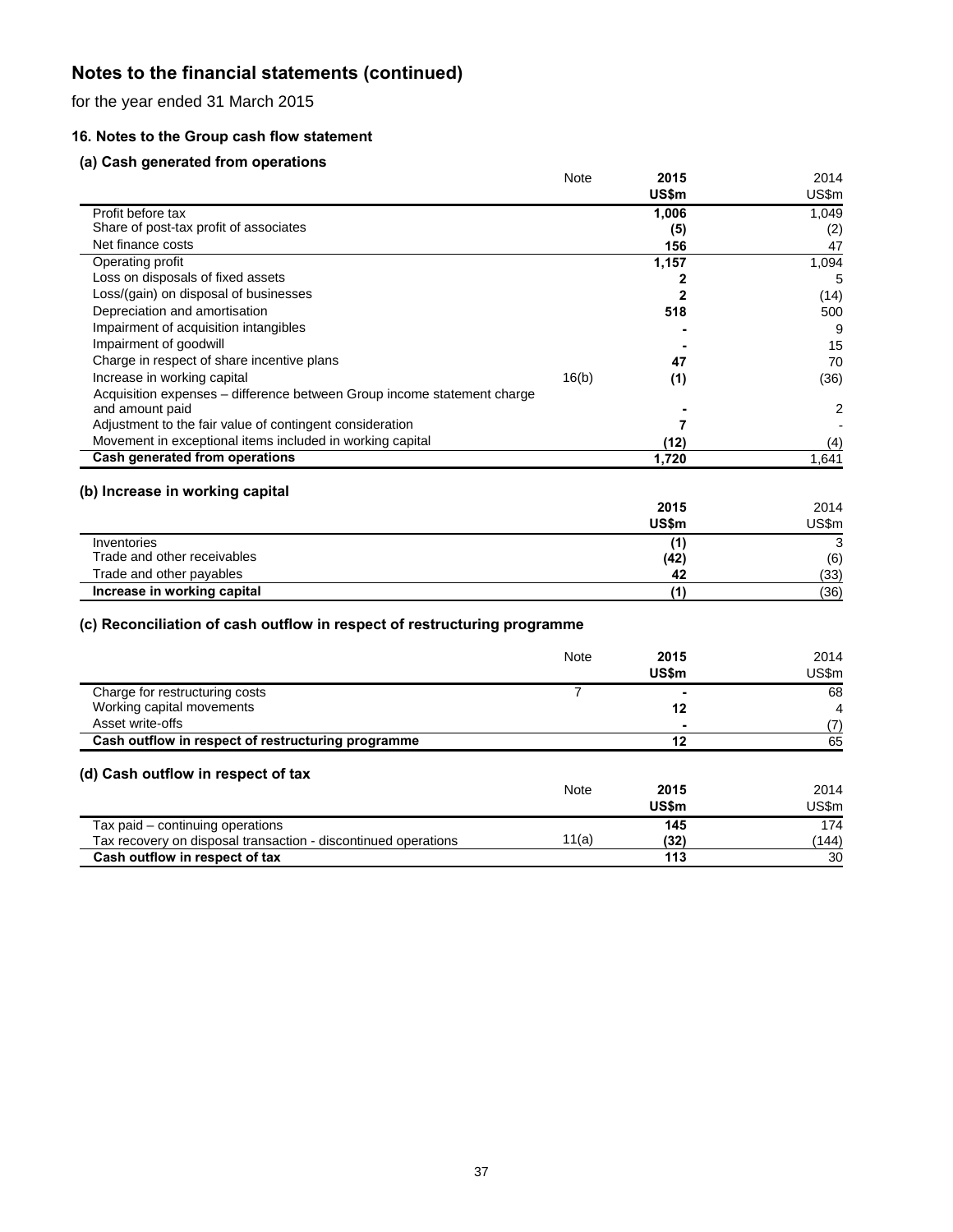for the year ended 31 March 2015

# **16. Notes to the Group cash flow statement (continued)**

# **(e) Cash flows on acquisitions (non-GAAP measure)**

|                                                  | Note | 2015<br>US\$m | 2014<br>US\$m |
|--------------------------------------------------|------|---------------|---------------|
| Purchase of subsidiaries                         | 22   | 61            | 1,235         |
| Net cash acquired with subsidiaries              |      | (3)           | (13)          |
| Deferred consideration settled                   |      |               |               |
| As reported in the Group cash flow statement     |      | 58            | 1.223         |
| Acquisition expenses paid                        |      |               | 8             |
| Payments to acquire non-controlling interests    |      |               | 19            |
| Cash outflow for acquisitions (non-GAAP measure) |      | 67            | 1.250         |

# **(f) Cash outflow in respect of net share purchases (non-GAAP measure)**

|                                                                   | <b>Note</b> | 2015  | 2014  |
|-------------------------------------------------------------------|-------------|-------|-------|
|                                                                   |             | US\$m | US\$m |
| Issue of ordinary shares                                          | 20          | (14)  | (13)  |
| Net cash (inflow)/outflow on vesting of share awards              |             |       |       |
| and exercise of share options                                     |             | (2)   | 55    |
| Purchase of shares held as treasury shares                        |             | 170   | 203   |
| Purchase of shares by employee trusts                             |             | 38    | 126   |
| Cash outflow in respect of net share purchases (non-GAAP measure) |             | 192   | 371   |
|                                                                   |             |       |       |
| As reported in the Group cash flow statement:                     |             |       |       |
| Cash inflow in respect of net share purchases                     |             | (16)  | (13)  |
| Cash outflow in respect of net share purchases                    |             | 208   | 384   |
|                                                                   |             | 192   | 371   |
|                                                                   |             |       |       |
| (g) Analysis of cash and cash equivalents                         |             |       |       |
|                                                                   |             | 2015  | 2014  |
|                                                                   |             | US\$m | US\$m |
| Cash and cash equivalents in the Group balance sheet              |             | 147   | 212   |
| <b>Bank overdrafts</b>                                            |             | (2)   | (4)   |
| Cash and cash equivalents in the Group cash flow statement        |             | 145   | 208   |

# **17. Reconciliation of Cash generated from operations to Operating cash flow (non-GAAP measure)**

|                                                    | <b>Notes</b> | 2015<br><b>US\$m</b> | 2014<br>US\$m |
|----------------------------------------------------|--------------|----------------------|---------------|
| Cash generated from operations                     | 16(a)        | 1,720                | 1.641         |
| Acquisition expenses paid                          |              |                      | 8             |
| Purchase of other intangible assets                |              | (316)                | (319)         |
| Purchase of property, plant and equipment          |              | (64)                 | (83)          |
| Sale of property, plant and equipment              |              |                      | 8             |
| Dividends received from associates                 |              | Δ                    |               |
| Cash outflow in respect of restructuring programme | 16(c)        | 12                   | 65            |
| Operating cash flow (non-GAAP measure)             |              | 1.359                | 1.321         |

Free cash flow for the year ended 31 March 2015 was US\$1,135m (2014: US\$1,067m). Cash flow conversion for the year ended 31 March 2015 was 104% (2014: 101%).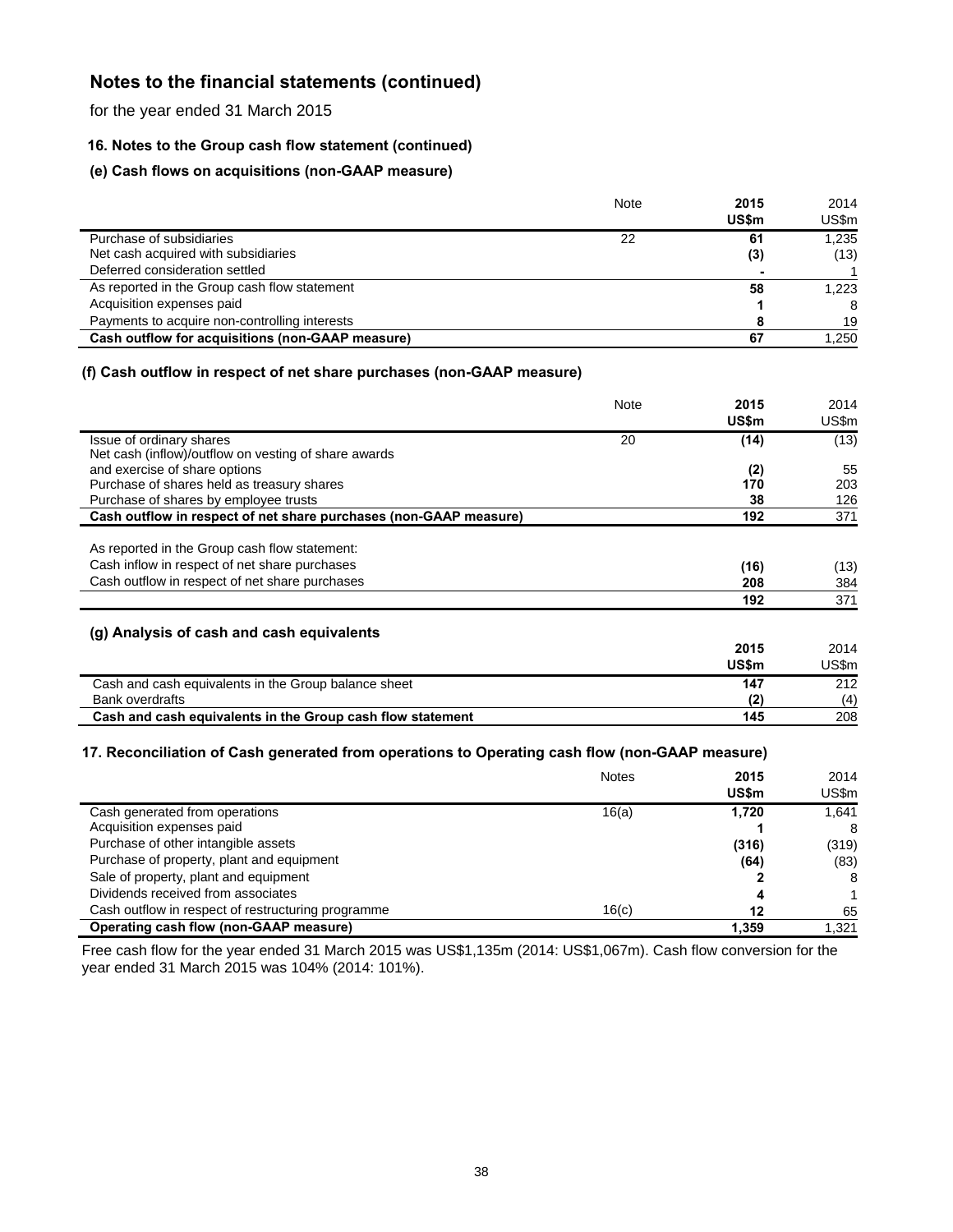for the year ended 31 March 2015

# **18. Net debt (non-GAAP measure)**

# **(a) Analysis by nature**

|                                                                              | 2015     | 2014    |
|------------------------------------------------------------------------------|----------|---------|
|                                                                              | US\$m    | US\$m   |
| Cash and cash equivalents (net of overdrafts)                                | 145      | 208     |
| Debt due within one year - bank loans                                        | (100)    |         |
| Debt due within one year – commercial paper                                  | (40)     | (576)   |
| Debt due within one year – finance lease obligations                         | (4)      | (4)     |
| Debt due after more than one year – bonds and notes                          | (2, 456) | (2,743) |
| Debt due after more than one year – bank loans and finance lease obligations | (673)    | (823)   |
| Derivatives hedging loans and borrowings                                     | (89)     | 129     |
|                                                                              | (3,217)  | (3,809) |
|                                                                              |          |         |
| (b) Analysis by balance sheet caption                                        |          |         |
|                                                                              | 2015     | 2014    |
|                                                                              | US\$m    | US\$m   |
| Cash and cash equivalents                                                    | 147      | 212     |
| Current borrowings                                                           | (146)    | (584)   |
| Non-current borrowings                                                       | (3, 146) | (3,576) |
|                                                                              |          |         |
| Total reported in the Group balance sheet                                    | (3, 145) | (3,948) |
| Accrued interest reported within borrowings above but excluded from Net debt | 17       | 10      |
| Derivatives reported within financial assets                                 | 16       | 135     |
| Derivatives reported within financial liabilities                            | (105)    | (6)     |

# **(c) Analysis of movements in Net debt**

|                           | 1 April 2014 | Movements in the year ended 31 March 2015 |                                 |                                       |                                |          | 31 March 2015 |
|---------------------------|--------------|-------------------------------------------|---------------------------------|---------------------------------------|--------------------------------|----------|---------------|
|                           | US\$m        | Net cash<br>inflow<br>US\$m               | Net share<br>purchases<br>US\$m | Fair value<br>gains/(losses)<br>US\$m | Exchange and<br>other<br>US\$m | US\$m    |               |
| Cash and cash             |              |                                           |                                 |                                       |                                |          |               |
| equivalents               | 212          | 183                                       | (192)                           |                                       | (56)                           | 147      |               |
| <b>Borrowings</b>         | (4,160)      | 534                                       |                                 | (44)                                  | 378                            | (3,292)  |               |
| Total reported in the     |              |                                           |                                 |                                       |                                |          |               |
| Group balance sheet       | (3,948)      | 717                                       | (192)                           | (44)                                  | 322                            | (3, 145) |               |
| Accrued interest          | 10           |                                           |                                 |                                       |                                | 17       |               |
| Derivatives hedging loans |              |                                           |                                 |                                       |                                |          |               |
| and borrowings            | 129          | ۰                                         |                                 | 53                                    | (271)                          | (89)     |               |
|                           | (3,809)      | 724                                       | (192)                           | 9                                     | 51                             | (3, 217) |               |

# **19. Undrawn committed bank borrowing facilities**

|                         | 2015  | 2014                     |
|-------------------------|-------|--------------------------|
|                         | US\$m | US\$m                    |
| Facilities expiring in: |       |                          |
| Less than one year      | 60    |                          |
| One to two years        |       | 2,216                    |
| Four to five years      | 2,025 | $\overline{\phantom{0}}$ |
|                         | 2,085 | 2,216                    |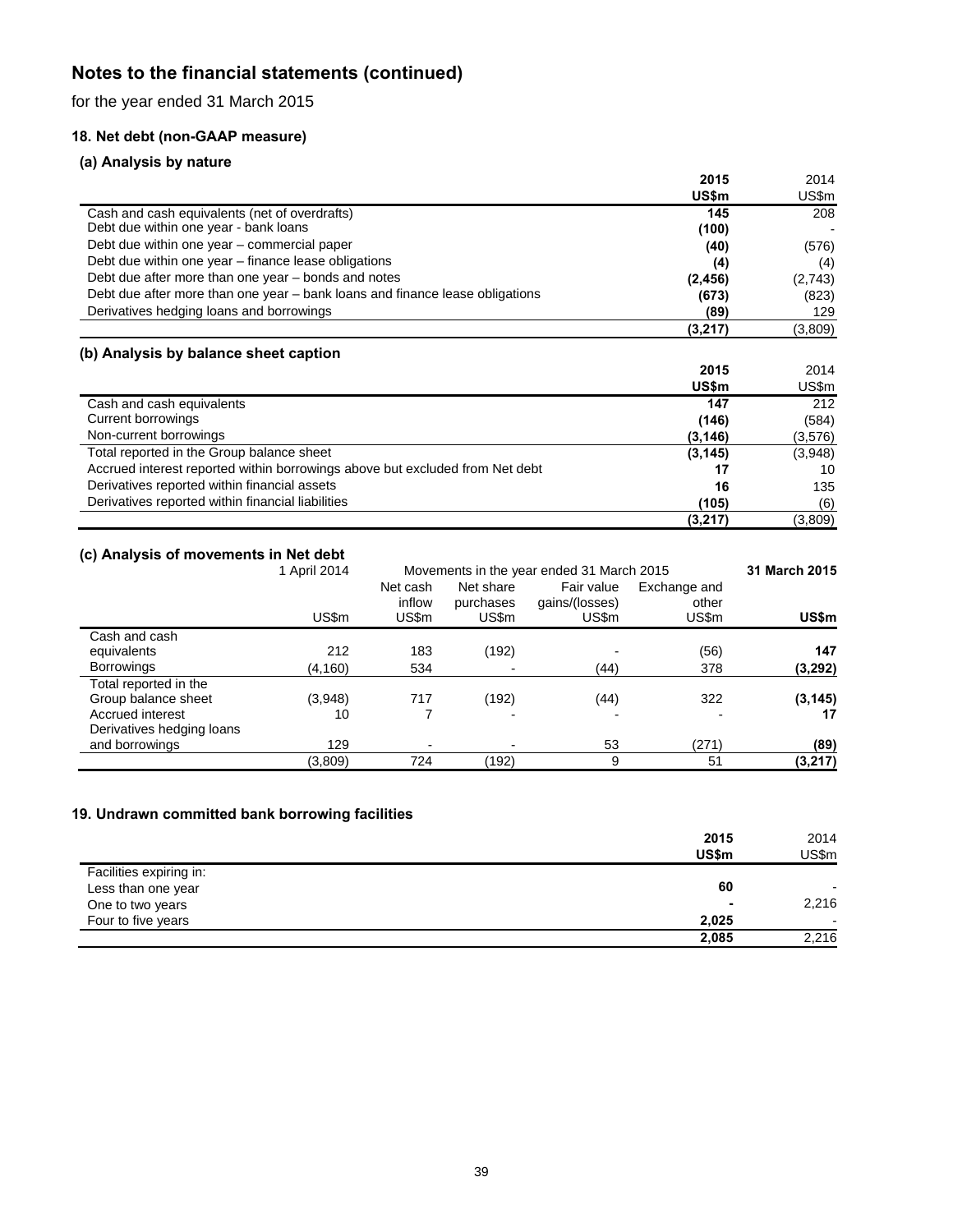for the year ended 31 March 2015

# **20. Called up share capital and share premium account**

|                                                    | Number of<br>shares | Called up<br>share<br>capital | <b>Share</b><br>premium<br>account |
|----------------------------------------------------|---------------------|-------------------------------|------------------------------------|
|                                                    | million             | <b>US\$m</b>                  | US\$m                              |
| At 1 April 2013                                    | 1.030.1             | 102                           | 1.480                              |
| Shares issued under employee share incentive plans | 1.5                 |                               | 12                                 |
| At 31 March 2014                                   | 1.031.6             | 103                           | 1.492                              |
| Shares issued under employee share incentive plans | 1.2                 |                               | 14                                 |
| At 31 March 2015                                   | 1.032.8             | 103                           | 1.506                              |

# **21. Own shares held**

|                                            | Number of<br>shares<br>million | Cost<br>of shares<br>US\$m |
|--------------------------------------------|--------------------------------|----------------------------|
| At 1 April 2013                            | 42                             | 565                        |
| Purchase of shares held as treasury shares | 11                             | 203                        |
| Purchase of shares by employee trusts      |                                | 126                        |
| Exercise of share options and awards       | (6)                            | (85)                       |
| At 31 March 2014                           | 54                             | 809                        |
| Purchase of shares held as treasury shares | 10                             | 170                        |
| Purchase of shares by employee trusts      | 2                              | 38                         |
| Exercise of share options and awards       | (7)                            | (112)                      |
| At 31 March 2015                           | 59                             | 905                        |

Own shares held at 31 March 2015 include 46 million shares held as treasury shares and 13 million shares held by employee trusts. Own shares held at 31 March 2014 include 38 million shares held as treasury shares and 16 million shares held by employee trusts. The total cost of own shares held at 31 March 2015 of US\$905m (2014: US\$809m) is deducted from other reserves in the Group balance sheet.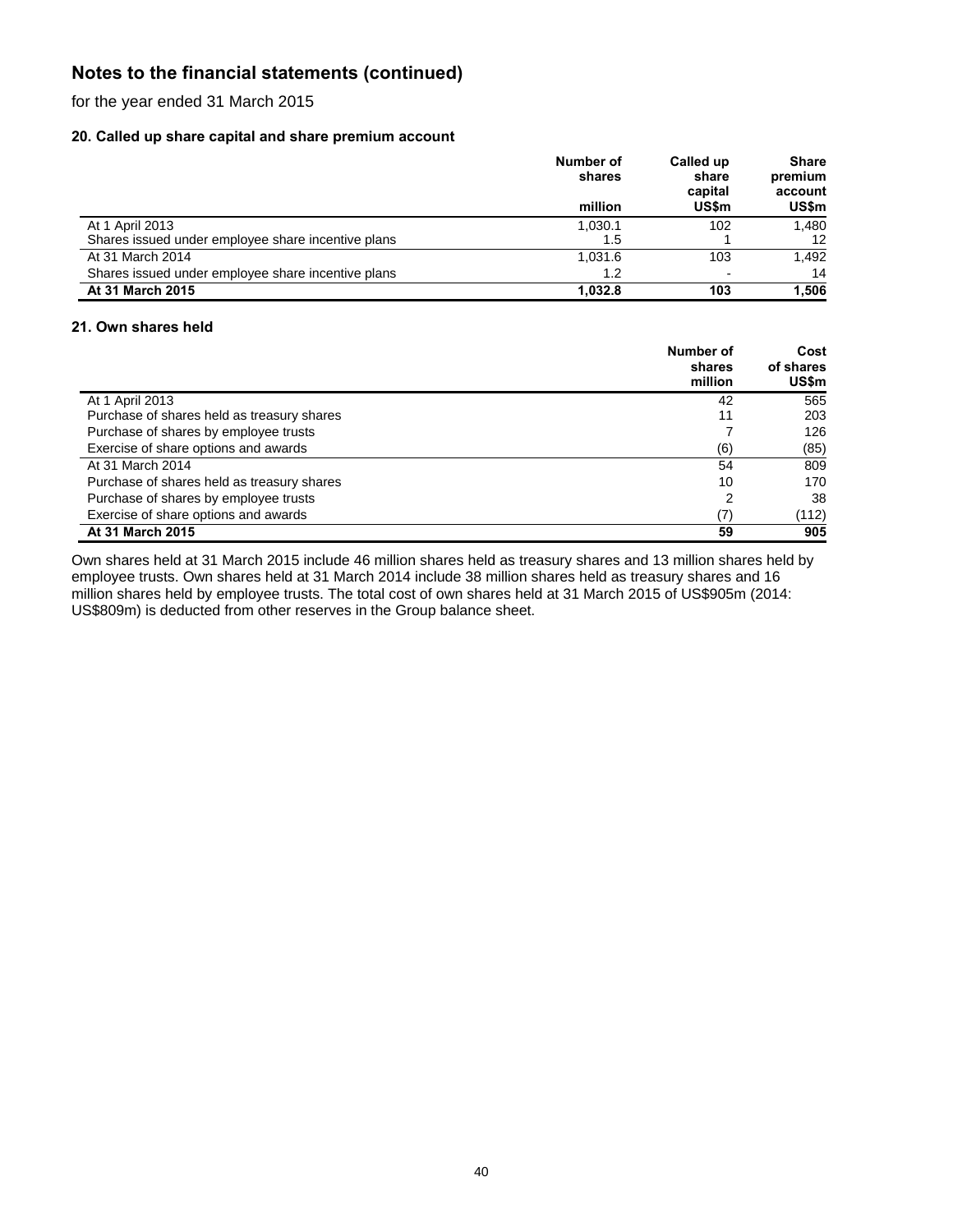for the year ended 31 March 2015

# **22. Acquisitions**

# **(a) Acquisitions in the year**

The Group made three individually immaterial acquisitions, in connection with which provisional goodwill of US\$53m was recognised, based on the fair value of the net assets acquired of US\$23m. Net assets acquired, goodwill and acquisition consideration are analysed below.

|                                  | US\$m |
|----------------------------------|-------|
| Intangible assets:               |       |
| Customer and other relationships | 13    |
| Software development             | 12    |
| Marketing related assets         |       |
| Intangible assets                | 26    |
| Trade and other receivables      | 3     |
| Cash and cash equivalents        | 3     |
| Trade and other payables         | (4)   |
| Deferred tax liabilities         | (5)   |
| Total identifiable net assets    | 23    |
| Goodwill                         | 53    |
| Total                            | 76    |

### **Satisfied by:**

| Cash                                                             | 61 |
|------------------------------------------------------------------|----|
| Fair value of equity interest held prior to business combination | 12 |
| Recognition of non-controlling interest                          |    |
| Deferred and contingent consideration                            |    |
| Total                                                            | 76 |

These provisional fair values contain amounts which will be finalised no later than one year after the dates of acquisition. Provisional amounts have been included at 31 March 2015, as a consequence of the timing and complexity of the acquisitions. Goodwill represents the synergies, assembled workforces and future growth potential of the businesses. The goodwill arising of US\$53m is not currently deductible for tax purposes.

The contingent consideration arrangement requires payments to the former owners of an acquired company based on the achievement of revenue targets. Payments are due at the end of each of the first three years following acquisition and the potential amount that the Group could be required to make under this arrangement is between US\$nil and US\$13m. The fair value of this consideration has been estimated by applying the income approach and during the year an increase of US\$7m has been recognised in the Group income statement based on latest forecasts of business performance. This is a Level 3 fair value measurement as defined under IFRS. There have been no other material gains, losses, error corrections or other adjustments recognised in the year that relate to current year acquisitions.

# **(b) Additional information**

# **(i) Current year acquisitions**

|                                                              | <b>US\$m</b> |
|--------------------------------------------------------------|--------------|
| Increase in book value from fair value adjustments:          |              |
| Intangible assets                                            | 26           |
| Other assets and liabilities                                 | (5)          |
| Increase in book value from fair value adjustments           | 21           |
| Gross contractual amounts receivable in respect of trade and |              |
| other receivables                                            | 3            |
| Revenue from 1 April 2014 to dates of acquisition            | 2            |
| Revenue from dates of acquisition to 31 March 2015           | 11           |
| Loss before tax from dates of acquisition to 31 March 2015   | 6            |

At the dates of acquisition, the gross contractual amounts receivable in respect of trade and other receivables of US\$3m were expected to be collected in full.

It has been impracticable to estimate the impact on Group profit before tax had the acquired entities been owned from 1 April 2014, as their accounting policies and period end dates did not accord with those of the Group prior to their acquisition.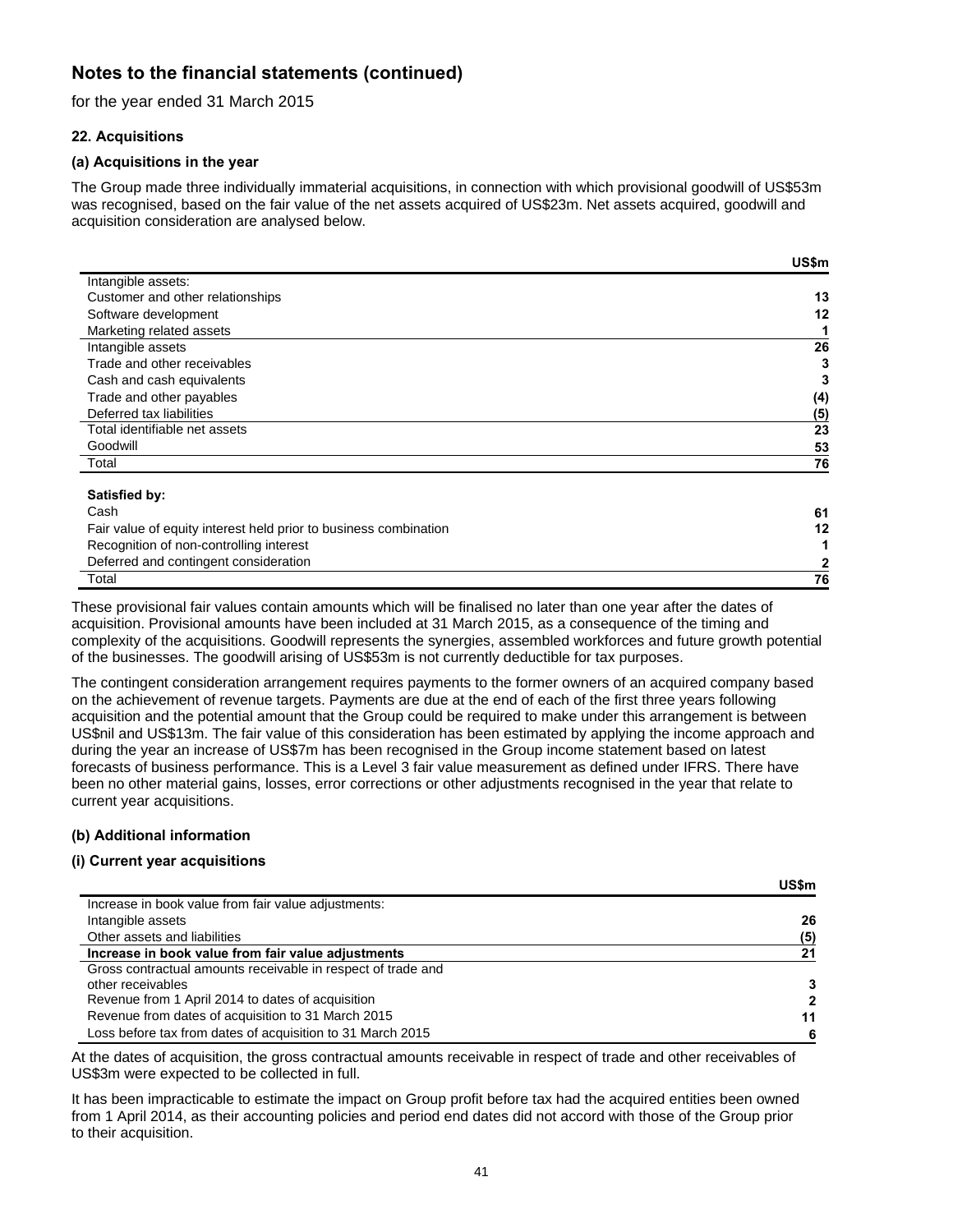for the year ended 31 March 2015

# **22. Acquisitions (continued)**

# **(ii) For prior year acquisitions**

There was a cash outflow of US\$1,223m reported in the Group cash flow statement in the year ended 31 March 2014, after a deduction of US\$13m for net cash acquired with subsidiaries. There was deferred consideration of US\$1m settled in that year. These cash flows principally related to the acquisitions of Passport Health Communications, Inc. and The 41st Parameter, Inc.

Other than a reduction to goodwill of US\$14m on the determination of a deferred tax balance, there have been no material gains, losses, error corrections or other adjustments recognised in the year ended 31 March 2015 that relate to acquisitions in prior years.

# **23. Contingencies**

### **(a) Brazilian credit scores**

As indicated in our 2014 annual report and financial statements, the Group had received a significant number of claims in Brazil, primarily in three states, relating to the disclosure and use of credit scores. In November 2014, The Superior Tribunal of Justice, the highest court in Brazil for such cases, determined the principal legal issues involved and ruled that the cases had no merit under Brazilian law. Whilst elements of the legal process have yet to be exhausted, the directors do not believe that the outcome of any such claims will have a materially adverse effect on the Group's financial position. However, as is inherent in legal proceedings, there is a risk of outcomes that may be unfavourable to the Group.

### **(b) Tax**

As previously indicated, Serasa has been advised that the Brazilian tax authorities are challenging the deduction for tax purposes of goodwill amortisation arising from its acquisition by Experian in 2007. The possibility of this resulting in a liability to the Group is believed to be remote, on the basis of the advice of external legal counsel and other factors in respect of the claim.

In addition, in the normal course of business, the Group has a number of open tax returns with various tax authorities with whom we are in active dialogue. Liabilities relating to these open and judgmental matters are based on an assessment as to whether additional taxes will be due, after taking into account external advice where appropriate.

### **(c) Other litigation and claims**

There continue to be a number of pending and threatened litigation and other claims involving the Group across all its major geographies which are being vigorously defended. The directors do not believe that the outcome of any such claims will have a materially adverse effect on the Group's financial position. However, as is inherent in legal, regulatory and administrative proceedings, there is a risk of outcomes that may be unfavourable to the Group. In the case of unfavourable outcomes the Group may benefit from applicable insurance recoveries.

# **24. Events occurring after the end of the reporting period**

Details of the second interim dividend announced since the end of the reporting period are given in note 13(a).

# **25. Company website**

The Company has a website which contains up-to-date information on Group activities and published financial results. The directors are responsible for the maintenance and integrity of statutory and audited information on this website. The work carried out by the auditors does not involve consideration of these matters and, accordingly, the auditors accept no responsibility for any changes that may have occurred to the preliminary announcement since it was initially presented on the website. Jersey legislation and UK regulation governing the preparation and dissemination of financial information may differ from requirements in other jurisdictions.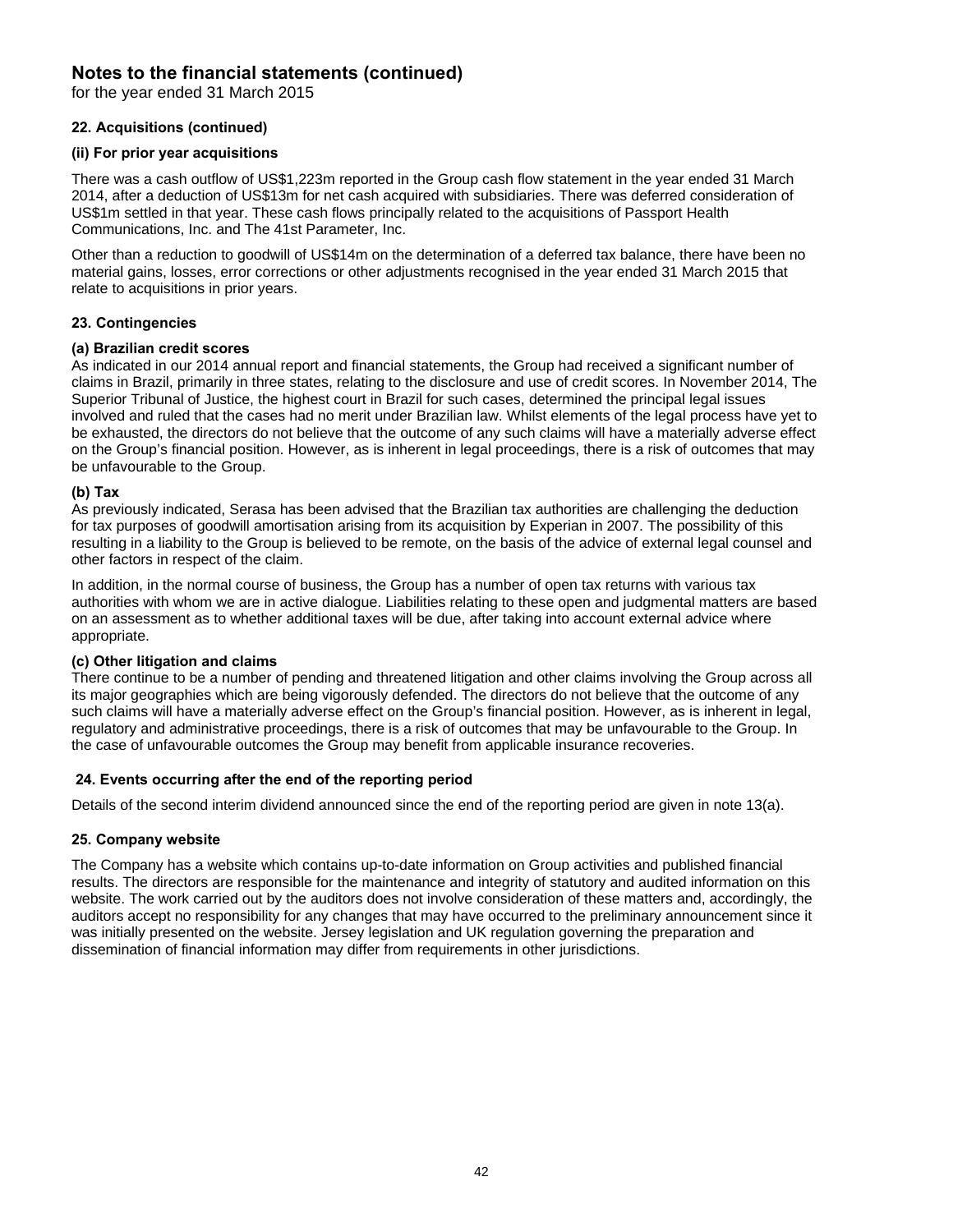for the year ended 31 March 2015

# **26. Risks and uncertainties**

Experian is an innovation-driven, global business. Risk management is central to how we operate, enabling us to create value and deliver returns to shareholders. It operates at all levels throughout our organisation, across regions, global businesses and operational support functions. Our approach to risk management encourages clear decision making about which risks we take and how we manage them, based on an understanding of their potential strategic, commercial, financial, compliance, legal and reputational implications.

Our risk management framework provides a structured and consistent process for identifying, assessing, responding to and reporting risks. It enables management to demonstrate a responsible and proactive embedded approach to risk management. In doing so, the Board's main functions are supported by identifying and managing risk, in line with our strategic objectives, risk appetite, corporate responsibility strategy and the long-term drivers of our business.

### **2015 risk assessment**

Our businesses and strategy expose the Group to a number of inherent risks. The Board has carefully considered the type and extent of the significant risks it is willing to take, so the Group can achieve its strategic objectives and deliver a satisfactory return to shareholders.

Over time, the Group's risk profile evolves. As a result, we have updated the principal risks to reflect the Board's view of the most important risks currently facing the Group. We have added a new risk in respect of business conduct risk and expanded our discussion of risks associated with ineffective business execution and adverse and unpredictable financial markets. We have also updated the descriptions for other risks.

# **Long-term performance risks**

Throughout the year, we have critically reviewed and evaluated the risks Experian faces. This section outlines our assessment of the most significant risks and uncertainties that could affect our long-term performance. The list is not exhaustive and it is likely to change during the year, as some risks assume greater importance and others become less significant.

# *(a) Risk area – loss or inappropriate use of data*

What is the risk?

- We may experience cyber attacks on us, our partners or third-party contractors
- We may suffer other breaches of security or lost, misappropriated or misused data

How would the risk impact our business?

 Losing or misusing data could result in material loss of business, substantial legal liability, regulatory enforcement actions or significant harm to our reputation

- We have a number of defensive and proactive practices across the Group, based on our global security policies
- A programme of continuous measurement and alerting helps ensure that we quickly highlight areas of risk in our business practices and manage them accordingly
- Our enterprise risk management framework works to create transparency across layers of management and seeks to ensure we have appropriate oversight of data security, privacy and protection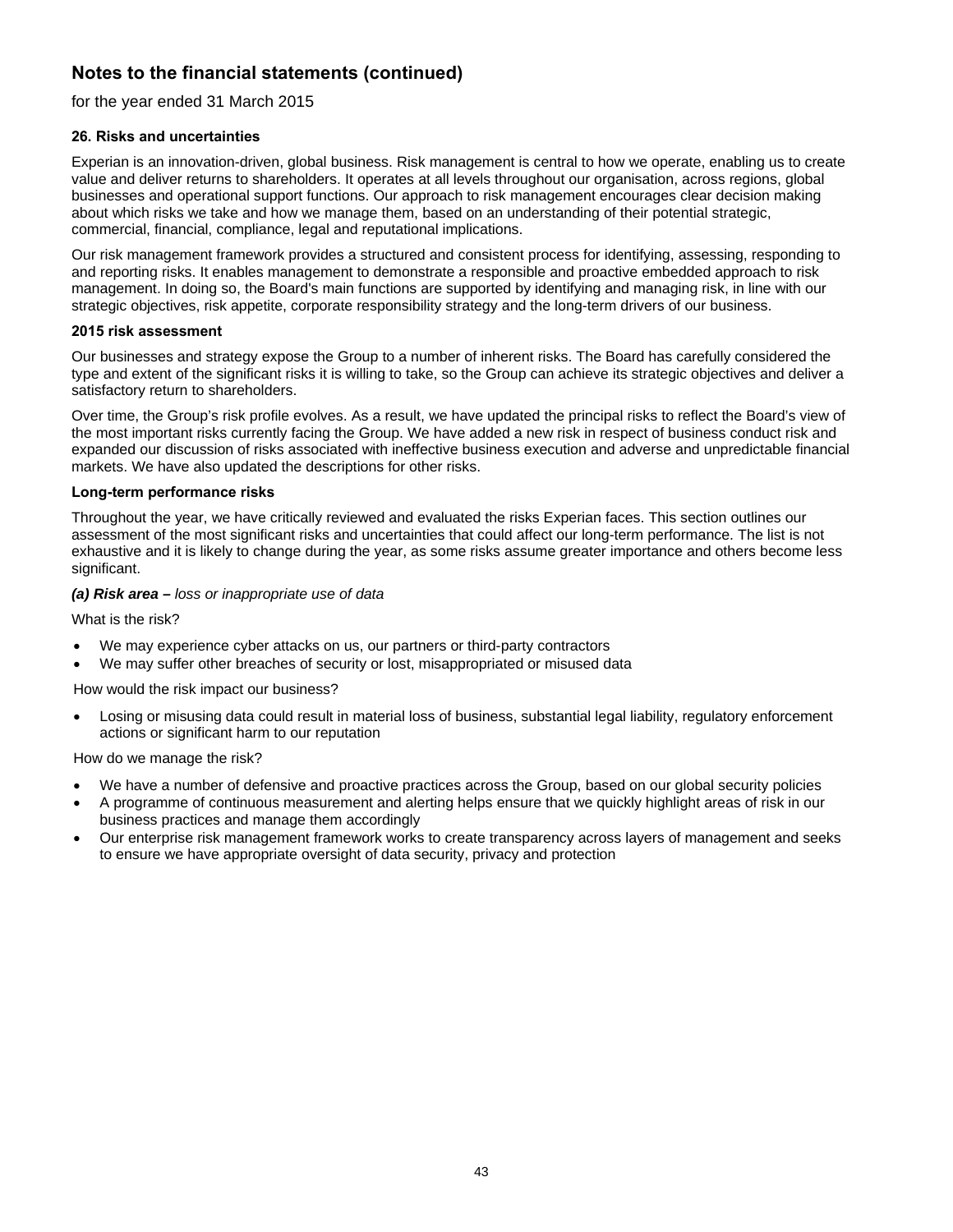for the year ended 31 March 2015

# **26. Risks and uncertainties (continued)**

### *(b) Risk area – new legislation or regulatory and enforcement changes*

What is the risk?

 New laws, changes to existing regulations or heightened regulatory scrutiny could affect how we operate our business, including how we collect and use consumer information for marketing, risk management and fraud detection, and for serving Experian Consumer Services' clients, or how we are able to market or offer these services to clients or consumers

How would the risk impact our business?

- We may suffer increased costs or reduced revenue resulting from modified business practices, adopting new procedures, self-regulation or paying fines
- We may face brand damage or an adverse market reaction as a result of non-compliance with privacy laws

How do we manage the risk?

- We educate lawmakers, regulators, consumer and privacy advocates, industry trade groups, our clients and other stakeholders in the public policy debate
- Our global compliance team has region-specific regulatory expertise and works with our businesses to identify and adopt balanced compliance strategies. This is complemented by executing our Seven Elements of Compliance Programme that directs the structure, documentation, tools and training requirements to support manager compliance on an ongoing basis

# *(c) Risk area – material regulatory enforcement actions and adverse litigation claims*

What is the risk?

 Litigation and regulatory actions may result from our business operations under privacy, permissible purpose, consumer protection or other laws or regulations including in the form of class actions

How would the risk impact our business?

 An adverse outcome in a claim could result in civil or criminal penalties, as well as negative publicity that harms our reputation

- We vigorously defend all pending and threatened claims, employing internal and external counsel to effectively manage and dispose of proceedings
- We analyse the causes of claims, to identify any potential changes we need to make to our business processes and policies
- We maintain insurance coverage, where feasible and appropriate, and following a review during the year increased our coverage levels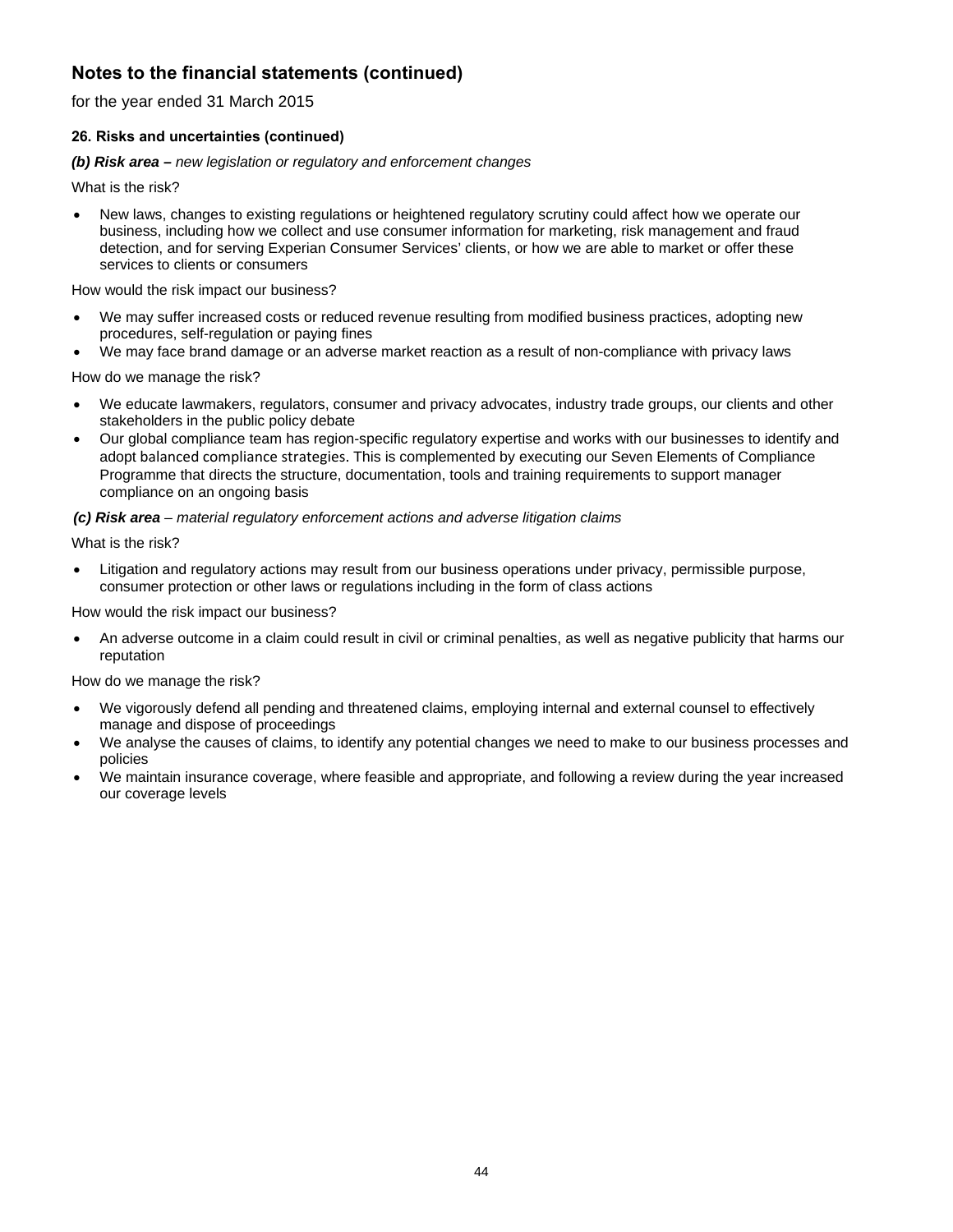for the year ended 31 March 2015

# **26. Risks and uncertainties (continued)**

# *(d) Risk area – increasing competition*

What is the risk?

- New or existing competitors may develop products and services that are superior to ours, or achieve greater market acceptance
- New or existing competitors may be able to sell products at lower prices than ours by accepting lower margins or because they benefit from proprietary ownership of data, technological superiority or economies of scale

How would the risk impact our business?

- Price reductions may reduce our margins, market share and results of operations, and harm our ability to obtain new clients or retain existing ones
- We might be unable to support changes in the way our businesses and clients use and purchase information, affecting our operating results

How do we manage the risk?

- We are committed to continued research and investment in new data sources, people, technology and products, to support our strategic plan
- We carry out detailed competitive and market analyses
- We continue to develop new products that leverage our scale and allow us to deploy capabilities into new and existing markets and geographies
- We use rigorous processes to identify and select our development investments, so we can effectively introduce new products and services to the market

# *(e) Risk area – data ownership, access and integrity*

What is the risk?

- How we collect, aggregate, analyse and use consumer and client information could be changed or restricted, based on consumer privacy and data accuracy concerns
- Our data providers could be unable to provide their data to us, withdraw the data or impose a different fee structure for using the data

How would the risk impact our business?

 Our ability to provide products and services to our clients could be affected, leading to a materially adverse effect on our business, reputation and operating results

- We monitor legislative and regulatory initiatives, and educate lawmakers, regulators, consumer and privacy advocates, industry trade groups, clients and other stakeholders in the public policy debate
- We use standardised selection, negotiation and contracting of provider agreements, to address delivery assurance, reliability and protections relating to critical service provider relationships
- Our legal contracts define how we can use data and provide services
- We analyse data to make sure we receive the best value and highest quality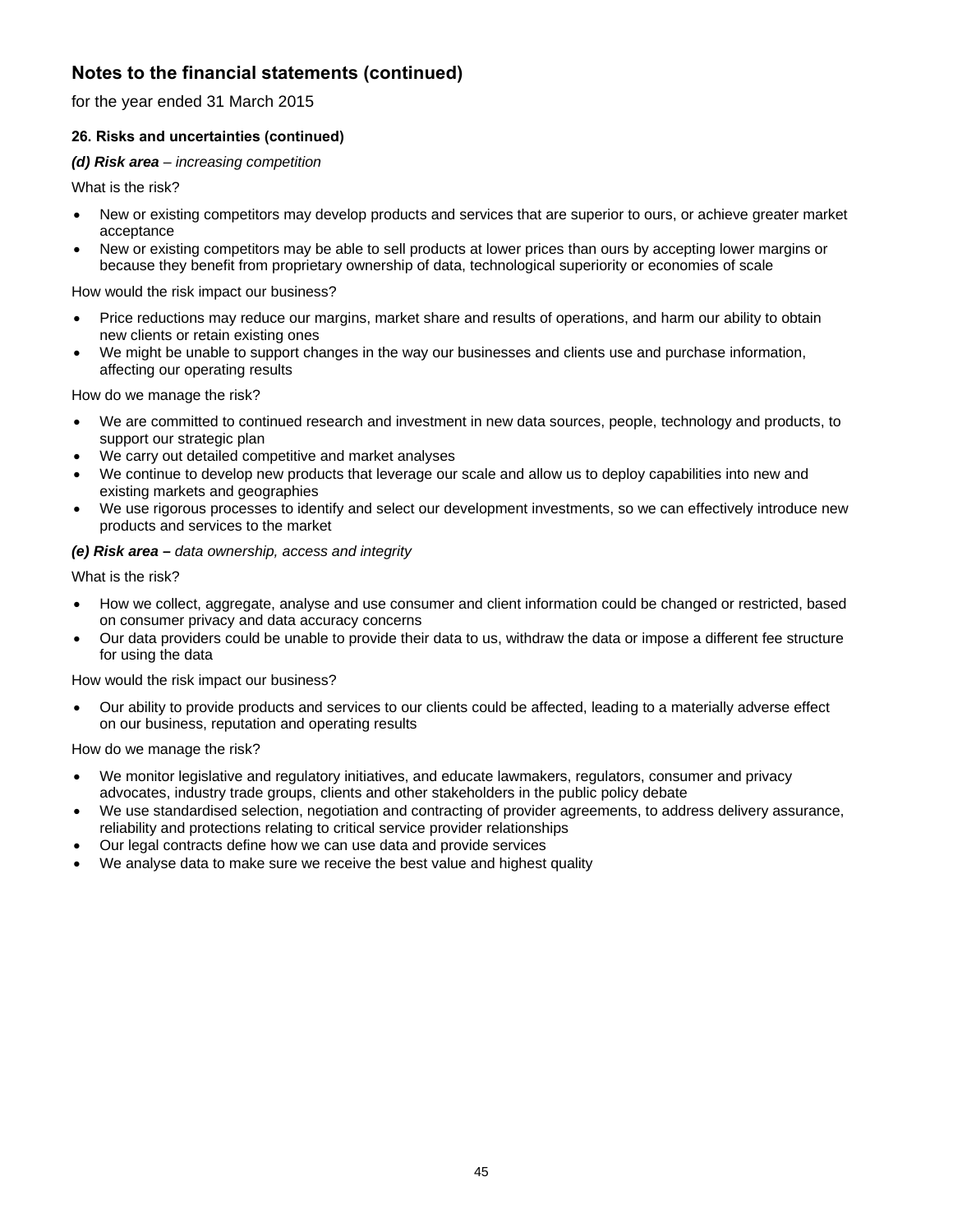for the year ended 31 March 2015

# **26. Risks and uncertainties (continued)**

# *(f) Risk area – dependency on highly skilled personnel*

What is the risk?

- We may be unable to attract, motivate or retain key talent, or to hire and retain personnel at reasonable compensation levels
- Our competitors may offer more attractive employment terms and seek to hire our highly talented personnel

How would the risk impact our business?

Not having the right people could materially affect our ability to service our clients and grow our business

How do we manage the risk?

- In every region, we have ongoing recruitment, personal and career development and talent identification and development programmes
- We carry out our Global People Survey approximately every 18 to 24 months and act on the feedback
- We offer competitive compensation and benefits and review them regularly
- We actively monitor attrition rates, with a focus on individuals designated as high talent or in strategically important roles

# *(g) Risk area – non-resilient or non-agile IT environment*

What is the risk?

- Advances in technology may result in rapidly changing consumer and client preferences for products, services and delivery formats that we may not be able to support
- Our systems, personnel and operations could be exposed to damage, interruption and pandemic outbreaks

How would the risk impact our business?

- If we cannot quickly adapt our products, services or delivery formats to the way our businesses and clients use and purchase information, it could result in material loss of business or increased costs
- Any significant failure or interruption could have a materially adverse effect on our business, financial performance, financial condition or reputation

- We identify and select technology investments that support enhancements to our existing products and services and the introduction of new ones
- We maintain a sufficient level of redundant operations to cover a loss of personnel or a system failure
- We ensure strict standards, procedures and training programmes for physical security
- We have business continuity plans and incident management programmes, and seek to ensure these plans develop as the business and technology environment change
- We duplicate information in our databases and run back-up data centres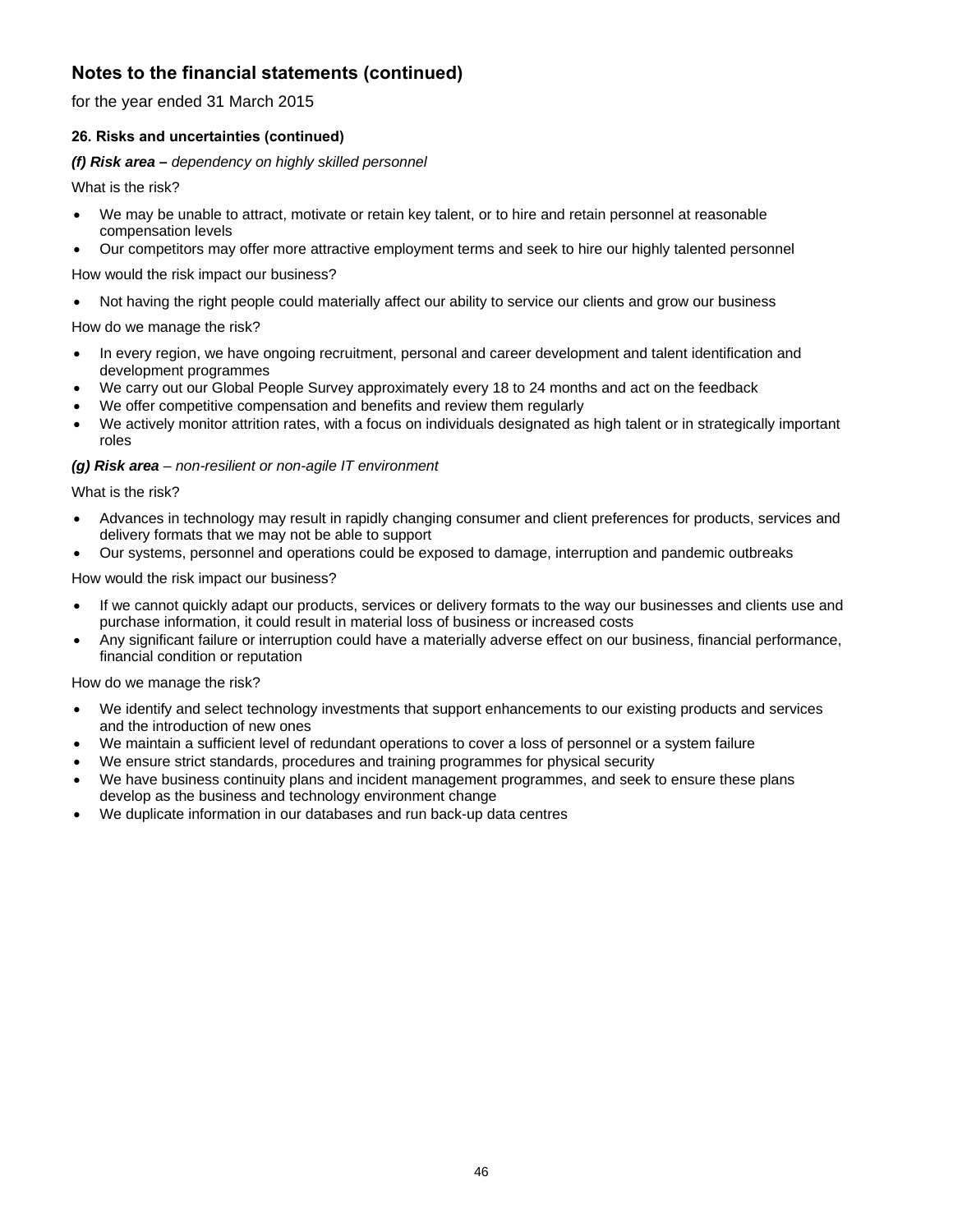for the year ended 31 March 2015

# **26. Risks and uncertainties (continued)**

# *(h) Risk area – ineffective business execution*

What is the risk?

- We may be unable to effectively execute our key business strategies, which are designed to maintain our leading positions in most of our markets, or to improve performance in some areas where growth has moderated because of cyclical headwinds or changing market dynamics
- Entering into new strategic partnerships or acquiring new businesses may not produce the desired financial or operating results

How would the risk impact our business?

- Failure to successfully implement our key business strategies could have a materially adverse effect on our ability to achieve our revenue or growth targets
- Poorly executed business acquisitions or partnerships could result in material loss of business, increased costs, reduced revenue, substantial legal liability, regulatory enforcement actions or significant harm to our reputation

How do we manage the risk?

- We comprehensively review our business activities and formulate strategic plans, including rationalisation where necessary, that address both the opportunities and challenges of the next five years. As a result, we sometimes withdraw from low-growth or low-return markets
- We rigorously assess all acquisitions and partnerships, using both in-house experts and professional advisers
- We conduct extensive post-acquisition and organic investment reviews, to ensure performance remains consistent with the business plan

# *(i) Risk area – adverse and unpredictable business and financial markets*

What is the risk?

- Exposure to adverse market conditions triggered by global, regional or country-level economic or social events
- The Group is subject to evolving and complex tax laws and interpretations which may be subject to significant change. This may lead to increased effective tax rates in future and uncertainty in the application of these laws may also result in different outcomes to the amounts provided
- We present our financial statements in US dollars. However, we transact business in a number of currencies. Changes in the US dollar relative to our other currencies could impact our financial results

How would the risk impact our business?

- Economic slowdown in our markets could result in sluggish demand for our products and services, affecting our operations and profitability
- Net income could be reduced and tax payments increased as a result of settlement of historic tax positions or increases in our effective tax rates
- We benefit from the strengthening of currencies relative to the US dollar and are adversely affected by the weakening of currencies relative to it

- We have a diverse portfolio by geography, product, sector and client
- We have counter-cyclical products and services
- We enter into forward foreign exchange contracts to protect the US dollar value of certain assets and for certain future commercial transactions
- We convert cash balances which accumulate in foreign currencies into US dollars
- We retain internal and external tax professionals, who regularly monitor developments in international tax and assess the impact of changes and differing outcomes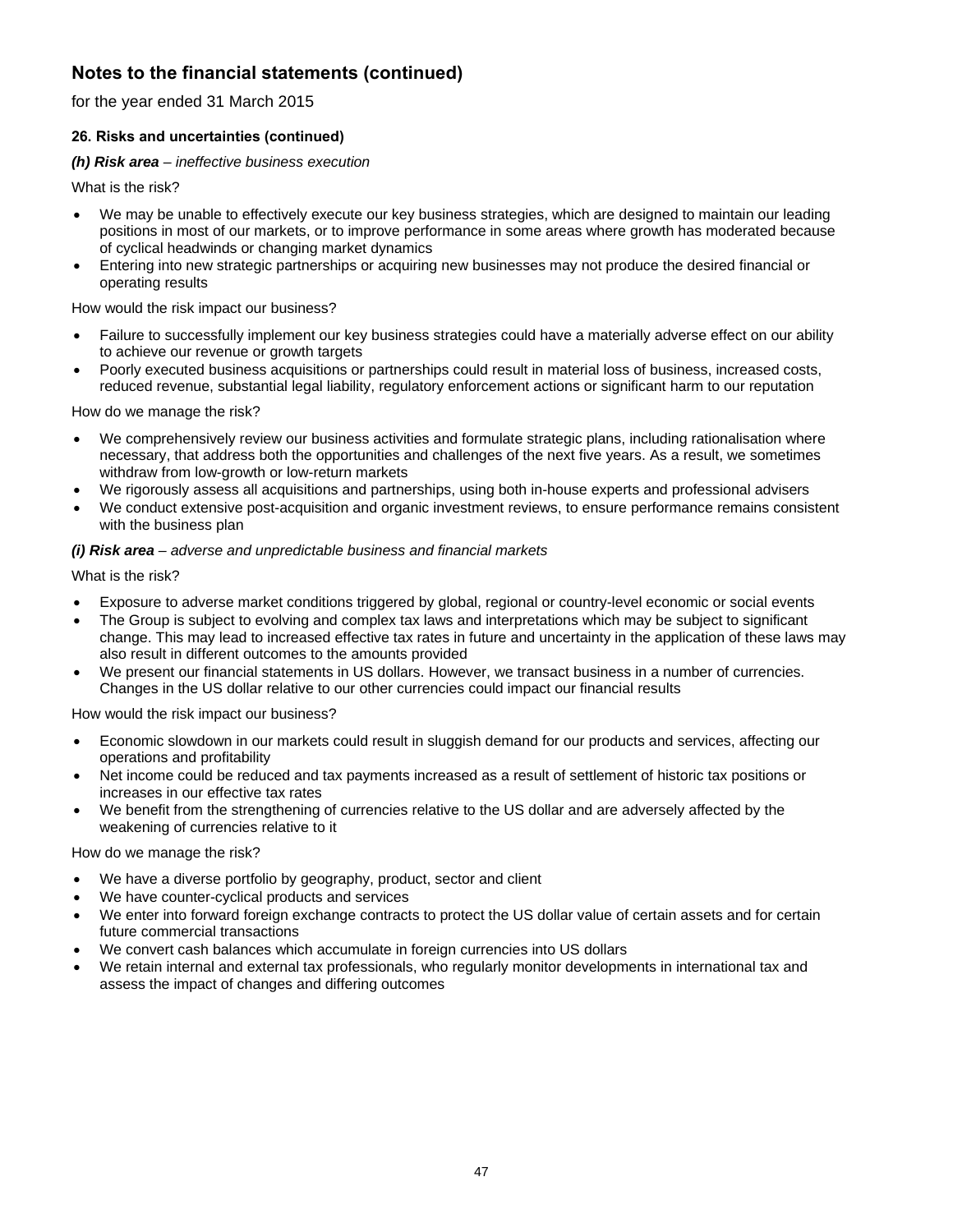for the year ended 31 March 2015

# **26. Risks and uncertainties (continued)**

# *(j) Risk area – business conduct risk*

What is the risk?

 Inappropriate execution of our business strategies or activities could adversely affect our clients, consumers or counterparties

How would the risk impact our business?

 Clients could receive the wrong products or not have access to the right products, resulting in material loss of business, substantial legal liability, regulatory enforcement actions or significant harm to our reputation

- We have a Global Code of Conduct and Anti-Corruption and Gifts and Hospitality policies, which ensure our people understand the behaviours we expect from them
- In the USA, we continue to update our operating standards to ensure we place consumers at the heart of what we do
- In the UK, we continue to develop our definition and standard of conduct risk, within the context of the Financial Conduct Authority's ('FCA') definition. This involves building out and embedding a new framework for conduct risk management in preparation for possible FCA examinations.